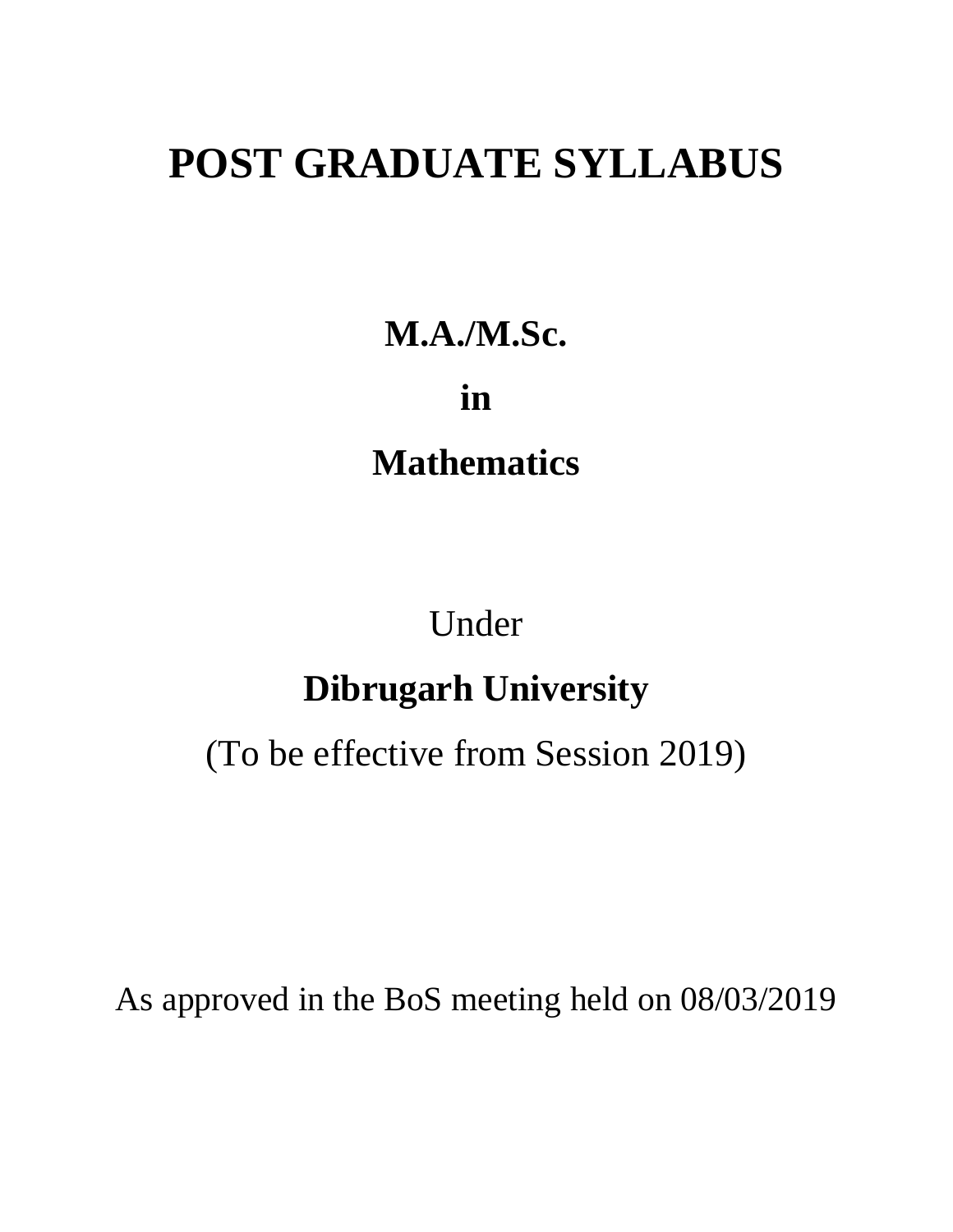|              |                                     | <b>Courses with Credits</b>                   |                           |              |                |
|--------------|-------------------------------------|-----------------------------------------------|---------------------------|--------------|----------------|
|              | <b>Core</b>                         | Elective (minimum)                            |                           | <b>AEC</b>   | <b>Total</b>   |
|              | (fixed)                             |                                               |                           | (minimum)    |                |
|              |                                     | <b>DSE</b>                                    | <b>GE</b>                 |              |                |
| I            | Abstract Algebra<br>1.              | (Any one)<br><b>Classical Mechanics</b><br>1. |                           | 1 Course X 2 | 18             |
|              |                                     |                                               |                           | $Credit = 2$ |                |
|              | $(4$ Credit $)$                     | $(4$ Credit $)$<br>Combinatorics and          |                           |              |                |
|              | <b>Differential Equations</b><br>2. | 2.                                            |                           |              |                |
|              | $(4$ Credit $)$                     | Probability                                   |                           |              |                |
|              | Real Analysis (4 Credit)<br>3.      | (4 Credit)                                    |                           |              |                |
|              |                                     | <b>Tensor Analysis</b><br>3.                  |                           |              |                |
|              |                                     | (4 Credit)                                    |                           |              |                |
| $\mathbf{I}$ | <b>Complex Analysis</b><br>1.       | <b>Fluid Dynamics</b><br>1.                   | Foundation in             |              | 20             |
|              | (4 Credit)                          | (4 Credit).                                   | Mathematics<br>(4 Credit) |              |                |
|              | Linear Algebra (4 Credit)<br>2.     | <b>Fuzzy Set Theory</b><br>2.                 |                           |              |                |
|              | 3.<br>Numerical Analysis            | (4 Credit)                                    |                           |              |                |
|              | (4 Credit)                          | Non-linear Dynamical<br>3.                    |                           |              |                |
|              |                                     | System and Chaos                              |                           |              |                |
|              |                                     | (4 Credit)                                    |                           |              |                |
|              |                                     | <b>Operations Research</b><br>4.              |                           |              |                |
|              |                                     | (4 Credit)                                    |                           |              |                |
|              |                                     | Topology<br>5.                                |                           |              |                |
|              |                                     | (4 Credit)                                    |                           |              |                |
|              |                                     |                                               |                           |              |                |
| $\rm III$    | 1.<br><b>Functional Analysis</b>    | Advanced Algebra<br>1.                        | Mathematical              | 1 Course X 2 | 22             |
|              | (4 Credit)                          | (4 Credit)                                    | Modelling                 | $Credit = 2$ |                |
|              | Graph Theory (4 Credit)<br>2.       | Dempster-Shafer Theory<br>2.                  | (4 Credit)                |              |                |
|              | 3.<br><b>Numerical Partial</b>      | of Evidence                                   |                           |              |                |
|              | Differential Equation               | (4 Credit)                                    |                           |              |                |
|              | (4 Credit)                          | Magneto hydrodynamics<br>3.                   |                           |              |                |
|              |                                     | (4 Credit)                                    |                           |              |                |
|              |                                     | Network Science<br>4.                         |                           |              |                |
|              |                                     | (4 Credit)                                    |                           |              |                |
| IV           | <b>Mathematical Methods</b><br>1.   | Algebraic Graph Theory<br>1.                  |                           |              | 16             |
|              | (4 Credit)                          | $(4$ Credit $)$                               |                           |              |                |
|              | 2.<br><b>Mathematical Modelling</b> | <b>Computational Fluid</b><br>2.              |                           |              |                |
|              | (4 Credit)                          | Dynamics (4 Credit)                           |                           |              |                |
|              | Measure Theory<br>3.                | Game Theory (4 Credit)<br>3.                  |                           |              |                |
|              | (4 Credit)                          | Mathematical Biology (4<br>4.                 |                           |              |                |
|              |                                     | Credit)                                       |                           |              |                |
|              |                                     | <b>Wavelet Analysis</b><br>5.                 |                           |              |                |
|              |                                     | (4 Credit)                                    |                           |              |                |
| V            | Dissertation (4 Credit)             |                                               |                           |              | $\overline{4}$ |
|              |                                     | <b>Total Credit</b>                           |                           |              | 80             |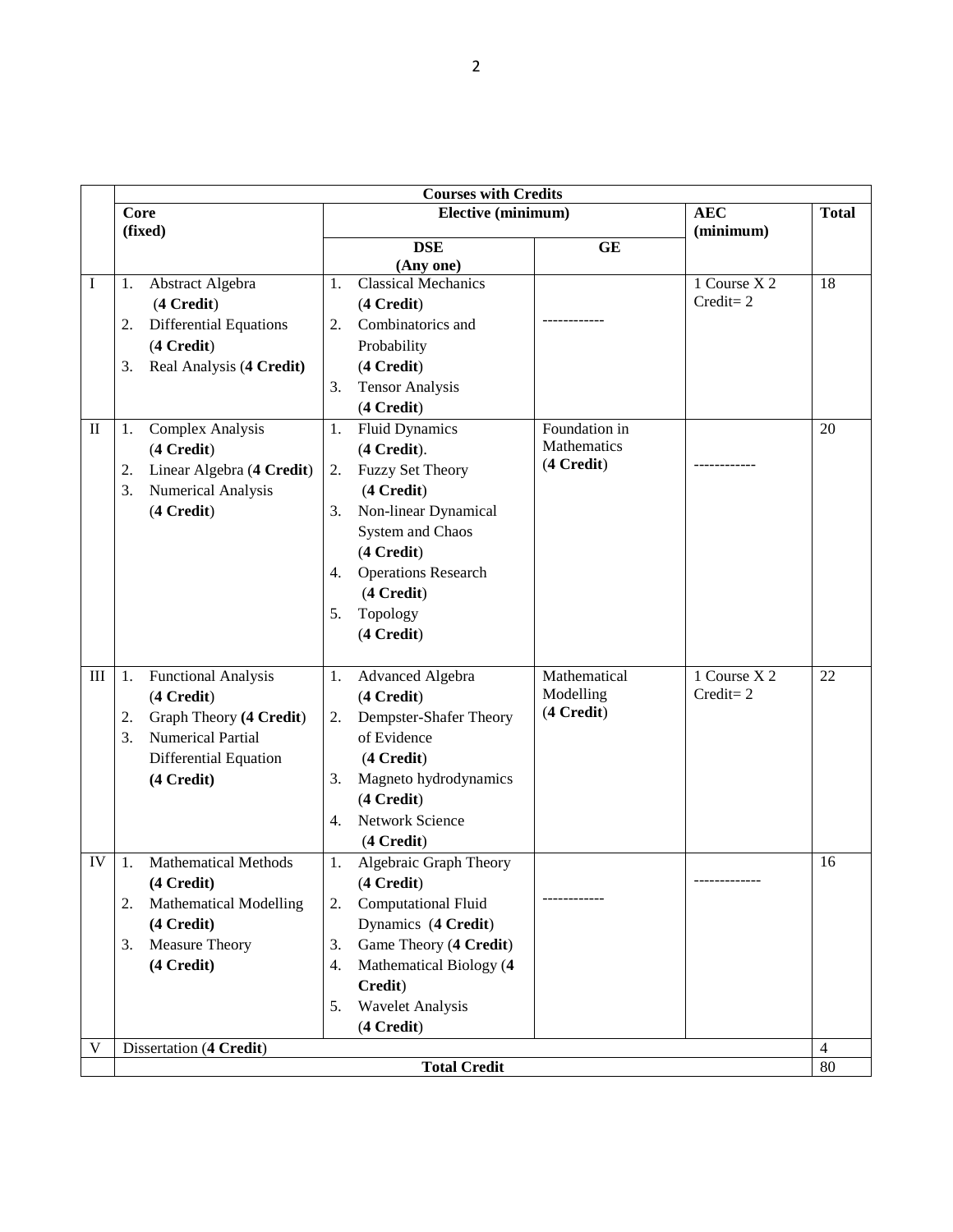| <b>Department of Mathematics</b>                                          |             | <b>Dibrugarh University</b>                                                                                                                                                                                       |              |                 |                         |                      |              |  |  |  |  |
|---------------------------------------------------------------------------|-------------|-------------------------------------------------------------------------------------------------------------------------------------------------------------------------------------------------------------------|--------------|-----------------|-------------------------|----------------------|--------------|--|--|--|--|
| <b>Title of the Course</b>                                                |             | <b>Abstract Algebra</b>                                                                                                                                                                                           |              |                 |                         | <b>Paper Number</b>  | <b>1C1</b>   |  |  |  |  |
| Category                                                                  | <b>CORE</b> | Year                                                                                                                                                                                                              | $\mathbf{1}$ | <b>Credits</b>  | $\overline{\mathbf{4}}$ | <b>Course Code</b>   | MTHC1        |  |  |  |  |
|                                                                           |             | <b>Semester</b>                                                                                                                                                                                                   | I            |                 |                         |                      |              |  |  |  |  |
| <b>Instructional Hours</b>                                                |             | Lecture                                                                                                                                                                                                           |              | <b>Tutorial</b> |                         | <b>Lab Practical</b> | <b>Total</b> |  |  |  |  |
| (Per week)                                                                |             | $\overline{\mathbf{3}}$                                                                                                                                                                                           |              |                 |                         |                      |              |  |  |  |  |
| <b>Objectives of the Course</b>                                           |             | The students are expected to develop a strong foundation in Algebra with special                                                                                                                                  |              |                 |                         |                      |              |  |  |  |  |
|                                                                           |             | emphasis on finite groups and algebraic number theory.                                                                                                                                                            |              |                 |                         |                      |              |  |  |  |  |
| <b>Learning Outcome</b>                                                   |             | After going through this course the students will be able to                                                                                                                                                      |              |                 |                         |                      |              |  |  |  |  |
|                                                                           |             | (i) Describe the Group theoretic notions of class equation and the related results.                                                                                                                               |              |                 |                         |                      |              |  |  |  |  |
|                                                                           |             | (ii) Discuss three important classes of Ring structures, viz., the Principal ideal                                                                                                                                |              |                 |                         |                      |              |  |  |  |  |
|                                                                           |             | Domain, Euclidean domain and the unique factorization domain.                                                                                                                                                     |              |                 |                         |                      |              |  |  |  |  |
| <b>Course Outline</b>                                                     |             | Unit I:                                                                                                                                                                                                           |              |                 |                         | Marks: 10 L:8, T:2   |              |  |  |  |  |
|                                                                           |             | A brief review of groups, their properties and examples, subgroups, isomorphism                                                                                                                                   |              |                 |                         |                      |              |  |  |  |  |
|                                                                           |             | theorems, symmetric, alternating and dihedral groups.                                                                                                                                                             |              |                 |                         |                      |              |  |  |  |  |
|                                                                           |             |                                                                                                                                                                                                                   |              |                 |                         |                      |              |  |  |  |  |
|                                                                           |             | Unit II:                                                                                                                                                                                                          |              |                 |                         | Marks: 15 L:11, T:4  |              |  |  |  |  |
|                                                                           |             | Group action, The class equation of finite groups, Sylow theorems, Direct products of                                                                                                                             |              |                 |                         |                      |              |  |  |  |  |
|                                                                           |             | groups.                                                                                                                                                                                                           |              |                 |                         |                      |              |  |  |  |  |
|                                                                           |             | Unit III:<br>Marks: 15 L:11, T: 4                                                                                                                                                                                 |              |                 |                         |                      |              |  |  |  |  |
|                                                                           |             | A brief review of Rings, properties and examples. Ideals, Homomorphism and Quotient<br>Rings, Field of quotients of an Integral Domain, Unique factorization domain, Principal<br>Ideal Domain, Euclidean Domain. |              |                 |                         |                      |              |  |  |  |  |
|                                                                           |             |                                                                                                                                                                                                                   |              |                 |                         |                      |              |  |  |  |  |
|                                                                           |             | Unit IV:<br>Extension fields; The fundamental theorem of Field Theory, Splitting Fields, Zeros of an                                                                                                              |              |                 |                         | Marks: 20 L:15, T:5  |              |  |  |  |  |
|                                                                           |             | irreducible Polynomial. Classification of Finite Field, Structure of Finite Fields, Subfields                                                                                                                     |              |                 |                         |                      |              |  |  |  |  |
|                                                                           |             | of a Finite Field.                                                                                                                                                                                                |              |                 |                         |                      |              |  |  |  |  |
|                                                                           |             |                                                                                                                                                                                                                   |              |                 |                         |                      |              |  |  |  |  |
| <b>Recommended Text</b>                                                   |             | 1. Herstein, I. N. (1975). Topics in Algebra Wiley. Eastern Limited.                                                                                                                                              |              |                 |                         |                      |              |  |  |  |  |
| 2. Dummit, D. S., Foote, R. M. (2004). Abstract Algebra. Hoboken: Wiley.+ |             |                                                                                                                                                                                                                   |              |                 |                         |                      |              |  |  |  |  |
|                                                                           |             | 3. Gallian, J. A.(2013). Contemporary Abstract Algebra, New Age International.                                                                                                                                    |              |                 |                         |                      |              |  |  |  |  |
| <b>Reference Books</b>                                                    |             | 1. Hungerford, T. W., Algebra. (1974). Springer-Verlag. New York.                                                                                                                                                 |              |                 |                         |                      |              |  |  |  |  |
|                                                                           |             | 2. Bhattacharya, P. B., Jain, S. K., Nagpaul, S. R. (1994). Basic Abstract Algebra.                                                                                                                               |              |                 |                         |                      |              |  |  |  |  |
|                                                                           |             | Cambridge University Press.                                                                                                                                                                                       |              |                 |                         |                      |              |  |  |  |  |
| <b>Website and E-learning</b>                                             |             | www.algebra.com                                                                                                                                                                                                   |              |                 |                         |                      |              |  |  |  |  |
| <b>Source</b>                                                             |             |                                                                                                                                                                                                                   |              |                 |                         |                      |              |  |  |  |  |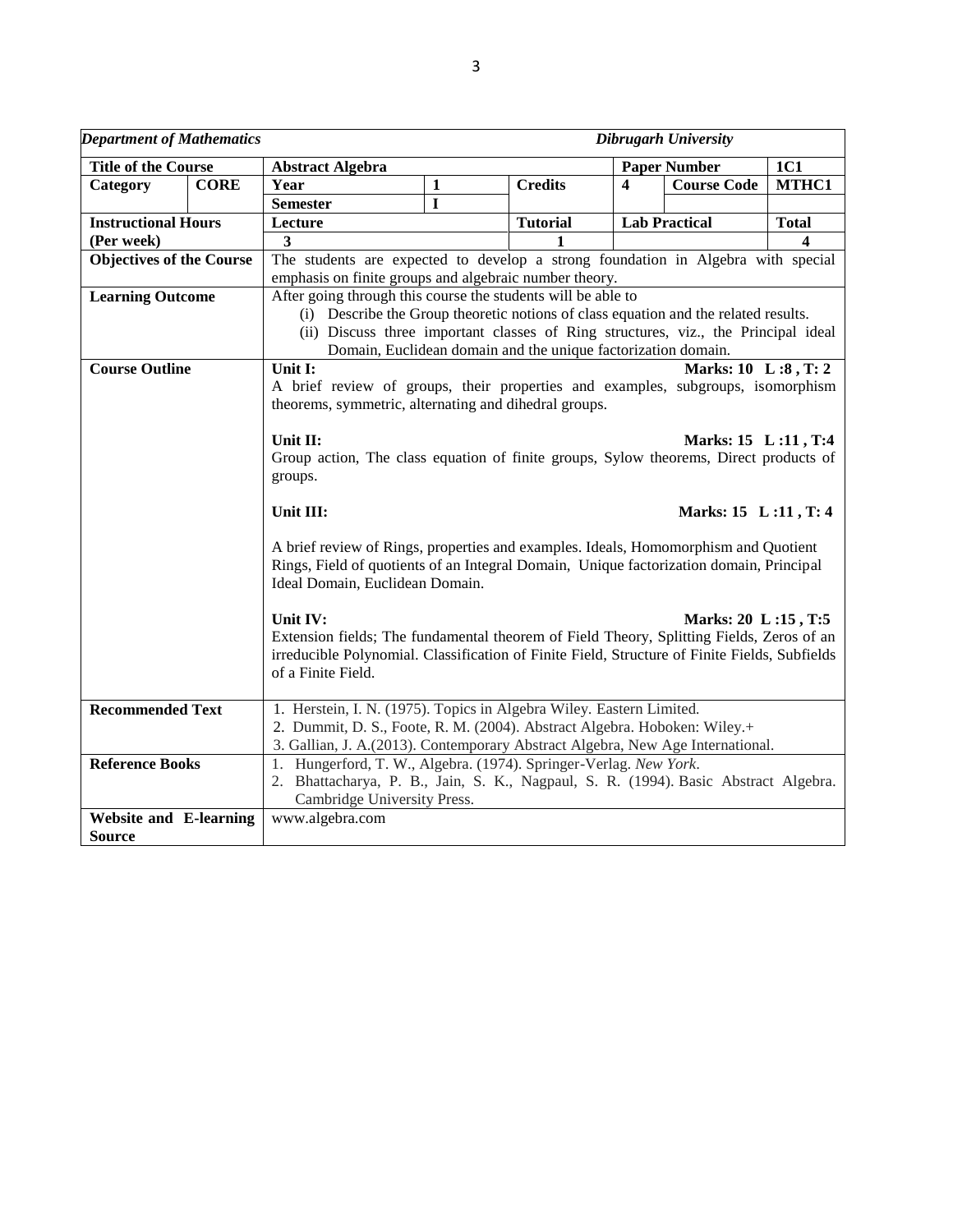*Department of Mathematics Dibrugarh University*

| <b>Title of the Course</b>                     |      | <b>Differential Equations</b>                                                                                                                   |                                                                                                                                                                                        |                |                                                      |   | <b>Paper Number</b>                                                                    | 1C <sub>2</sub>                                                                                                          |  |  |  |  |
|------------------------------------------------|------|-------------------------------------------------------------------------------------------------------------------------------------------------|----------------------------------------------------------------------------------------------------------------------------------------------------------------------------------------|----------------|------------------------------------------------------|---|----------------------------------------------------------------------------------------|--------------------------------------------------------------------------------------------------------------------------|--|--|--|--|
| Category                                       | core | Year                                                                                                                                            | 1                                                                                                                                                                                      | <b>Credits</b> |                                                      | 4 | <b>Course Code</b>                                                                     | MTHC <sub>2</sub>                                                                                                        |  |  |  |  |
|                                                |      | <b>Semester</b>                                                                                                                                 | I                                                                                                                                                                                      |                |                                                      |   |                                                                                        |                                                                                                                          |  |  |  |  |
| <b>Instructional Hours</b>                     |      | Lecture                                                                                                                                         |                                                                                                                                                                                        |                | <b>Tutorial</b>                                      |   | <b>Lab Practical</b>                                                                   | <b>Total</b>                                                                                                             |  |  |  |  |
| (Per week)                                     |      | 3                                                                                                                                               |                                                                                                                                                                                        | 1              |                                                      |   |                                                                                        | $\boldsymbol{4}$                                                                                                         |  |  |  |  |
| Prerequisites for the                          |      | Knowledge of ordinary differential equations of first order and second order and their General                                                  |                                                                                                                                                                                        |                |                                                      |   |                                                                                        |                                                                                                                          |  |  |  |  |
| Course                                         |      | Solutions are essential. Knowledge of partial differential equations of first order is essential.                                               |                                                                                                                                                                                        |                |                                                      |   |                                                                                        |                                                                                                                          |  |  |  |  |
| <b>Objectives of the Course</b>                |      | The students will learn the governing mathematical formulations and their solutions of various                                                  |                                                                                                                                                                                        |                |                                                      |   |                                                                                        |                                                                                                                          |  |  |  |  |
| <b>Learning Outcome</b>                        |      | physical problems.<br>After going through this course the students will be able to                                                              |                                                                                                                                                                                        |                |                                                      |   |                                                                                        |                                                                                                                          |  |  |  |  |
|                                                |      |                                                                                                                                                 |                                                                                                                                                                                        |                |                                                      |   | (i) Formulate the governing Mathematical equations of Physical Problems.               |                                                                                                                          |  |  |  |  |
|                                                |      |                                                                                                                                                 |                                                                                                                                                                                        |                |                                                      |   | (ii) Solve Differential Equations using various Mathematical tools.                    |                                                                                                                          |  |  |  |  |
|                                                |      | <b>Unit I: Ordinary Differential Equations:</b>                                                                                                 |                                                                                                                                                                                        |                |                                                      |   |                                                                                        | Marks 15, L: 11, T: 4                                                                                                    |  |  |  |  |
| <b>Course outline</b>                          |      |                                                                                                                                                 |                                                                                                                                                                                        |                |                                                      |   |                                                                                        | Series solutions of second order linear differential equations, Legendre equation and Legendre                           |  |  |  |  |
|                                                |      |                                                                                                                                                 |                                                                                                                                                                                        |                |                                                      |   |                                                                                        | polynomials, Bessel equation and Bessel functions, Systems of first-order linear differential                            |  |  |  |  |
|                                                |      | equations.                                                                                                                                      |                                                                                                                                                                                        |                |                                                      |   |                                                                                        |                                                                                                                          |  |  |  |  |
|                                                |      |                                                                                                                                                 |                                                                                                                                                                                        |                |                                                      |   |                                                                                        |                                                                                                                          |  |  |  |  |
|                                                |      | Unit II: Partial Differential Equations of Second Order:                                                                                        |                                                                                                                                                                                        |                |                                                      |   |                                                                                        | Marks 15, L: 12, T: 4<br>Liner partial differential equations of second order with constant co-efficient, Characteristic |  |  |  |  |
|                                                |      |                                                                                                                                                 |                                                                                                                                                                                        |                |                                                      |   |                                                                                        | curves of second-order equations, Reduction to canonical forms, Separation of variables,                                 |  |  |  |  |
|                                                |      |                                                                                                                                                 |                                                                                                                                                                                        |                |                                                      |   | Solutions of nonlinear equations of the second order by Monge's method.                |                                                                                                                          |  |  |  |  |
|                                                |      |                                                                                                                                                 |                                                                                                                                                                                        |                |                                                      |   |                                                                                        |                                                                                                                          |  |  |  |  |
|                                                |      |                                                                                                                                                 | Unit III: Laplace's Equation, Wave Equation, Diffusion Equation: Marks 15, L: 12, T: 4<br>The occurrence of Laplace's equation in Physics, Elementary solutions of Laplace's equation, |                |                                                      |   |                                                                                        |                                                                                                                          |  |  |  |  |
|                                                |      | Boundary value problems, Solution of Laplace's equation by separation of variables, The                                                         |                                                                                                                                                                                        |                |                                                      |   |                                                                                        |                                                                                                                          |  |  |  |  |
|                                                |      | occurrence of the Wave equation in Physics, Elementary solutions of the one-dimensional                                                         |                                                                                                                                                                                        |                |                                                      |   |                                                                                        |                                                                                                                          |  |  |  |  |
|                                                |      | Wave equation, Solution of the Wave equation by separation of variables The occurrence of                                                       |                                                                                                                                                                                        |                |                                                      |   |                                                                                        |                                                                                                                          |  |  |  |  |
|                                                |      | the Diffusion equation in Physics, Elementary solutions of the Diffusion equation, Solution of                                                  |                                                                                                                                                                                        |                |                                                      |   |                                                                                        |                                                                                                                          |  |  |  |  |
|                                                |      | the Diffusion equation by separation of variables.                                                                                              |                                                                                                                                                                                        |                |                                                      |   |                                                                                        |                                                                                                                          |  |  |  |  |
|                                                |      | Unit IV: Methods of Green's Function:                                                                                                           |                                                                                                                                                                                        |                |                                                      |   |                                                                                        | Marks 15, L: 10, T: 3                                                                                                    |  |  |  |  |
|                                                |      |                                                                                                                                                 |                                                                                                                                                                                        |                |                                                      |   |                                                                                        | Green's Function, Green's function for the Laplace's equation, Green's function for the Wave                             |  |  |  |  |
|                                                |      | equation, Green's function for the Diffusion equation.                                                                                          |                                                                                                                                                                                        |                |                                                      |   |                                                                                        |                                                                                                                          |  |  |  |  |
|                                                |      |                                                                                                                                                 |                                                                                                                                                                                        |                |                                                      |   |                                                                                        |                                                                                                                          |  |  |  |  |
|                                                |      |                                                                                                                                                 |                                                                                                                                                                                        |                |                                                      |   |                                                                                        |                                                                                                                          |  |  |  |  |
| <b>Recommended Text</b>                        |      | 1. Ross, S. L. (1984), Differential Equations, Wiley India.                                                                                     |                                                                                                                                                                                        |                |                                                      |   |                                                                                        |                                                                                                                          |  |  |  |  |
|                                                |      |                                                                                                                                                 |                                                                                                                                                                                        |                |                                                      |   | 2. Coddington, E. A. (2001), An Introduction to Ordinary Differential Equations, PHI.  |                                                                                                                          |  |  |  |  |
|                                                |      |                                                                                                                                                 |                                                                                                                                                                                        |                |                                                      |   |                                                                                        | 3. Sneddon, I. N. (2006), Elements of Partial Differential Equations, Dover Publications, Inc.                           |  |  |  |  |
|                                                |      | 4. Rao, K. S. (2010), Introduction to Partial Differential Equations, PHI Learning Pvt. Ltd                                                     |                                                                                                                                                                                        |                |                                                      |   |                                                                                        |                                                                                                                          |  |  |  |  |
|                                                |      |                                                                                                                                                 |                                                                                                                                                                                        |                |                                                      |   |                                                                                        |                                                                                                                          |  |  |  |  |
| <b>Reference Books</b>                         |      |                                                                                                                                                 |                                                                                                                                                                                        |                |                                                      |   | 1. Boyce, W. E., DiPrima, R. C. (2009), Elementary Differential Equations and Boundary |                                                                                                                          |  |  |  |  |
|                                                |      |                                                                                                                                                 |                                                                                                                                                                                        |                | Value Problems, 9 <sup>th</sup> Edition, Wiley India |   |                                                                                        |                                                                                                                          |  |  |  |  |
|                                                |      | 2. Piaggio, E. T. H. (1985), Differential Equations, CBS Publishers and Distributors                                                            |                                                                                                                                                                                        |                |                                                      |   |                                                                                        |                                                                                                                          |  |  |  |  |
|                                                |      | 3. Bhamra, K. S. (2010), Partial Differential Equations, PHI Learning Pvt. Ltd.                                                                 |                                                                                                                                                                                        |                |                                                      |   |                                                                                        |                                                                                                                          |  |  |  |  |
|                                                |      | 4. Ayres, F (Jr.). (1972), Theory and Problems of Differential Equations, SI (Metric) Edition,<br>Schaum's Outline Series, McGraw Hill Book Co. |                                                                                                                                                                                        |                |                                                      |   |                                                                                        |                                                                                                                          |  |  |  |  |
|                                                |      |                                                                                                                                                 |                                                                                                                                                                                        |                |                                                      |   |                                                                                        |                                                                                                                          |  |  |  |  |
| <b>Website and E-learning</b><br><b>Source</b> |      | http://mathforum.org,                                                                                                                           |                                                                                                                                                                                        |                |                                                      |   |                                                                                        | http://ocw.mit.edu/ocwweb/Mathematics, http://www.opensource.org                                                         |  |  |  |  |
|                                                |      |                                                                                                                                                 |                                                                                                                                                                                        |                |                                                      |   |                                                                                        |                                                                                                                          |  |  |  |  |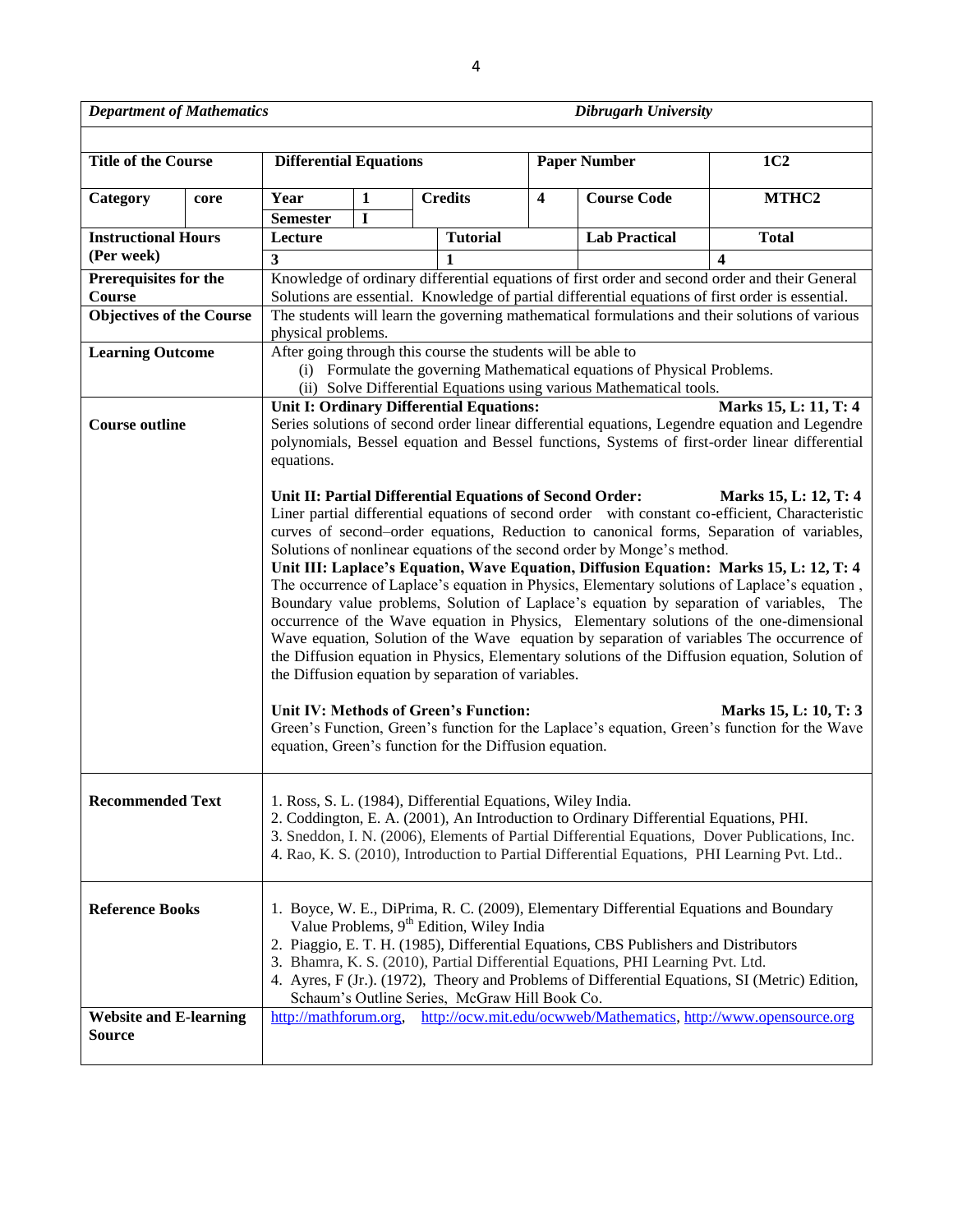| <b>Department of Mathematics</b><br><b>Dibrugarh University</b> |             |                                                                                                                                                                                                        |   |                 |   |                      |                      |  |  |  |  |
|-----------------------------------------------------------------|-------------|--------------------------------------------------------------------------------------------------------------------------------------------------------------------------------------------------------|---|-----------------|---|----------------------|----------------------|--|--|--|--|
| <b>Title of the Course</b>                                      |             | <b>Real Analysis</b>                                                                                                                                                                                   |   |                 |   | <b>Paper Number</b>  | 1C <sub>3</sub>      |  |  |  |  |
| Category                                                        | <b>CORE</b> | Year                                                                                                                                                                                                   | 1 | <b>Credits</b>  | 4 | <b>Course Code</b>   | MTHC3                |  |  |  |  |
|                                                                 |             | <b>Semester</b>                                                                                                                                                                                        | I |                 |   |                      |                      |  |  |  |  |
| <b>Instructional</b>                                            |             | Lecture                                                                                                                                                                                                |   | <b>Tutorial</b> |   | <b>Lab Practical</b> | <b>Total</b>         |  |  |  |  |
| <b>Hours</b>                                                    |             | 3                                                                                                                                                                                                      |   | 1               |   |                      | 4                    |  |  |  |  |
| (Per week)                                                      |             |                                                                                                                                                                                                        |   |                 |   |                      |                      |  |  |  |  |
| Objectives of the                                               |             | To build up a strong analytical foundation of basic Real Analysis.                                                                                                                                     |   |                 |   |                      |                      |  |  |  |  |
| <b>Course</b>                                                   |             |                                                                                                                                                                                                        |   |                 |   |                      |                      |  |  |  |  |
| <b>Learning Outcome</b>                                         |             | After going through this course the students will be able to                                                                                                                                           |   |                 |   |                      |                      |  |  |  |  |
|                                                                 |             | (i) Describe the properties of the Real numbers.                                                                                                                                                       |   |                 |   |                      |                      |  |  |  |  |
|                                                                 |             | (ii) Analyze the properties of advanced differentiation and Integration of real valued functions                                                                                                       |   |                 |   |                      |                      |  |  |  |  |
|                                                                 |             | in one or multiple variables.                                                                                                                                                                          |   |                 |   |                      |                      |  |  |  |  |
|                                                                 |             | (iii) Describe R as a matric space and identify its special metric properties.                                                                                                                         |   |                 |   |                      |                      |  |  |  |  |
| <b>Course Outline</b>                                           |             | Unit I: Preliminaries:                                                                                                                                                                                 |   |                 |   |                      | Marks: 20 L: 15 T: 5 |  |  |  |  |
|                                                                 |             | Countable and uncountable sets, Real number system as a complete ordered field, Archimedean                                                                                                            |   |                 |   |                      |                      |  |  |  |  |
|                                                                 |             | property, convergence of sequence, continuity and uniform continuity.                                                                                                                                  |   |                 |   |                      | Metric spaces,       |  |  |  |  |
|                                                                 |             | compactness, completeness, Bolzano-Weierstrass theorem, Heine-Borel theorem; connectedness                                                                                                             |   |                 |   |                      |                      |  |  |  |  |
|                                                                 |             | and continuity.                                                                                                                                                                                        |   |                 |   |                      |                      |  |  |  |  |
|                                                                 |             |                                                                                                                                                                                                        |   |                 |   |                      |                      |  |  |  |  |
|                                                                 |             | Unit II: Sequences of Functions:                                                                                                                                                                       |   |                 |   |                      | Marks: 13 L: 10 T: 3 |  |  |  |  |
|                                                                 |             | Sequences and series of functions, Pointwise and uniform convergence, Monotonic functions,                                                                                                             |   |                 |   |                      |                      |  |  |  |  |
|                                                                 |             | types of discontinuity, Absolute Convergence, functions of bounded variation, Continuous                                                                                                               |   |                 |   |                      |                      |  |  |  |  |
|                                                                 |             | functions of bounded variation.                                                                                                                                                                        |   |                 |   |                      |                      |  |  |  |  |
|                                                                 |             |                                                                                                                                                                                                        |   |                 |   |                      |                      |  |  |  |  |
|                                                                 |             | Unit III: Functions of Several Variables:<br>Marks: 12 L: 9 T: 3                                                                                                                                       |   |                 |   |                      |                      |  |  |  |  |
|                                                                 |             | Directional derivatives, Continuity, total derivatives, Jacobian matrix, the chain rule and its matrix                                                                                                 |   |                 |   |                      |                      |  |  |  |  |
|                                                                 |             | form, the mean value theorem for differentiable functions, sufficient condition for differentiability.                                                                                                 |   |                 |   |                      |                      |  |  |  |  |
|                                                                 |             | Unit IV: Riemann-Stieltjes Integral:                                                                                                                                                                   |   |                 |   |                      | Marks: 15 L: 11 T:4  |  |  |  |  |
|                                                                 |             |                                                                                                                                                                                                        |   |                 |   |                      |                      |  |  |  |  |
|                                                                 |             | Riemann-Stieltjes integrals, The R-S integral as a limit of sum, Classes of R-S integrable functions,<br>Algebra of R-S integrable functions, Relation between Riemann and Riemann-Stieltjes integral. |   |                 |   |                      |                      |  |  |  |  |
|                                                                 |             |                                                                                                                                                                                                        |   |                 |   |                      |                      |  |  |  |  |
|                                                                 |             |                                                                                                                                                                                                        |   |                 |   |                      |                      |  |  |  |  |
| Recommended                                                     |             | 1. Bartle, R. G., Sherbert, D. R. (2011). Introduction to real analysis. Hoboken, NJ: Wiley.                                                                                                           |   |                 |   |                      |                      |  |  |  |  |
| <b>Text</b>                                                     |             | (For Unit 1 and 2)                                                                                                                                                                                     |   |                 |   |                      |                      |  |  |  |  |
|                                                                 |             |                                                                                                                                                                                                        |   |                 |   |                      |                      |  |  |  |  |
|                                                                 |             | 2. Apostol, T.M. (2008). Mathematical Analysis. Narosa Publishing House. (For Unit 3 and 4).<br>3. Fitzpatrick, P. M., (2010). Advanced Calculus. Orient Black Swan.                                   |   |                 |   |                      |                      |  |  |  |  |
|                                                                 |             | 4. Carothers, N. L. (2009). Real Analysis. S Chand.                                                                                                                                                    |   |                 |   |                      |                      |  |  |  |  |
|                                                                 |             |                                                                                                                                                                                                        |   |                 |   |                      |                      |  |  |  |  |
| <b>Reference Books</b>                                          |             | 1. Rudin, W. (1964). Principles of mathematical analysis . New York: McGraw-hill.                                                                                                                      |   |                 |   |                      |                      |  |  |  |  |
|                                                                 |             | 2. Simmons, G. F. (1963). Introduction to Topology and Modern Analysis. McGraw Hill.                                                                                                                   |   |                 |   |                      |                      |  |  |  |  |
|                                                                 |             | 3. Kaczor, W. J., Nowak, M. T., Nowak, N. T. (2000). Problems in Mathematical Analysis:                                                                                                                |   |                 |   |                      |                      |  |  |  |  |
|                                                                 |             | Integration. American Mathematical Soc.                                                                                                                                                                |   |                 |   |                      |                      |  |  |  |  |
|                                                                 |             | 4. Kumaresan, S. (2005). Topology of Metric Spaces. Narosa.                                                                                                                                            |   |                 |   |                      |                      |  |  |  |  |
| Website                                                         | and<br>E-   | http:/www.mathforum.org, http:/opensource.org                                                                                                                                                          |   |                 |   |                      |                      |  |  |  |  |
| learning Source                                                 |             |                                                                                                                                                                                                        |   |                 |   |                      |                      |  |  |  |  |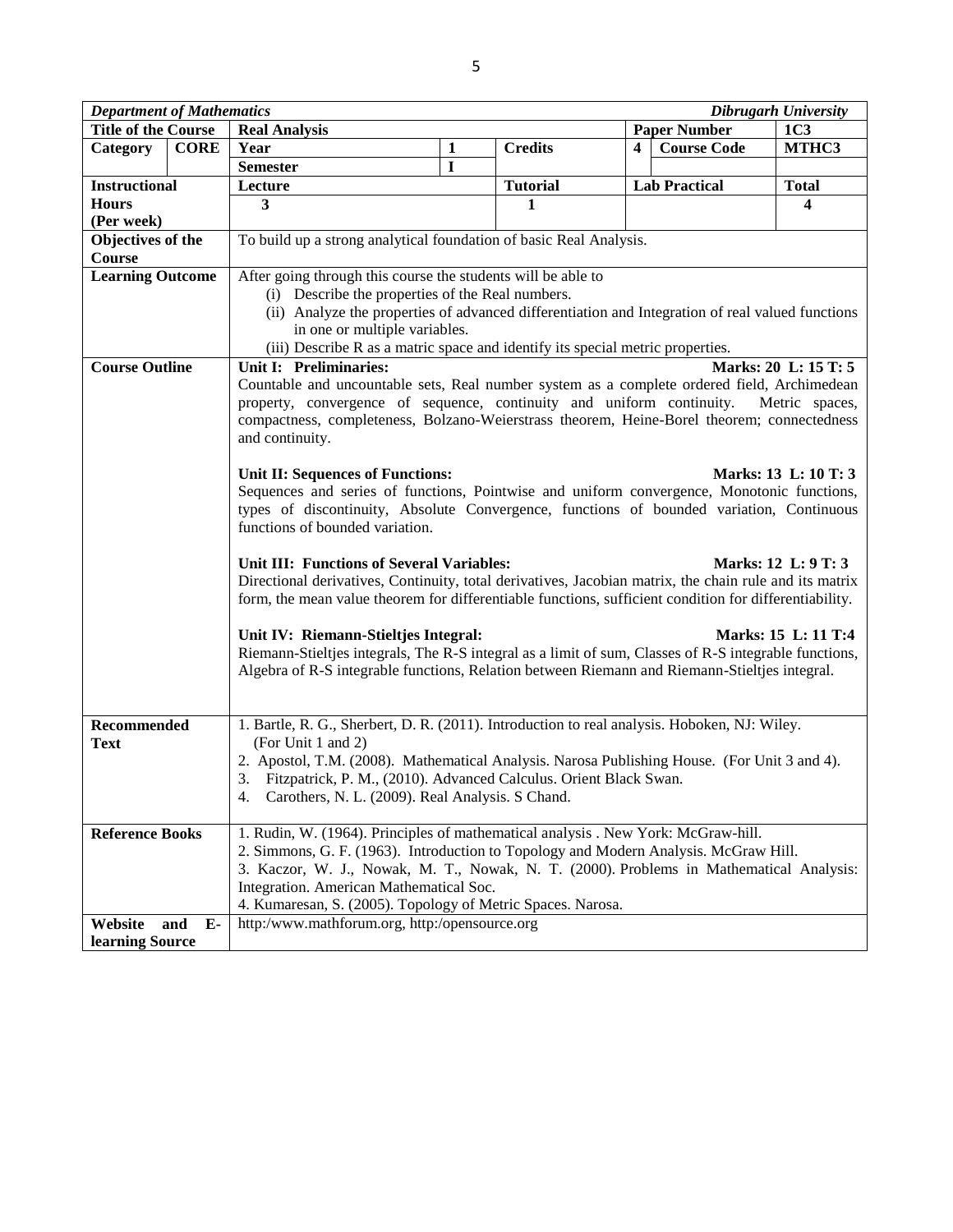|                                                                                             | <b>Department of Mathematics</b> | <b>Dibrugarh University</b>                                                                                                                                                                                                                                                                                                                                                                         |              |                 |                         |                      |              |  |  |  |  |
|---------------------------------------------------------------------------------------------|----------------------------------|-----------------------------------------------------------------------------------------------------------------------------------------------------------------------------------------------------------------------------------------------------------------------------------------------------------------------------------------------------------------------------------------------------|--------------|-----------------|-------------------------|----------------------|--------------|--|--|--|--|
| <b>Title of the Course</b>                                                                  |                                  | <b>Complex Analysis</b>                                                                                                                                                                                                                                                                                                                                                                             |              |                 |                         | <b>Paper Number</b>  | 2C1          |  |  |  |  |
| Category                                                                                    | <b>CORE</b>                      | Year                                                                                                                                                                                                                                                                                                                                                                                                | 1            | <b>Credits</b>  | $\overline{\mathbf{4}}$ | <b>Course Code</b>   | MTHC4        |  |  |  |  |
|                                                                                             |                                  | <b>Semester</b>                                                                                                                                                                                                                                                                                                                                                                                     | $\mathbf{I}$ |                 |                         |                      |              |  |  |  |  |
| <b>Instructional Hours</b>                                                                  |                                  | Lecture                                                                                                                                                                                                                                                                                                                                                                                             |              | <b>Tutorial</b> |                         | <b>Lab Practical</b> | <b>Total</b> |  |  |  |  |
| (Per week)                                                                                  |                                  | 3                                                                                                                                                                                                                                                                                                                                                                                                   |              | $\mathbf{1}$    |                         |                      | 4            |  |  |  |  |
| <b>Objectives of the Course</b>                                                             |                                  | It is expected that the students will be exposed to an advanced course in Complex Analysis.                                                                                                                                                                                                                                                                                                         |              |                 |                         |                      |              |  |  |  |  |
| <b>Learning Outcome</b>                                                                     |                                  | After going through this course, the students will be able to<br>(i) Define various functions of Complex variables.<br>(ii) Discuss the principles involved with Complex Integration.<br>(iii) Obtain the conformal mappings of standard complex valued functions.                                                                                                                                  |              |                 |                         |                      |              |  |  |  |  |
| <b>Course Outline</b>                                                                       |                                  | Unit I : Functions of Complex variable:<br>Marks 12 L: 9 T: 3                                                                                                                                                                                                                                                                                                                                       |              |                 |                         |                      |              |  |  |  |  |
|                                                                                             |                                  | Functions of Complex variables, Mappings by exponential functions, limits, continuity,<br>derivatives, Cauchy-Riemann equations, Analytic functions, Harmonic functions, Reflection<br>principles, The exponential functions, logarithmic function, Branches and derivatives of<br>logarithm, Complex exponents, Trigonometric functions, Hyperbolic functions, Inverse<br>trigonometric functions. |              |                 |                         |                      |              |  |  |  |  |
|                                                                                             |                                  | Marks 12 L: 9 T: 3<br>Unit II : Integration of Complex functions:<br>Basic properties of Complex Integration, Cauchy's Theorem, Morera's Theorem, Cauchy Integral<br>formula, Laurent's series, The Maximum modulus principle, Schewarz lemma, Liouville's<br>theorem.                                                                                                                              |              |                 |                         |                      |              |  |  |  |  |
|                                                                                             |                                  | Unit III: Series of Complex variables:<br><b>Marks 12 L: 9 T:</b><br>Convergence of sequences, Convergence of series, Taylor series, Laurent Series, Absolute and<br>uniform convergence of Power series, Uniqueness of series representation.                                                                                                                                                      |              |                 |                         |                      |              |  |  |  |  |
|                                                                                             |                                  | Unit IV: Calculus of Residues:<br>Marks 12 L: 9 T: 3<br>Residue at a finite point, Residue at the point at infinity, Residue Theorem, Number of zeros and<br>poles, Argument principle, Rouche's theorem, evaluation of Integrals, Application of residues,<br>Jordan's lemma, Indented Paths.                                                                                                      |              |                 |                         |                      |              |  |  |  |  |
|                                                                                             |                                  | Unit V: Conformal Mapping:<br>Marks 12 L: 9 T: 3<br>Linear Transformation, Linear fractional transformation, mappings of upper half plane, The<br>transformation $w = \sin z$ ; mappings by $z^2$ and Branches of $z^{1/2}$ , square roots of polynomials,<br>preservation of angles, scale factor, local inverses, harmonic conjugates, transformation of<br>harmonic functions, Applications.     |              |                 |                         |                      |              |  |  |  |  |
| <b>Recommended Text</b>                                                                     |                                  | 1. Brown, J. W., Churchill, R. V. (2009). Complex variables and applications. Boston: McGraw-<br>Hill Higher Education.<br>2. Ponnusamy, S. (2002). Foundations of functional analysis. CRC Press.<br>3. Apostol, T.M. (2008). Mathematical Analysis. Narosa Publishing House.                                                                                                                      |              |                 |                         |                      |              |  |  |  |  |
| <b>Reference Books</b>                                                                      |                                  | 1. Karunakaran, V. (2005). Complex analysis. Alpha Science Int'l Ltd.<br>2. Rudin, W. (2006). Real and complex analysis. Tata McGraw-Hill Education.                                                                                                                                                                                                                                                |              |                 |                         |                      |              |  |  |  |  |
| 3. Hahn, L. S., Epstein, B. (1996). Classical complex analysis. Royal Society of Chemistry. |                                  |                                                                                                                                                                                                                                                                                                                                                                                                     |              |                 |                         |                      |              |  |  |  |  |
| Source                                                                                      | Website and E-learning           |                                                                                                                                                                                                                                                                                                                                                                                                     |              |                 |                         |                      |              |  |  |  |  |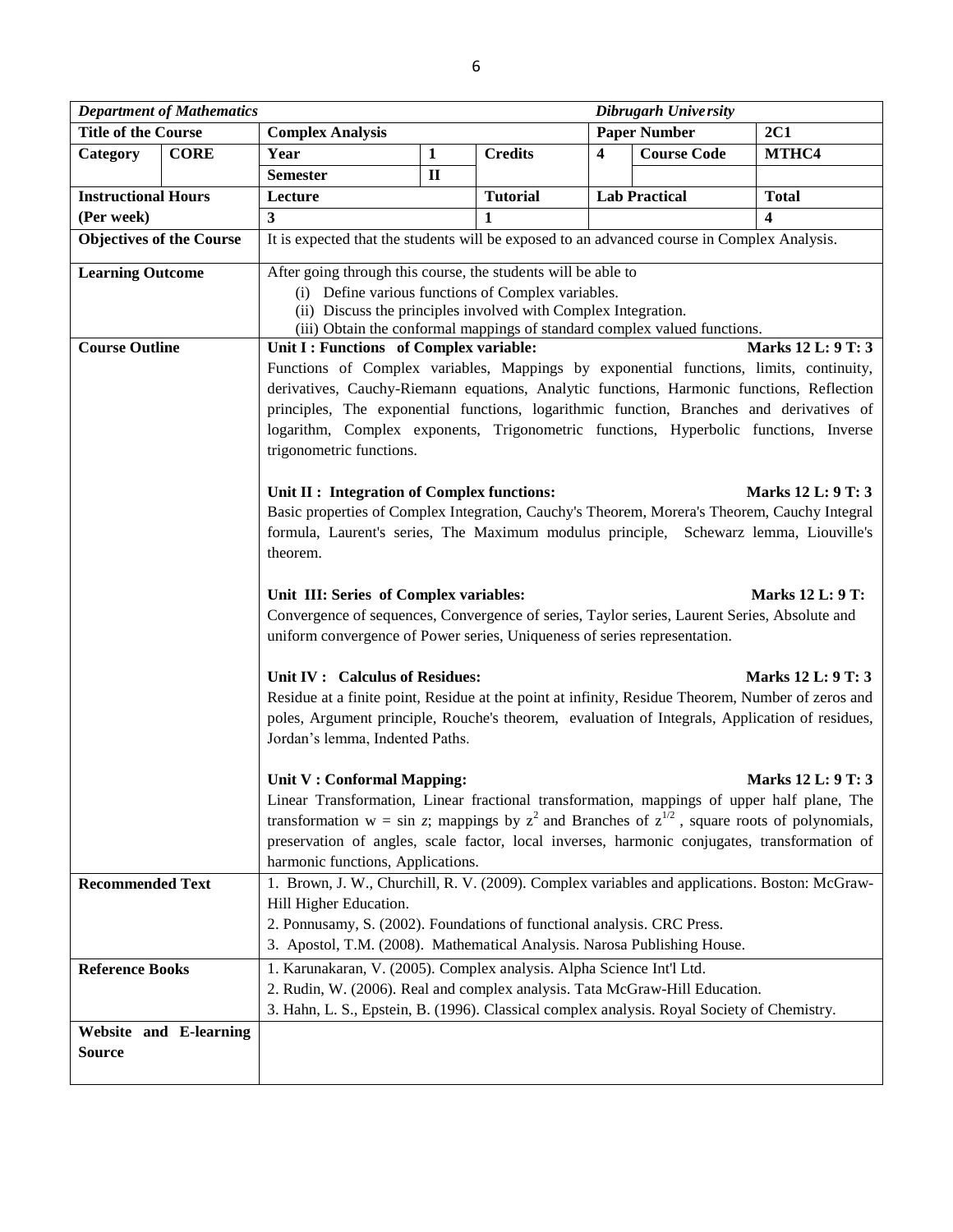| <b>Department of Mathematics</b> |                   |                                                                                                                                                                                                       |              |                 |                         |                     | <b>Dibrugarh University</b> |  |  |  |  |
|----------------------------------|-------------------|-------------------------------------------------------------------------------------------------------------------------------------------------------------------------------------------------------|--------------|-----------------|-------------------------|---------------------|-----------------------------|--|--|--|--|
| <b>Title of the Course</b>       |                   | <b>Linear Algebra</b>                                                                                                                                                                                 |              |                 |                         | <b>Paper Number</b> | 2C2                         |  |  |  |  |
| Category                         | <b>CORE</b>       | Year                                                                                                                                                                                                  | $\mathbf{1}$ | <b>Credits</b>  | $\overline{\mathbf{4}}$ | <b>Course Code</b>  | MTHC5                       |  |  |  |  |
|                                  |                   | <b>Semester</b>                                                                                                                                                                                       | $\mathbf{I}$ |                 |                         |                     |                             |  |  |  |  |
| <b>Instructional Hours</b>       |                   | Lecture                                                                                                                                                                                               |              | <b>Tutorial</b> | <b>Lab Practical</b>    |                     | <b>Total</b>                |  |  |  |  |
| (Per week)                       |                   | $\overline{3}$                                                                                                                                                                                        |              | 1               |                         |                     | $\overline{\mathbf{4}}$     |  |  |  |  |
| <b>Objectives of the Course</b>  |                   | To build up a foundation of Linear algebra                                                                                                                                                            |              |                 |                         |                     |                             |  |  |  |  |
| <b>Learning outcome</b>          |                   | After going through this course, student will able to<br>(i) Give theoretical treatment to solve system of linear equations.<br>(ii) Discuss basic properties of inner products spaces and operators. |              |                 |                         |                     |                             |  |  |  |  |
| <b>Course Outline</b>            |                   | <b>Unit I: Vector Spaces:</b>                                                                                                                                                                         |              |                 |                         |                     | Marks 10 L: 8, T: 2         |  |  |  |  |
|                                  |                   | Vector space, Subspaces, Linearly independent set, Basis and dimension, Sums and direct<br>Sums                                                                                                       |              |                 |                         |                     |                             |  |  |  |  |
|                                  |                   | Unit II: Linear maps:                                                                                                                                                                                 |              |                 |                         |                     | Marks 10 L: 8, T: 2         |  |  |  |  |
|                                  |                   | Linear transformation and Operator, matrix representations of linear transformations, the                                                                                                             |              |                 |                         |                     |                             |  |  |  |  |
|                                  |                   | rank and nullity theorem, Invertibility                                                                                                                                                               |              |                 |                         |                     |                             |  |  |  |  |
|                                  |                   |                                                                                                                                                                                                       |              |                 |                         |                     |                             |  |  |  |  |
|                                  |                   | Unit III: Eigenvalues and Eigenvectors:<br>Marks 12 L: 9, T: 3                                                                                                                                        |              |                 |                         |                     |                             |  |  |  |  |
|                                  |                   | Eigenvalues and Eigenvectors, Invariant Subspaces, Polynomials applied to operators,                                                                                                                  |              |                 |                         |                     |                             |  |  |  |  |
|                                  |                   | Upper Triangular, Diagonal matrices                                                                                                                                                                   |              |                 |                         |                     |                             |  |  |  |  |
|                                  |                   |                                                                                                                                                                                                       |              |                 |                         |                     |                             |  |  |  |  |
|                                  |                   | Unit IV: Inner Product Spaces and Operators:<br>Marks 14 L: 10, T:4                                                                                                                                   |              |                 |                         |                     |                             |  |  |  |  |
|                                  |                   | Inner products, norms, orthogonal bases, linear functional and adjoints, Self adjoint and                                                                                                             |              |                 |                         |                     |                             |  |  |  |  |
|                                  |                   | normal operators, spectral theorem, Normal operators on Real Inner product spaces,                                                                                                                    |              |                 |                         |                     |                             |  |  |  |  |
|                                  |                   | Positive operators, Isometries.                                                                                                                                                                       |              |                 |                         |                     |                             |  |  |  |  |
|                                  |                   | Unit V: Operators on Complex Vector Spaces:<br><b>Marks 14 L:10, T:4</b>                                                                                                                              |              |                 |                         |                     |                             |  |  |  |  |
|                                  |                   | Generalized Eigenvectors, Characteristic Polynomial, Decomposition of an operator,                                                                                                                    |              |                 |                         |                     |                             |  |  |  |  |
|                                  |                   | minimal polynomial, Jordan form.                                                                                                                                                                      |              |                 |                         |                     |                             |  |  |  |  |
| <b>Recommended Text</b>          |                   | 1. Dummit, D. S., Foote, R. M. (2004). Abstract algebra. Hoboken: Wiley.                                                                                                                              |              |                 |                         |                     |                             |  |  |  |  |
|                                  |                   | 2. Saikia, P. K. (2014). Linear Algebra. Pearson Education India.                                                                                                                                     |              |                 |                         |                     |                             |  |  |  |  |
|                                  |                   | 3. Axler. S. (1997). Linear Algebra Done Right. Springer.                                                                                                                                             |              |                 |                         |                     |                             |  |  |  |  |
| <b>Reference Books</b>           |                   | 1. Artin, M. (2015). Algebra. Pearson Ed. India.                                                                                                                                                      |              |                 |                         |                     |                             |  |  |  |  |
|                                  |                   | 2. Strang, G. (2005). Linear Algebra and its Applications. Cengage Learning.                                                                                                                          |              |                 |                         |                     |                             |  |  |  |  |
|                                  |                   | 3. Bhattacharya, P. B., Jain, S. K., Nagpaul, S. R. (1994). Basic abstract algebra.                                                                                                                   |              |                 |                         |                     |                             |  |  |  |  |
|                                  |                   | Cambridge University Press.                                                                                                                                                                           |              |                 |                         |                     |                             |  |  |  |  |
|                                  |                   |                                                                                                                                                                                                       |              |                 |                         |                     |                             |  |  |  |  |
| Website<br>and                   | <b>E-learning</b> | MIT OCW 18.06SC: Linear Algebra by Gilbert Strang.                                                                                                                                                    |              |                 |                         |                     |                             |  |  |  |  |
| <b>Source</b>                    |                   | http://ocw.mit.edu/(Also available on Youtube)                                                                                                                                                        |              |                 |                         |                     |                             |  |  |  |  |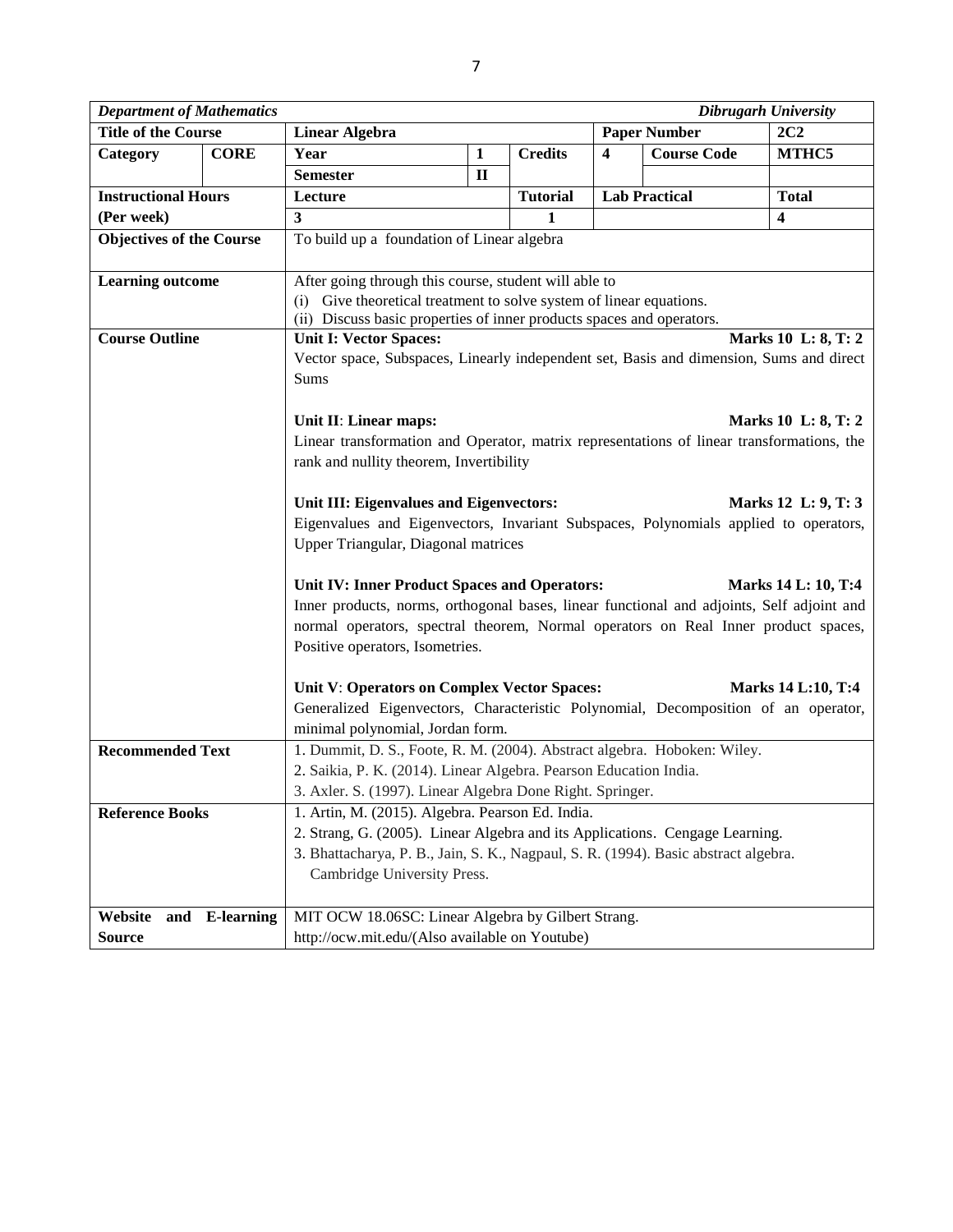|                                                                                                                                                            | <b>Department of Mathematics</b> | <b>Dibrugarh University</b>                                                                                                                                                                                                                                                                                                                                                                                                                                                                                                     |                                                                                                                                                                                                                                                                      |                 |   |                      |                  |  |  |  |  |
|------------------------------------------------------------------------------------------------------------------------------------------------------------|----------------------------------|---------------------------------------------------------------------------------------------------------------------------------------------------------------------------------------------------------------------------------------------------------------------------------------------------------------------------------------------------------------------------------------------------------------------------------------------------------------------------------------------------------------------------------|----------------------------------------------------------------------------------------------------------------------------------------------------------------------------------------------------------------------------------------------------------------------|-----------------|---|----------------------|------------------|--|--|--|--|
| <b>Title of the Course</b>                                                                                                                                 |                                  | <b>Numerical Analysis</b>                                                                                                                                                                                                                                                                                                                                                                                                                                                                                                       |                                                                                                                                                                                                                                                                      |                 |   | <b>Paper Number</b>  | 2C <sub>3</sub>  |  |  |  |  |
| Category                                                                                                                                                   | <b>CORE</b>                      | Year                                                                                                                                                                                                                                                                                                                                                                                                                                                                                                                            | 1                                                                                                                                                                                                                                                                    | <b>Credits</b>  | 4 | <b>Course Code</b>   | MTHC6            |  |  |  |  |
|                                                                                                                                                            |                                  | <b>Semester</b>                                                                                                                                                                                                                                                                                                                                                                                                                                                                                                                 | $\mathbf{I}$                                                                                                                                                                                                                                                         |                 |   |                      |                  |  |  |  |  |
| <b>Instructional Hours</b>                                                                                                                                 |                                  | Lecture                                                                                                                                                                                                                                                                                                                                                                                                                                                                                                                         |                                                                                                                                                                                                                                                                      | <b>Tutorial</b> |   | <b>Lab Practical</b> | Total            |  |  |  |  |
| (Per week)                                                                                                                                                 |                                  | 3                                                                                                                                                                                                                                                                                                                                                                                                                                                                                                                               |                                                                                                                                                                                                                                                                      |                 |   |                      | 4                |  |  |  |  |
| <b>Objectives of the Course</b>                                                                                                                            |                                  | To give a theoretical treatment to the numerical methods used to solve various problems of                                                                                                                                                                                                                                                                                                                                                                                                                                      |                                                                                                                                                                                                                                                                      |                 |   |                      |                  |  |  |  |  |
|                                                                                                                                                            |                                  | science and engineering                                                                                                                                                                                                                                                                                                                                                                                                                                                                                                         |                                                                                                                                                                                                                                                                      |                 |   |                      |                  |  |  |  |  |
| <b>Learning outcome</b>                                                                                                                                    |                                  | After completing this course learners will be able to<br>(i) Use and analyze various numerical methods in solving scientific problem<br>(ii) Discuss various issues in a numerical techniques such as convergence and stability<br>(iii) Fit polynomial and exponential function to a given set of data                                                                                                                                                                                                                         |                                                                                                                                                                                                                                                                      |                 |   |                      |                  |  |  |  |  |
| <b>Course Outline</b><br>Unit I: Floating point representation and Errors:<br>Review of Taylor series, floating point representation, loss of significance |                                  |                                                                                                                                                                                                                                                                                                                                                                                                                                                                                                                                 |                                                                                                                                                                                                                                                                      |                 |   |                      | Marks 5 L: 4, T: |  |  |  |  |
|                                                                                                                                                            |                                  | Unit II: Solution of system of equations:<br>Marks 15 L: 11, T: 4<br>Doolittle and Crout's Decomposition, Successive approximation by Gauss Jacobi, Gauss<br>Seidal's Methods, Convergence of successive approximations.<br>Unit III: Numerical Integration:<br>Marks 15 L: 11, T: 4<br>General Newton's quadrature formula, Weddle's rule, Newton-Cotes formula, Gaussian                                                                                                                                                      |                                                                                                                                                                                                                                                                      |                 |   |                      |                  |  |  |  |  |
|                                                                                                                                                            |                                  | quadrature<br>Unit IV: Solution of Ordinary Differential Equations:<br>Marks 15 L: 11, T: 4<br>Stability and Convergence of numerical methods, Runge-Kutta method of second, third and<br>fourth order, General explicit method, Adam-Bashforth, General implicit method, Adam-<br>Moultan, Milne-Simpson method.<br>Unit V: Curve Fitting:<br>Marks 10 L: 8, T:2<br>General Least Square Method, Normal equations, Fitting of a polynomial (second and third<br>degree), Fitting of exponential curves, Chebyshev polynomials. |                                                                                                                                                                                                                                                                      |                 |   |                      |                  |  |  |  |  |
| <b>Recommended Text</b>                                                                                                                                    |                                  | 1. Kincaid, D., Cheney, W. (2002). Numerical Analysis: Mathematics of Scientific<br>Computing. AMS.<br>2. Atkinson, K., Han, W. (2003). Elementary Numerical Analysis, John Wiley & Sons.                                                                                                                                                                                                                                                                                                                                       |                                                                                                                                                                                                                                                                      |                 |   |                      |                  |  |  |  |  |
| <b>Reference Books</b>                                                                                                                                     |                                  | Hills<br>House                                                                                                                                                                                                                                                                                                                                                                                                                                                                                                                  | 1. Hilderbrand, F.B. (1987). Elementary Numerical Analysis. Dover publications.<br>2. Conte, S.D. (1980). Elementary Numerical Analysis: Algorithmic approach. Tata McGraw<br>3. Madhumangal, P. (2009). Numerical Analysis for Scientist and Engineers. Narosa Pub. |                 |   |                      |                  |  |  |  |  |
| <b>Website and E-learning</b>                                                                                                                              |                                  | http://mathform.org.http://ocw.mit.edu/ocwweb/Mathematics,                                                                                                                                                                                                                                                                                                                                                                                                                                                                      |                                                                                                                                                                                                                                                                      |                 |   |                      |                  |  |  |  |  |
| <b>Source</b>                                                                                                                                              |                                  | http://www.opensource.org.                                                                                                                                                                                                                                                                                                                                                                                                                                                                                                      |                                                                                                                                                                                                                                                                      |                 |   |                      |                  |  |  |  |  |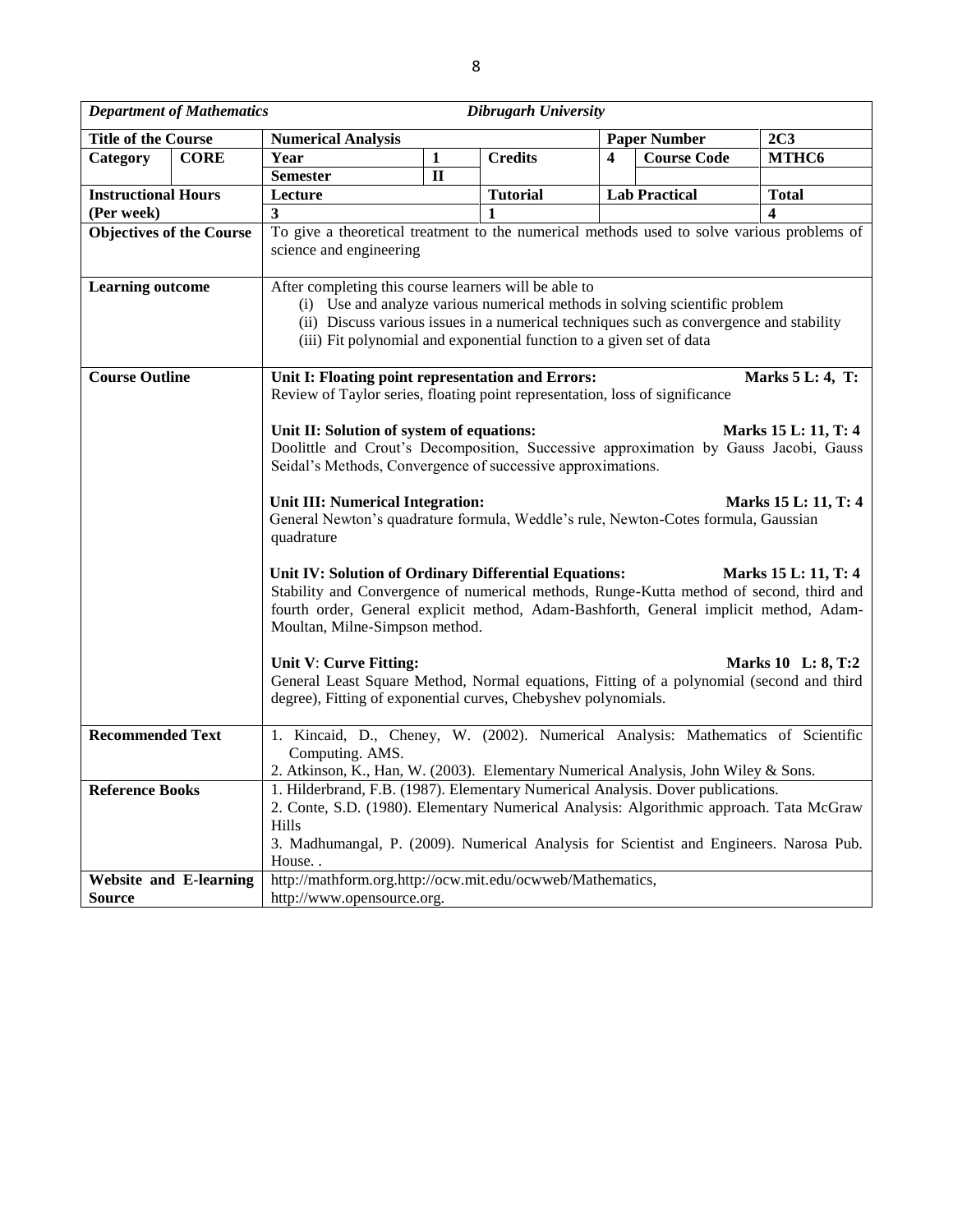| <b>Department of Mathematics</b> |             |                                                                                                                           |                  |                                                                                    |   |                                                                                                                                                                 | <b>Dibrugarh University</b>                                                                                                                                                                                                                                                                                                                                                                                                                                                                                                                                                                                                                                                                                                                                                                                                                                                                                                                         |  |  |  |  |
|----------------------------------|-------------|---------------------------------------------------------------------------------------------------------------------------|------------------|------------------------------------------------------------------------------------|---|-----------------------------------------------------------------------------------------------------------------------------------------------------------------|-----------------------------------------------------------------------------------------------------------------------------------------------------------------------------------------------------------------------------------------------------------------------------------------------------------------------------------------------------------------------------------------------------------------------------------------------------------------------------------------------------------------------------------------------------------------------------------------------------------------------------------------------------------------------------------------------------------------------------------------------------------------------------------------------------------------------------------------------------------------------------------------------------------------------------------------------------|--|--|--|--|
| <b>Title of the Course</b>       |             | <b>Functional Analysis</b>                                                                                                |                  |                                                                                    |   | <b>Paper Number</b>                                                                                                                                             | 3C1                                                                                                                                                                                                                                                                                                                                                                                                                                                                                                                                                                                                                                                                                                                                                                                                                                                                                                                                                 |  |  |  |  |
| Category                         | <b>CORE</b> | Year                                                                                                                      | $\boldsymbol{2}$ | <b>Credits</b>                                                                     | 4 | <b>Course Code</b>                                                                                                                                              | MTHC7                                                                                                                                                                                                                                                                                                                                                                                                                                                                                                                                                                                                                                                                                                                                                                                                                                                                                                                                               |  |  |  |  |
|                                  |             | <b>Semester</b>                                                                                                           | III              |                                                                                    |   |                                                                                                                                                                 |                                                                                                                                                                                                                                                                                                                                                                                                                                                                                                                                                                                                                                                                                                                                                                                                                                                                                                                                                     |  |  |  |  |
| <b>Instructional Hours</b>       |             | Lecture                                                                                                                   |                  | <b>Tutorial</b>                                                                    |   | <b>Lab Practical</b>                                                                                                                                            | <b>Total</b>                                                                                                                                                                                                                                                                                                                                                                                                                                                                                                                                                                                                                                                                                                                                                                                                                                                                                                                                        |  |  |  |  |
| (Per week)                       |             | $\mathbf{3}$                                                                                                              |                  | 1                                                                                  |   |                                                                                                                                                                 | 4                                                                                                                                                                                                                                                                                                                                                                                                                                                                                                                                                                                                                                                                                                                                                                                                                                                                                                                                                   |  |  |  |  |
| <b>Objectives of the Course</b>  |             | To introduce a common mathematical framework for both algebraic and topological<br>(i)                                    |                  |                                                                                    |   |                                                                                                                                                                 |                                                                                                                                                                                                                                                                                                                                                                                                                                                                                                                                                                                                                                                                                                                                                                                                                                                                                                                                                     |  |  |  |  |
|                                  |             | structures.                                                                                                               |                  |                                                                                    |   |                                                                                                                                                                 |                                                                                                                                                                                                                                                                                                                                                                                                                                                                                                                                                                                                                                                                                                                                                                                                                                                                                                                                                     |  |  |  |  |
|                                  |             | (ii) To discuss generalization of classical analysis. To present some practical applicability<br>of the theory developed. |                  |                                                                                    |   |                                                                                                                                                                 |                                                                                                                                                                                                                                                                                                                                                                                                                                                                                                                                                                                                                                                                                                                                                                                                                                                                                                                                                     |  |  |  |  |
| <b>Learning outcome</b>          |             |                                                                                                                           |                  | After going through this course, the students will be able to                      |   |                                                                                                                                                                 |                                                                                                                                                                                                                                                                                                                                                                                                                                                                                                                                                                                                                                                                                                                                                                                                                                                                                                                                                     |  |  |  |  |
|                                  |             |                                                                                                                           |                  |                                                                                    |   | (i) Describe the interaction of algebraic and topological properties.                                                                                           |                                                                                                                                                                                                                                                                                                                                                                                                                                                                                                                                                                                                                                                                                                                                                                                                                                                                                                                                                     |  |  |  |  |
|                                  |             |                                                                                                                           |                  |                                                                                    |   |                                                                                                                                                                 | (ii) Deal with problems related to the fundamental theorems like Hanh-Banach theorem,                                                                                                                                                                                                                                                                                                                                                                                                                                                                                                                                                                                                                                                                                                                                                                                                                                                               |  |  |  |  |
|                                  |             |                                                                                                                           |                  |                                                                                    |   | besides developing a sound basis of Banach and Hilbert spaces.                                                                                                  | Closed Graph theorem, Open Mapping theorem and Uniform Boundedness Principle                                                                                                                                                                                                                                                                                                                                                                                                                                                                                                                                                                                                                                                                                                                                                                                                                                                                        |  |  |  |  |
|                                  |             |                                                                                                                           |                  |                                                                                    |   | equations, integral equations and some issues in Quantum Mechanics.                                                                                             | (iii) Apply the theoretical aspects in solving problems of linear equations, differential                                                                                                                                                                                                                                                                                                                                                                                                                                                                                                                                                                                                                                                                                                                                                                                                                                                           |  |  |  |  |
| Pre-requisites                   |             | Basic knowledge of Linear Algebra and Metric Space.                                                                       |                  |                                                                                    |   |                                                                                                                                                                 |                                                                                                                                                                                                                                                                                                                                                                                                                                                                                                                                                                                                                                                                                                                                                                                                                                                                                                                                                     |  |  |  |  |
| <b>Course outline</b>            |             | bounded linear operator.<br><b>Unit III: Hilbert Spaces:</b><br><b>Unit IV: Some Applications:</b>                        |                  | Unit I: Normed and Banach spaces:<br>linear operators and functionals, Dual space. |   | Unit II: Fundamental theorems for Normed and Banach Spaces:<br>Integral Equations. Multiplication and Differential Operator in Quantum Mechanics.               | Marks 15 L:12, T: 3<br>Definitions, examples and basic properties of Normed spaces and Banach spaces. Subspace,<br>Compactness and finite dimension, Definitions, examples and basic properties of Bounded<br>Marks 15 L:11, T: 4<br>Open mapping theorem and its consequences, Closed graph theorem and its consequences,<br>Uniform boundedness principal. Hanh-Banach Theorem and its consequences. Adjoint of<br>Marks 15 L:11, T: 4<br>Definitions, example and basic properties of inner-product spaces and Hilbert spaces,<br>Orthogonal Complements and direct sums, Orthogonal sets and sequences, Series related to<br>Orthonormal sequences and sets, Total orthonormal sets. Legendre, Hermite and Laguerre<br>polynomials, Riesz's representation theorem. Hilbert -Adjoint operator, Self Adjoint operator.<br>Marks 15 L:11, T: 4<br>Banach fixed point theorem and its applications to Linear Equations, Differential Equations and |  |  |  |  |
| <b>Recommended Texts</b>         |             |                                                                                                                           |                  |                                                                                    |   | 2. Choudhary, B., Nanda, S. (1989). Functional analysis with applications. Wiley.<br>3. Limaye, B. V. (2014). Functional Analysis. New Age International P Ltd. | 1. Kreyszig, E. (1978). Introductory functional analysis with applications. New York: Wiley.                                                                                                                                                                                                                                                                                                                                                                                                                                                                                                                                                                                                                                                                                                                                                                                                                                                        |  |  |  |  |
| <b>Reference Books</b>           |             | Limited.                                                                                                                  |                  |                                                                                    |   | 1. Ponnusamy, S. (2002). Foundations of functional analysis. CRC Press.                                                                                         | 2. Jain, P. K., Ahuja, O. P., Ahmed, K. (1995). Functional Analysis. New Age International (P)                                                                                                                                                                                                                                                                                                                                                                                                                                                                                                                                                                                                                                                                                                                                                                                                                                                      |  |  |  |  |
| <b>Website and E-learning</b>    |             |                                                                                                                           |                  |                                                                                    |   |                                                                                                                                                                 | http://mathforum.org, http://ocw.mit.edu/ocwweb/Mathematics, http://www.opensource.org                                                                                                                                                                                                                                                                                                                                                                                                                                                                                                                                                                                                                                                                                                                                                                                                                                                              |  |  |  |  |
| <b>Source</b>                    |             |                                                                                                                           |                  |                                                                                    |   |                                                                                                                                                                 |                                                                                                                                                                                                                                                                                                                                                                                                                                                                                                                                                                                                                                                                                                                                                                                                                                                                                                                                                     |  |  |  |  |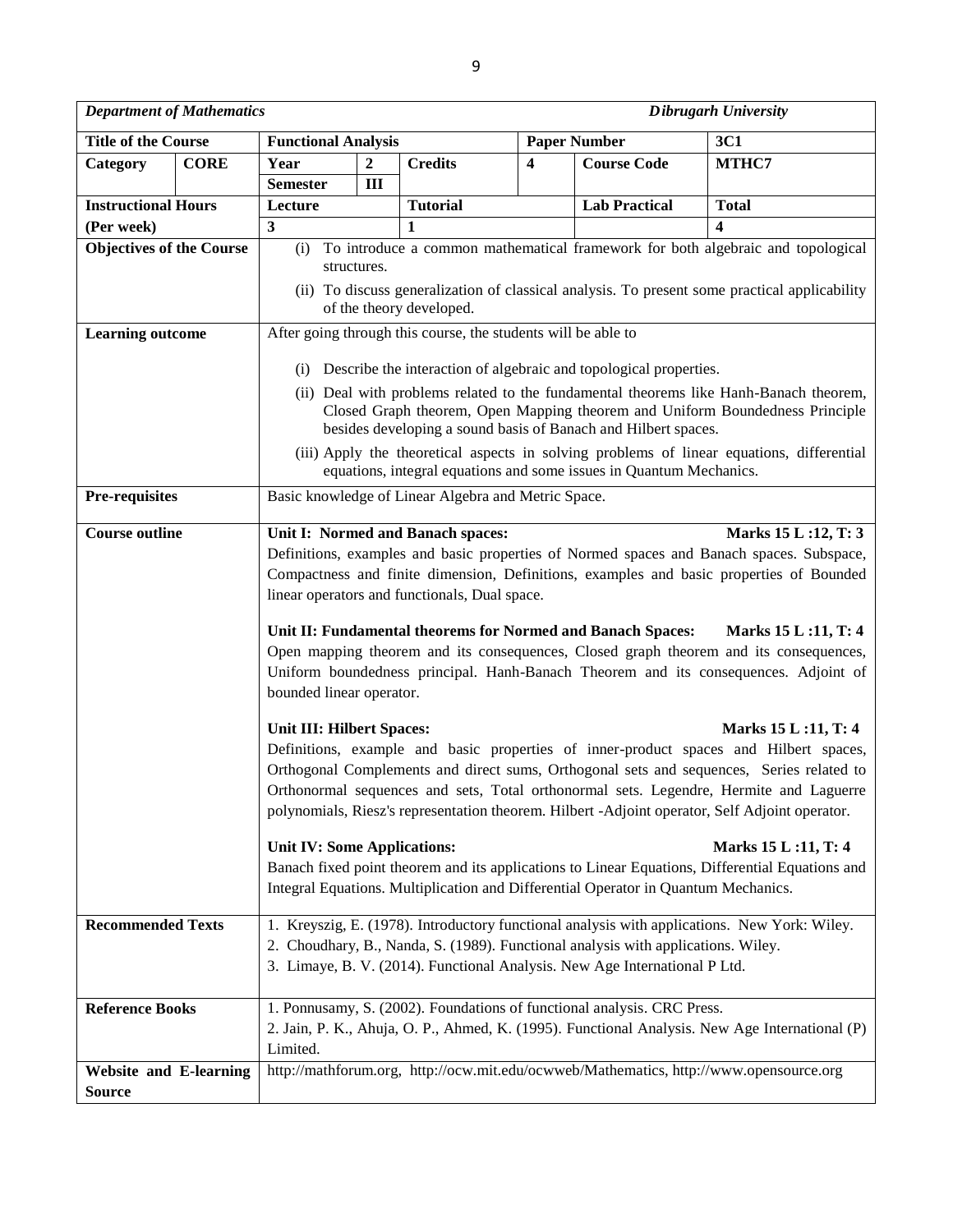|                                                                                                                                                                                                                                                                                                                                                                                                                                                                                                                                                                                                                                                                                                                                                                                                                                                                                                                                                                                                                                                                                                                                                                                                                                                                                                                               | <b>Department of Mathematics</b> | <b>Dibrugarh University</b>                                                               |                |                                                             |                         |                                                                                                   |                         |  |  |  |  |  |
|-------------------------------------------------------------------------------------------------------------------------------------------------------------------------------------------------------------------------------------------------------------------------------------------------------------------------------------------------------------------------------------------------------------------------------------------------------------------------------------------------------------------------------------------------------------------------------------------------------------------------------------------------------------------------------------------------------------------------------------------------------------------------------------------------------------------------------------------------------------------------------------------------------------------------------------------------------------------------------------------------------------------------------------------------------------------------------------------------------------------------------------------------------------------------------------------------------------------------------------------------------------------------------------------------------------------------------|----------------------------------|-------------------------------------------------------------------------------------------|----------------|-------------------------------------------------------------|-------------------------|---------------------------------------------------------------------------------------------------|-------------------------|--|--|--|--|--|
| <b>Title of the Course</b>                                                                                                                                                                                                                                                                                                                                                                                                                                                                                                                                                                                                                                                                                                                                                                                                                                                                                                                                                                                                                                                                                                                                                                                                                                                                                                    |                                  | <b>Graph Theory</b>                                                                       |                |                                                             |                         | <b>Paper Number</b>                                                                               | 3C2                     |  |  |  |  |  |
| Category                                                                                                                                                                                                                                                                                                                                                                                                                                                                                                                                                                                                                                                                                                                                                                                                                                                                                                                                                                                                                                                                                                                                                                                                                                                                                                                      | <b>CORE</b>                      | Year                                                                                      | $\overline{2}$ | <b>Credits</b>                                              | $\overline{\mathbf{4}}$ | <b>Course Code</b>                                                                                | MTHC8                   |  |  |  |  |  |
|                                                                                                                                                                                                                                                                                                                                                                                                                                                                                                                                                                                                                                                                                                                                                                                                                                                                                                                                                                                                                                                                                                                                                                                                                                                                                                                               |                                  | <b>Semester</b>                                                                           | $\mathbf{I}$   |                                                             |                         |                                                                                                   |                         |  |  |  |  |  |
| <b>Instructional Hours</b>                                                                                                                                                                                                                                                                                                                                                                                                                                                                                                                                                                                                                                                                                                                                                                                                                                                                                                                                                                                                                                                                                                                                                                                                                                                                                                    |                                  | Lecture                                                                                   |                | <b>Tutorial</b>                                             |                         | <b>Lab Practical</b>                                                                              | <b>Total</b>            |  |  |  |  |  |
| (Per week)                                                                                                                                                                                                                                                                                                                                                                                                                                                                                                                                                                                                                                                                                                                                                                                                                                                                                                                                                                                                                                                                                                                                                                                                                                                                                                                    |                                  | $\mathbf{3}$                                                                              | 1              |                                                             |                         |                                                                                                   | $\overline{\mathbf{4}}$ |  |  |  |  |  |
| Prerequisites for the<br><b>Course</b>                                                                                                                                                                                                                                                                                                                                                                                                                                                                                                                                                                                                                                                                                                                                                                                                                                                                                                                                                                                                                                                                                                                                                                                                                                                                                        |                                  | Basic concepts of enumeration are essential                                               |                |                                                             |                         |                                                                                                   |                         |  |  |  |  |  |
| Objectives of the                                                                                                                                                                                                                                                                                                                                                                                                                                                                                                                                                                                                                                                                                                                                                                                                                                                                                                                                                                                                                                                                                                                                                                                                                                                                                                             |                                  | Students will learn few interesting topics of Graph Theory as well as certain fascinating |                |                                                             |                         |                                                                                                   |                         |  |  |  |  |  |
| Course                                                                                                                                                                                                                                                                                                                                                                                                                                                                                                                                                                                                                                                                                                                                                                                                                                                                                                                                                                                                                                                                                                                                                                                                                                                                                                                        |                                  | applications of various types of Graphs.                                                  |                |                                                             |                         |                                                                                                   |                         |  |  |  |  |  |
| <b>Learning outcome</b>                                                                                                                                                                                                                                                                                                                                                                                                                                                                                                                                                                                                                                                                                                                                                                                                                                                                                                                                                                                                                                                                                                                                                                                                                                                                                                       |                                  | their properties.                                                                         |                |                                                             |                         | After going through this course the students will be able to identify various types of graphs and |                         |  |  |  |  |  |
| Unit I: Graphs and Trees:<br>Marks 15, L: 12, T: 4<br><b>Course Outline</b><br>Graph, Basic definitions,<br>Isomorphism of graphs, Subgraphs, Walks, Paths, Circuits,<br>Connected graphs, Disconnected graphs, Trees, Some properties of trees, Distance and centers<br>in a tree, Rooted and binary trees, On counting trees, Spanning trees, Cut-sets, Some properties<br>of a cut-set, Connectivity and Separability, Blocks.<br>Unit II : Operations On Graphs:<br>Marks 15, L: 11, T: 4<br>Planar and non-planar graphs, Kuratowski's two graphs, Different representations of a planar<br>graph, Matrix representation of graphs, Incidence matrix, Adjacency matrix, Graph matching,<br>Graph coverings.<br>Unit III : Directed Graphs and Enumeration of Graphs:<br>Marks 15, L: 11, T: 4<br>Definition of Directed graphs (digraph), Some types of digraphs, Digraphs and binary relations,<br>Directed paths and connectedness, Acyclic digraphs and decyclization, Enumeration of graphs,<br>Types of enumeration, Counting labeled trees, Counting unlabelled trees.<br>Unit IV : Graph Algorithms:<br>Marks 15, L: 11, T: 3<br>Algorithms, Shortest-path algorithms, Transitive closure of a digraph, Activity network,<br>Topological sorting, Critical path, Graphs in computer programming (basic concepts). |                                  |                                                                                           |                |                                                             |                         |                                                                                                   |                         |  |  |  |  |  |
| 1. Deo, N. (2017). Graph theory with applications to engineering and computer science. Courier<br><b>Recommended Text</b><br>Dover Publications.<br>2. Harary, F. (2001). Graph Theory. Narosa Publishing House.<br>3. West, D. B. (2002). Introduction to Graph Theory. Prentice Hall India.<br><b>Reference Books</b><br>1. Chartrand, G. (1984). Introductory Graph Theory. Dover Publications.<br>2. Bollobas, B. (1998). Modern Graph Theory. Springer.<br>3. Gross, J. L., Yellen, J. (2004). Handbook of Graph Theory. CRC Press.<br>4. Vasudev, C. (2006). Graph Theory with Applications. New Age Int. (P.). Ltd                                                                                                                                                                                                                                                                                                                                                                                                                                                                                                                                                                                                                                                                                                     |                                  |                                                                                           |                |                                                             |                         |                                                                                                   |                         |  |  |  |  |  |
| <b>Source</b>                                                                                                                                                                                                                                                                                                                                                                                                                                                                                                                                                                                                                                                                                                                                                                                                                                                                                                                                                                                                                                                                                                                                                                                                                                                                                                                 | <b>Website and E-learning</b>    |                                                                                           |                | http://mathforum.org, http://ocw.mit.edu/ocwweb/Mathematics |                         |                                                                                                   |                         |  |  |  |  |  |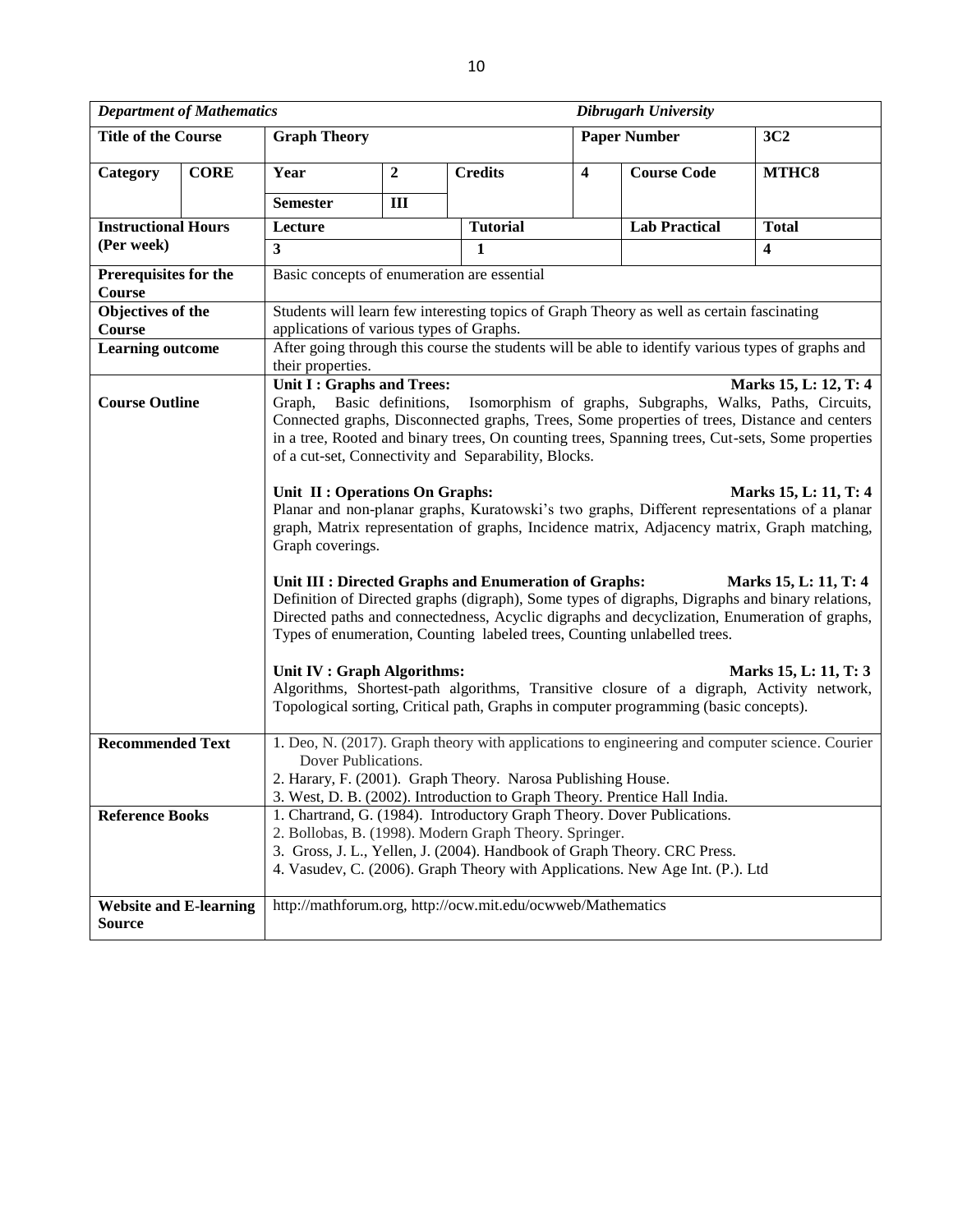| <b>Department of Mathematics</b>                                                                                                                                                                                                                         |                                                                                                                                                                                                                                                                                                                                                                                                                                                                                                   |                                                                                                                                                                                                                                                                              |                 |                |                         |                                                                                            | Dibrugarh University    |  |  |
|----------------------------------------------------------------------------------------------------------------------------------------------------------------------------------------------------------------------------------------------------------|---------------------------------------------------------------------------------------------------------------------------------------------------------------------------------------------------------------------------------------------------------------------------------------------------------------------------------------------------------------------------------------------------------------------------------------------------------------------------------------------------|------------------------------------------------------------------------------------------------------------------------------------------------------------------------------------------------------------------------------------------------------------------------------|-----------------|----------------|-------------------------|--------------------------------------------------------------------------------------------|-------------------------|--|--|
| <b>Title of the Course</b>                                                                                                                                                                                                                               |                                                                                                                                                                                                                                                                                                                                                                                                                                                                                                   | <b>Numerical Partial Differential Equation</b>                                                                                                                                                                                                                               |                 |                |                         | <b>Paper Number</b>                                                                        | 3C <sub>3</sub>         |  |  |
| Category                                                                                                                                                                                                                                                 | <b>CORE</b>                                                                                                                                                                                                                                                                                                                                                                                                                                                                                       | Year                                                                                                                                                                                                                                                                         | $\overline{2}$  | <b>Credits</b> | $\overline{\mathbf{4}}$ | <b>Course Code</b>                                                                         | MTHC9                   |  |  |
|                                                                                                                                                                                                                                                          |                                                                                                                                                                                                                                                                                                                                                                                                                                                                                                   | <b>Semester</b>                                                                                                                                                                                                                                                              | III             |                |                         |                                                                                            |                         |  |  |
| <b>Instructional Hours</b>                                                                                                                                                                                                                               |                                                                                                                                                                                                                                                                                                                                                                                                                                                                                                   | Lecture                                                                                                                                                                                                                                                                      | <b>Tutorial</b> |                | <b>Lab Practical</b>    | <b>Total</b>                                                                               |                         |  |  |
| (Per week)                                                                                                                                                                                                                                               |                                                                                                                                                                                                                                                                                                                                                                                                                                                                                                   | $\overline{\mathbf{3}}$                                                                                                                                                                                                                                                      |                 | 1              |                         |                                                                                            | $\overline{\mathbf{4}}$ |  |  |
| <b>Objectives</b><br>Course                                                                                                                                                                                                                              | $\overline{of}$<br>the                                                                                                                                                                                                                                                                                                                                                                                                                                                                            | differential equations                                                                                                                                                                                                                                                       |                 |                |                         | The objective of this course is to introduce various numerical techniques to solve partial |                         |  |  |
| <b>Learning outcome</b>                                                                                                                                                                                                                                  |                                                                                                                                                                                                                                                                                                                                                                                                                                                                                                   | After going through this course, the students will be able to<br>(i) Describe various numerical techniques.<br>(ii) Solve Partial Differential Equations numerically.                                                                                                        |                 |                |                         |                                                                                            |                         |  |  |
| <b>Course Outline</b>                                                                                                                                                                                                                                    |                                                                                                                                                                                                                                                                                                                                                                                                                                                                                                   | Unit I: PDE and its classifications:<br>Marks 15 L: 9, T: 3<br>Basics of PDE, classification of PDE (elliptic, parabolic and hyperbolic), Laplace equation,<br>wave equation, convection-diffusion equation, initial values and boundary conditions, well<br>posed problems. |                 |                |                         |                                                                                            |                         |  |  |
|                                                                                                                                                                                                                                                          | Unit II: Elliptic PDE:<br>Marks 15 L: 12, T: 4<br>General features of elliptic PDE, finite difference solutions of Laplace equation, consistency<br>order and convergence, iterative methods of solution, ADI method, finite difference solution of<br>Poisson equation,<br><b>Unit III: Parabolic PDE:</b><br>Marks 15 L: 12, T: 4<br>General features of parabolic PDE, finite difference method, FTCS method, consistency, order,<br>stability and convergence, BTCS and Crank-Nicolson method |                                                                                                                                                                                                                                                                              |                 |                |                         |                                                                                            |                         |  |  |
|                                                                                                                                                                                                                                                          |                                                                                                                                                                                                                                                                                                                                                                                                                                                                                                   | Unit IV: Hyperbolic PDE:<br>method, upwind method, BTCS method                                                                                                                                                                                                               |                 |                |                         | General features of hyperbolic PDE, finite difference method, FTCS method, Lax-Wendroff    | Marks 15 L: 12, T: 4    |  |  |
| <b>Books</b>                                                                                                                                                                                                                                             | 1. Hoffman, J. D., Frankel, S. (2001). Numerical methods for engineers and scientists. CRC<br>Recommended<br><b>Text</b><br>Press.<br>2. Smith, G. D. (1985). Numerical Solutions to Partial Differential Equations, Oxford<br>University Press.                                                                                                                                                                                                                                                  |                                                                                                                                                                                                                                                                              |                 |                |                         |                                                                                            |                         |  |  |
| 1. Lapidus, L., Pinder, G. F. (2011). Numerical solution of partial differential equations in<br>Reference Book<br>science and engineering. John Wiley & Sons.<br>2. Burden, R., Faires, D., Burden, A. M. (2015). Numerical Analysis. Cengage Learning. |                                                                                                                                                                                                                                                                                                                                                                                                                                                                                                   |                                                                                                                                                                                                                                                                              |                 |                |                         |                                                                                            |                         |  |  |
| Website and E-learning<br>Source                                                                                                                                                                                                                         |                                                                                                                                                                                                                                                                                                                                                                                                                                                                                                   | http://www.ehu.eus/aitor/irakas/fin/apuntes/pde.pdf                                                                                                                                                                                                                          |                 |                |                         | https://www.wias-berlin.de/people/john/LEHRE/NUM_PDE_FUB/num_pde_fub.pdf,                  |                         |  |  |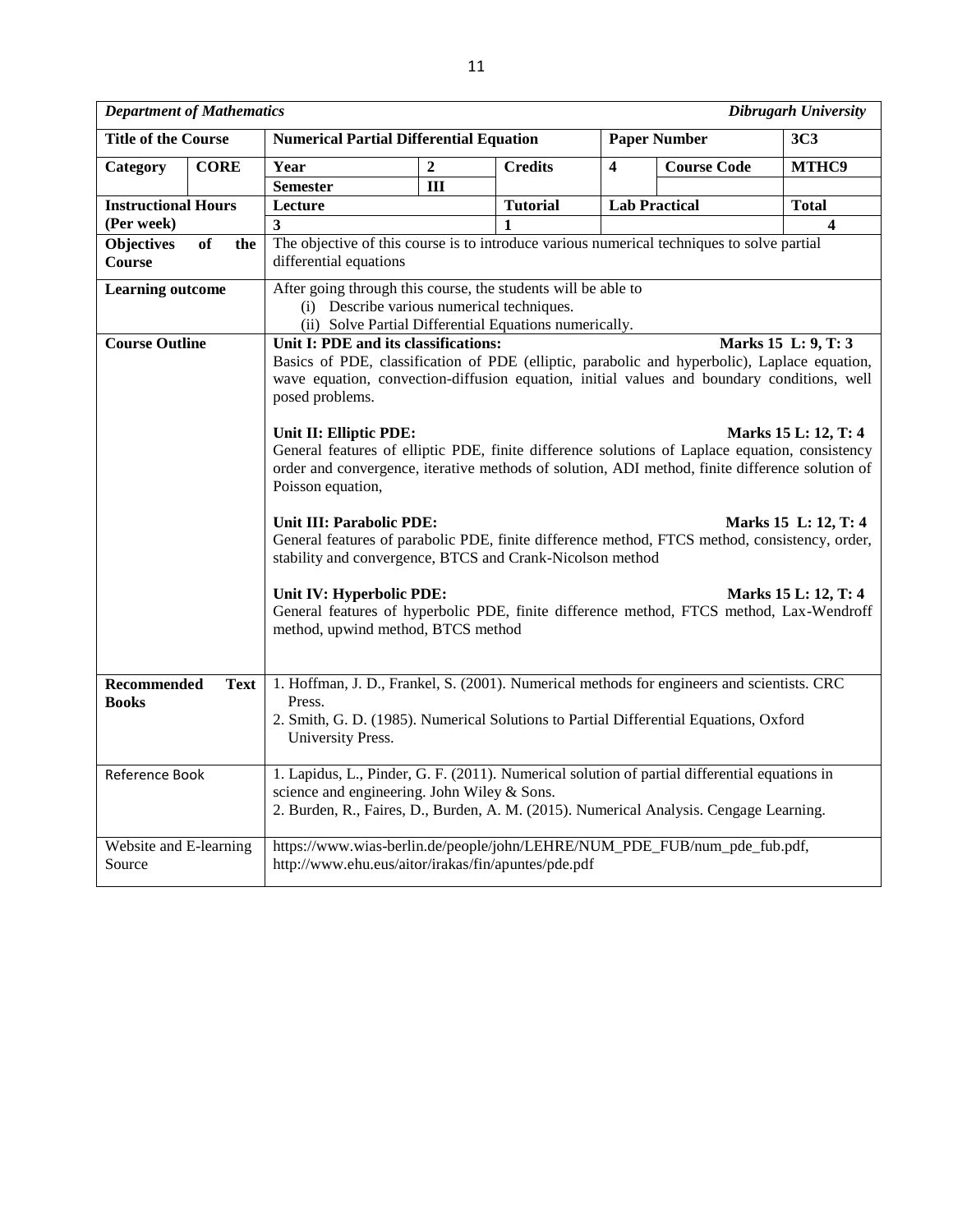|                                 | <b>Department of Mathematics</b> | <b>Dibrugarh University</b>                                                                                                                                                                    |                               |                 |   |                      |                     |  |  |  |  |
|---------------------------------|----------------------------------|------------------------------------------------------------------------------------------------------------------------------------------------------------------------------------------------|-------------------------------|-----------------|---|----------------------|---------------------|--|--|--|--|
| <b>Title of the Course</b>      |                                  | <b>Mathematical Methods</b>                                                                                                                                                                    |                               |                 |   | <b>Paper Number</b>  | 4C1                 |  |  |  |  |
|                                 |                                  |                                                                                                                                                                                                |                               |                 |   |                      |                     |  |  |  |  |
| Category                        | <b>CORE</b>                      | Year                                                                                                                                                                                           | $\overline{\mathbf{2}}$<br>IV | <b>Credits</b>  | 4 | <b>Course Code</b>   | MTHC10              |  |  |  |  |
| <b>Instructional Hours</b>      |                                  | <b>Semester</b><br>Lecture                                                                                                                                                                     |                               | <b>Tutorial</b> |   | <b>Lab Practical</b> | <b>Total</b>        |  |  |  |  |
| (Per week)                      |                                  | 3                                                                                                                                                                                              |                               |                 |   |                      | $\boldsymbol{4}$    |  |  |  |  |
| <b>Objectives of the Course</b> |                                  | The objective of the course is to familiarize various essential procedure and tools which are                                                                                                  |                               |                 |   |                      |                     |  |  |  |  |
|                                 |                                  | frequently employed in analytical solution of problems arise in physical science. The                                                                                                          |                               |                 |   |                      |                     |  |  |  |  |
|                                 |                                  | technique of calculus of variations will be discussed for solving complex optimization                                                                                                         |                               |                 |   |                      |                     |  |  |  |  |
|                                 |                                  | problems in physical science, geometry and many other areas of interest in current trend                                                                                                       |                               |                 |   |                      |                     |  |  |  |  |
| <b>Learning outcome</b>         |                                  | After going through this course the students will be able to                                                                                                                                   |                               |                 |   |                      |                     |  |  |  |  |
|                                 |                                  | (i) Describe various mathematical methods to solve integral equations.                                                                                                                         |                               |                 |   |                      |                     |  |  |  |  |
|                                 |                                  | (ii) Solve wide range of problems in physical sciences using calculus of variation.                                                                                                            |                               |                 |   |                      |                     |  |  |  |  |
| <b>Course Outline</b>           |                                  | Unit I : Integral Equations:                                                                                                                                                                   |                               |                 |   |                      | Marks 20 L:14, T: 5 |  |  |  |  |
|                                 |                                  | Definition of Integral Equation, Eigen values and Eigen functions: Reduction to a system of                                                                                                    |                               |                 |   |                      |                     |  |  |  |  |
|                                 |                                  | algebraic equations, Reduction of ordinary differential equations into integral equations.                                                                                                     |                               |                 |   |                      |                     |  |  |  |  |
|                                 |                                  | Fredholm integral equations with separable kernals, Method of successive approximations,                                                                                                       |                               |                 |   |                      |                     |  |  |  |  |
|                                 |                                  | Iterative scheme for Fredholm Integral equations of second kind, Conditions of Uniform                                                                                                         |                               |                 |   |                      |                     |  |  |  |  |
|                                 |                                  | convergence and uniqueness of series solution. Volterra Integral Equations of second kind,                                                                                                     |                               |                 |   |                      |                     |  |  |  |  |
|                                 |                                  | Resolvant kernel of Volterra equation and its results, Application of iterative scheme to<br>Volterra integral equation of the second kind. Convolution type kernels.                          |                               |                 |   |                      |                     |  |  |  |  |
|                                 |                                  | Unit II: Fourier Transform:                                                                                                                                                                    |                               |                 |   |                      | Marks 12 L:9, T: 4  |  |  |  |  |
|                                 |                                  |                                                                                                                                                                                                |                               |                 |   |                      |                     |  |  |  |  |
|                                 |                                  | Fourier Integral Transform, Properties of Fourier Transform, Fourier sine and cosine<br>transform, Application of Fourier transform to ordinary and partial differential equations of          |                               |                 |   |                      |                     |  |  |  |  |
|                                 |                                  | initial and boundary value problems. Evaluation of definite integrals.                                                                                                                         |                               |                 |   |                      |                     |  |  |  |  |
|                                 |                                  | Unit III: Calculus of Variation with one independent variable:<br>Marks 14 L: 11, T: 3                                                                                                         |                               |                 |   |                      |                     |  |  |  |  |
|                                 |                                  | Basic ideas of calculus of variation, Euler's equation with fixed boundary of the functional                                                                                                   |                               |                 |   |                      |                     |  |  |  |  |
|                                 |                                  |                                                                                                                                                                                                |                               |                 |   |                      |                     |  |  |  |  |
|                                 |                                  | $I[y(x)] = \int_{0}^{b} f(x, y, y') dx$                                                                                                                                                        |                               |                 |   |                      |                     |  |  |  |  |
|                                 |                                  |                                                                                                                                                                                                |                               |                 |   |                      |                     |  |  |  |  |
|                                 |                                  | containing only the first order derivative of the only dependent variable with respect to one<br>independent variable. Variational problems with functional having higher order derivatives of |                               |                 |   |                      |                     |  |  |  |  |
|                                 |                                  | the only dependent variable, applications.                                                                                                                                                     |                               |                 |   |                      |                     |  |  |  |  |
|                                 |                                  | Unit IV : Calculus of Variation with Several variables:<br>Marks 14 L: 11, T: 3                                                                                                                |                               |                 |   |                      |                     |  |  |  |  |
|                                 |                                  | Variational problems with functional dependent on functions of several independent variables                                                                                                   |                               |                 |   |                      |                     |  |  |  |  |
|                                 |                                  | having first order derivatives, Variational problems in parametric form, variational problems                                                                                                  |                               |                 |   |                      |                     |  |  |  |  |
|                                 |                                  | with subsidiary condition (simple case only), Isoperimetric problems, Applications.                                                                                                            |                               |                 |   |                      |                     |  |  |  |  |
| <b>Recommended Text</b>         |                                  | 1. Gupta, A. S. (1996). Calculus of variations with applications. PHI.                                                                                                                         |                               |                 |   |                      |                     |  |  |  |  |
|                                 |                                  | 2. Parashar, B. P. (1994). Differential and Integral Equations. CBS Pub and Distributors.                                                                                                      |                               |                 |   |                      |                     |  |  |  |  |
|                                 |                                  | 3. Raisinghania, M. D. (2007). Integral equations and boundary value problems. S.Chand.                                                                                                        |                               |                 |   |                      |                     |  |  |  |  |
| <b>Reference Books</b>          |                                  | 1. Mikhlin, S. G. (1960). Linear integral equations (translated from Russian). Hindustan Book                                                                                                  |                               |                 |   |                      |                     |  |  |  |  |
|                                 |                                  | Agency.                                                                                                                                                                                        |                               |                 |   |                      |                     |  |  |  |  |
|                                 |                                  | 2. Hildebrand, F. B. (2012). Methods of applied mathematics. Courier Corporation.                                                                                                              |                               |                 |   |                      |                     |  |  |  |  |
|                                 |                                  | 3. Spiegel, M. R. (1986). Theory and Problems of Laplace Transform.                                                                                                                            |                               |                 |   |                      |                     |  |  |  |  |
|                                 |                                  | 4. Courant, R., Hilbert, D. (2008). Methods of Mathematical Physics: Partial Differential                                                                                                      |                               |                 |   |                      |                     |  |  |  |  |
|                                 |                                  | Equations. John Wiley & Sons.                                                                                                                                                                  |                               |                 |   |                      |                     |  |  |  |  |
|                                 | <b>Website and E-learning</b>    | http://mathforum.org, http://ocw.mit.edu/ocwweb/Mathematics                                                                                                                                    |                               |                 |   |                      |                     |  |  |  |  |
| <b>Source</b>                   |                                  |                                                                                                                                                                                                |                               |                 |   |                      |                     |  |  |  |  |
|                                 |                                  |                                                                                                                                                                                                |                               |                 |   |                      |                     |  |  |  |  |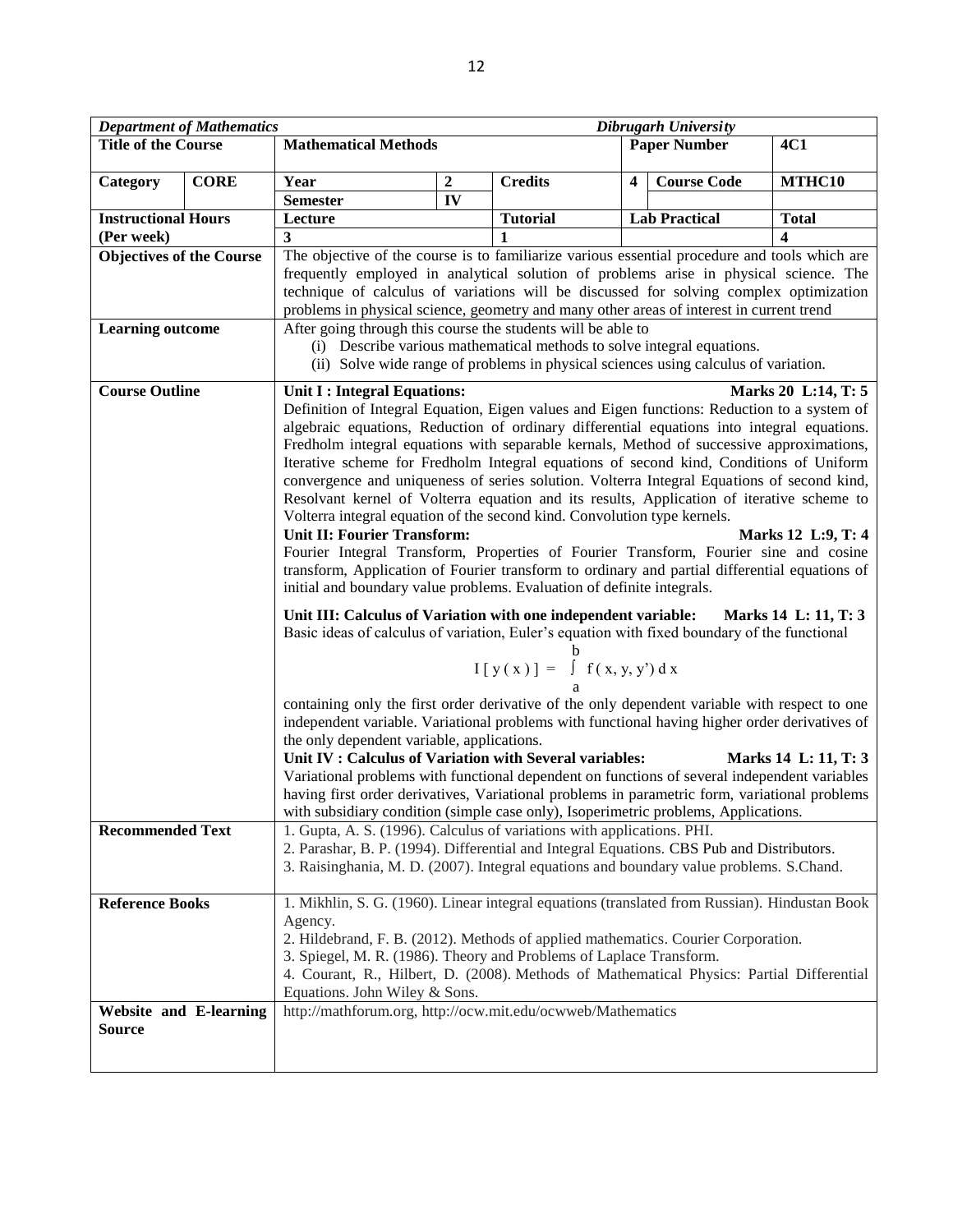| <b>Department of Mathematics</b> |                                                                                                                                                                                                               | <b>Dibrugarh University</b>                                                                                                                                                                                                                                                                                                                                                                                                                                                                                                                                                                                                                                                                                                                                                                                                                                                                                                                                                                                                                                                                                                                                                                                                                                                                                                     |                  |                 |                         |                    |                                                                      |  |  |  |  |  |
|----------------------------------|---------------------------------------------------------------------------------------------------------------------------------------------------------------------------------------------------------------|---------------------------------------------------------------------------------------------------------------------------------------------------------------------------------------------------------------------------------------------------------------------------------------------------------------------------------------------------------------------------------------------------------------------------------------------------------------------------------------------------------------------------------------------------------------------------------------------------------------------------------------------------------------------------------------------------------------------------------------------------------------------------------------------------------------------------------------------------------------------------------------------------------------------------------------------------------------------------------------------------------------------------------------------------------------------------------------------------------------------------------------------------------------------------------------------------------------------------------------------------------------------------------------------------------------------------------|------------------|-----------------|-------------------------|--------------------|----------------------------------------------------------------------|--|--|--|--|--|
| <b>Title of the Course</b>       |                                                                                                                                                                                                               | <b>Mathematical Modelling</b>                                                                                                                                                                                                                                                                                                                                                                                                                                                                                                                                                                                                                                                                                                                                                                                                                                                                                                                                                                                                                                                                                                                                                                                                                                                                                                   |                  |                 | <b>Paper Number</b>     |                    | 4C2                                                                  |  |  |  |  |  |
| Category                         | <b>CORE</b>                                                                                                                                                                                                   | Year                                                                                                                                                                                                                                                                                                                                                                                                                                                                                                                                                                                                                                                                                                                                                                                                                                                                                                                                                                                                                                                                                                                                                                                                                                                                                                                            | $\boldsymbol{2}$ | <b>Credits</b>  | $\overline{\mathbf{4}}$ | <b>Course Code</b> | MTHC11                                                               |  |  |  |  |  |
|                                  |                                                                                                                                                                                                               | <b>Semester</b>                                                                                                                                                                                                                                                                                                                                                                                                                                                                                                                                                                                                                                                                                                                                                                                                                                                                                                                                                                                                                                                                                                                                                                                                                                                                                                                 | IV               |                 |                         |                    |                                                                      |  |  |  |  |  |
| <b>Instructional</b>             |                                                                                                                                                                                                               | Lecture                                                                                                                                                                                                                                                                                                                                                                                                                                                                                                                                                                                                                                                                                                                                                                                                                                                                                                                                                                                                                                                                                                                                                                                                                                                                                                                         |                  | <b>Tutorial</b> | <b>Lab Practical</b>    |                    | <b>Total</b>                                                         |  |  |  |  |  |
| <b>Hours</b>                     |                                                                                                                                                                                                               | 3                                                                                                                                                                                                                                                                                                                                                                                                                                                                                                                                                                                                                                                                                                                                                                                                                                                                                                                                                                                                                                                                                                                                                                                                                                                                                                                               |                  | 1               |                         |                    | $\overline{\mathbf{4}}$                                              |  |  |  |  |  |
| (Per week)                       |                                                                                                                                                                                                               |                                                                                                                                                                                                                                                                                                                                                                                                                                                                                                                                                                                                                                                                                                                                                                                                                                                                                                                                                                                                                                                                                                                                                                                                                                                                                                                                 |                  |                 |                         |                    |                                                                      |  |  |  |  |  |
| Objectives of the                |                                                                                                                                                                                                               | The objective of the course is to introduce the concept of representation of real world situations into                                                                                                                                                                                                                                                                                                                                                                                                                                                                                                                                                                                                                                                                                                                                                                                                                                                                                                                                                                                                                                                                                                                                                                                                                         |                  |                 |                         |                    |                                                                      |  |  |  |  |  |
| Course                           |                                                                                                                                                                                                               | Mathematical situations.                                                                                                                                                                                                                                                                                                                                                                                                                                                                                                                                                                                                                                                                                                                                                                                                                                                                                                                                                                                                                                                                                                                                                                                                                                                                                                        |                  |                 |                         |                    |                                                                      |  |  |  |  |  |
|                                  | After going through this course the students will be able to<br><b>Learning Outcome</b><br>(i) Make Mathematical Models of real life problems<br>(ii) Solve real word problems through Mathematical Modelling |                                                                                                                                                                                                                                                                                                                                                                                                                                                                                                                                                                                                                                                                                                                                                                                                                                                                                                                                                                                                                                                                                                                                                                                                                                                                                                                                 |                  |                 |                         |                    |                                                                      |  |  |  |  |  |
| <b>Course Outline</b>            |                                                                                                                                                                                                               | <b>Unit I: Introduction:</b><br>The technique on Mathematical Modelling, Mathematical Modelling through Calculus, Mathematical<br>Modelling through ordinary differential equation of first order, Linear Growth and Decay model, Non-<br>linear Growth and Decay model, Mathematical Modelling in dynamics through ordinary differential<br>equation of first order.<br>Unit II: Mathematical Modelling through System of Differential Equations: Marks 15 L: 12, T: 3<br>Mathematical Modelling in population dynamics, Mathematical Modelling of Epidemics through<br>system of differential equation of first order, Mathematical Modelling in Economics based on system of<br>differential equation of first order, Mathematical Modelling in Medicine, Arms, Race Battles and<br>International Trade in terms of ordinary differential equations.<br>Unit III: Mathematical Modelling through Difference Equations:<br>Need of Mathematical Modelling through Difference Equations, Mathematical Modelling through<br>Difference Equations in Economics, Finance, Population dynamics and genetics.<br>Unit IV: Mathematical Modelling through Graphs:<br>Environment that can be modelled through Graphs, Mathematical Modelling in terms of Directed<br>Graphs, Signed Graphs, weighted Diagraphs, Non-oriented Graphs. |                  |                 |                         |                    | Marks 15 L: 12, T: 3<br>Marks 15 L: 12, T: 3<br>Marks 15 L: 12, T: 3 |  |  |  |  |  |
| Recommended<br><b>Text</b>       |                                                                                                                                                                                                               | 1. Kapur, J. N. (1988). Mathematical Modelling. New Age International.<br>2. Barnes, B., Fulford, G. R. (2008). Mathematical Modelling with Case Studies, CRC Press.                                                                                                                                                                                                                                                                                                                                                                                                                                                                                                                                                                                                                                                                                                                                                                                                                                                                                                                                                                                                                                                                                                                                                            |                  |                 |                         |                    |                                                                      |  |  |  |  |  |
| <b>Reference Books</b>           |                                                                                                                                                                                                               | 1. Bender, E. A. (2012). An introduction to mathematical modeling. Courier Corporation.<br>2. Meerschaert, M. M. (2013). Mathematical Modelling, Academic Press.                                                                                                                                                                                                                                                                                                                                                                                                                                                                                                                                                                                                                                                                                                                                                                                                                                                                                                                                                                                                                                                                                                                                                                |                  |                 |                         |                    |                                                                      |  |  |  |  |  |
| Website<br>learning Source       | and E-                                                                                                                                                                                                        | http://mathforum.org, http://ocw.mit.edu/ocwweb/Mathematics                                                                                                                                                                                                                                                                                                                                                                                                                                                                                                                                                                                                                                                                                                                                                                                                                                                                                                                                                                                                                                                                                                                                                                                                                                                                     |                  |                 |                         |                    |                                                                      |  |  |  |  |  |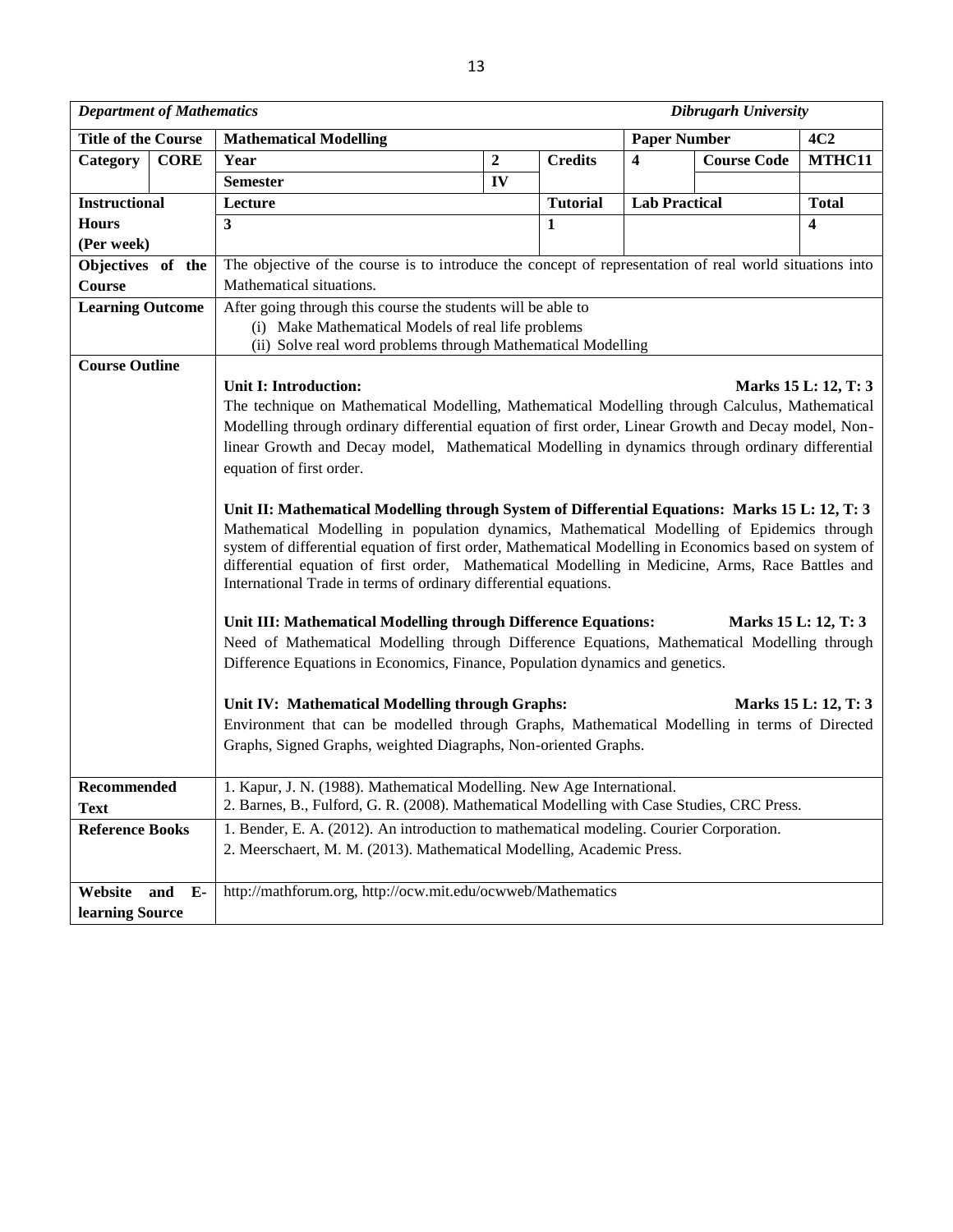*Department of Mathematics Dibrugarh University*

| <b>Title of the Course</b>      |                | <b>Measure Theory</b>                                                                                                                                                 |                |                 |   |  | <b>4C3</b><br><b>Paper Number</b> |                     |  |  |  |
|---------------------------------|----------------|-----------------------------------------------------------------------------------------------------------------------------------------------------------------------|----------------|-----------------|---|--|-----------------------------------|---------------------|--|--|--|
| Category                        | <b>CORE</b>    | Year                                                                                                                                                                  | $\overline{2}$ | <b>Credits</b>  | 4 |  | <b>Course Code</b>                | MTHC12              |  |  |  |
|                                 |                | <b>Semester</b>                                                                                                                                                       | ${\bf IV}$     |                 |   |  |                                   |                     |  |  |  |
| <b>Instructional Hours</b>      |                | Lecture                                                                                                                                                               |                | <b>Tutorial</b> |   |  | <b>Lab Practical</b>              | <b>Total</b>        |  |  |  |
| (Per week)                      |                | 3                                                                                                                                                                     |                | 1               |   |  |                                   | $\boldsymbol{4}$    |  |  |  |
| <b>Objectives of the Course</b> |                | The learners will be exposed to the Lebesgue Theory of Integration as an extension of the standard                                                                    |                |                 |   |  |                                   |                     |  |  |  |
|                                 |                | Riemann Theory.                                                                                                                                                       |                |                 |   |  |                                   |                     |  |  |  |
| <b>Learning outcome</b>         |                | After going through this course, the students will be able to                                                                                                         |                |                 |   |  |                                   |                     |  |  |  |
|                                 |                | (i) Describe the properties of Measurable sets and functions.                                                                                                         |                |                 |   |  |                                   |                     |  |  |  |
|                                 |                | (ii) Integrate functions using Lebesgue Integration tools.                                                                                                            |                |                 |   |  |                                   |                     |  |  |  |
| <b>Course Outline</b>           |                | <b>Unit I:Measurable Sets:</b>                                                                                                                                        |                |                 |   |  |                                   | Marks 12 L: 9, T: 3 |  |  |  |
|                                 |                | Outer measure, Lebesgue measure, measurable sets and their properties, Borel sets, Characterization                                                                   |                |                 |   |  |                                   |                     |  |  |  |
|                                 |                | of measurable sets, non-measurable sets.                                                                                                                              |                |                 |   |  |                                   |                     |  |  |  |
|                                 |                | <b>Unit II: Measurable Functions:</b>                                                                                                                                 |                |                 |   |  |                                   | Marks 12 L: 9, T: 3 |  |  |  |
|                                 |                | Properties, Step functions, Characteristic functions, Simple functions, Continuous functions, Set of                                                                  |                |                 |   |  |                                   |                     |  |  |  |
|                                 |                | measure zero, Borel measurable function, Realization of non-negative measurable functions in terms                                                                    |                |                 |   |  |                                   |                     |  |  |  |
|                                 |                | of simple functions, Convergence in measure.                                                                                                                          |                |                 |   |  |                                   |                     |  |  |  |
|                                 |                |                                                                                                                                                                       |                |                 |   |  |                                   |                     |  |  |  |
|                                 |                | Unit III : Lebesgue Integrals:                                                                                                                                        |                |                 |   |  |                                   | Marks 12 L: 9, T: 3 |  |  |  |
|                                 |                | Riemann integrals, Lebesgue integration of a simple function, Bounded convergence theorem,                                                                            |                |                 |   |  |                                   |                     |  |  |  |
|                                 |                | Fatou's lemma, Monotonic Convergence Theorem, integrable functions, General Lebesgue Integral,                                                                        |                |                 |   |  |                                   |                     |  |  |  |
|                                 |                | Dominated convergence theorem.                                                                                                                                        |                |                 |   |  |                                   |                     |  |  |  |
|                                 |                | Unit IV: $L^p$ -Space:                                                                                                                                                |                |                 |   |  |                                   | Marks 12 L: 9, T: 3 |  |  |  |
|                                 |                | The L <sup>P</sup> space, Holder, Minkowski's inequalities, summable sequence, essential supremum,                                                                    |                |                 |   |  |                                   |                     |  |  |  |
|                                 |                | Completeness of $L^p$ space, Bounded linear functional on $L^p$ spaces.                                                                                               |                |                 |   |  |                                   |                     |  |  |  |
|                                 |                |                                                                                                                                                                       |                |                 |   |  |                                   |                     |  |  |  |
|                                 |                | <b>Unit V: Probability Measure:</b>                                                                                                                                   |                |                 |   |  |                                   | Marks 12 L: 9, T: 3 |  |  |  |
|                                 |                | Measurable space, measure space, finite and sigma-finite measures, Axiomatic definition of                                                                            |                |                 |   |  |                                   |                     |  |  |  |
|                                 |                | Probability, definition of Random Variable, Measure induced by a measurable function, definition                                                                      |                |                 |   |  |                                   |                     |  |  |  |
|                                 |                | of Probability distribution and distribution function, properties of distribution function and<br>classification of distributions, Expectation as Lebesgue Integrals. |                |                 |   |  |                                   |                     |  |  |  |
|                                 |                |                                                                                                                                                                       |                |                 |   |  |                                   |                     |  |  |  |
| <b>Recommended Text</b>         |                | 1. Berra, G. D. (2014). Measure Theory and Integration. Wiley Eastern LTD.                                                                                            |                |                 |   |  |                                   |                     |  |  |  |
|                                 |                | 2. Royden, H. L. (2002). Real Analysis. Mc-Millan                                                                                                                     |                |                 |   |  |                                   |                     |  |  |  |
|                                 |                | 3. Feller, W. (1966). An Introduction to Probability Theory and its Applications.                                                                                     |                |                 |   |  |                                   |                     |  |  |  |
| <b>Reference Books</b>          |                | 1. Rudin, W. (1998). Principles of Mathematical Analysis. McGraw Hill.                                                                                                |                |                 |   |  |                                   |                     |  |  |  |
|                                 |                | 2. Jain, P K., Gupta, V. P., Jain, P. (2010). Lebesgue Measure and Integration. New Age                                                                               |                |                 |   |  |                                   |                     |  |  |  |
|                                 |                | International Publisher.                                                                                                                                              |                |                 |   |  |                                   |                     |  |  |  |
| Website                         | and E-learning | http://mathforum.org, http://ocw.mit.edu/ocwweb/Mathematics                                                                                                           |                |                 |   |  |                                   |                     |  |  |  |
| <b>Source</b>                   |                |                                                                                                                                                                       |                |                 |   |  |                                   |                     |  |  |  |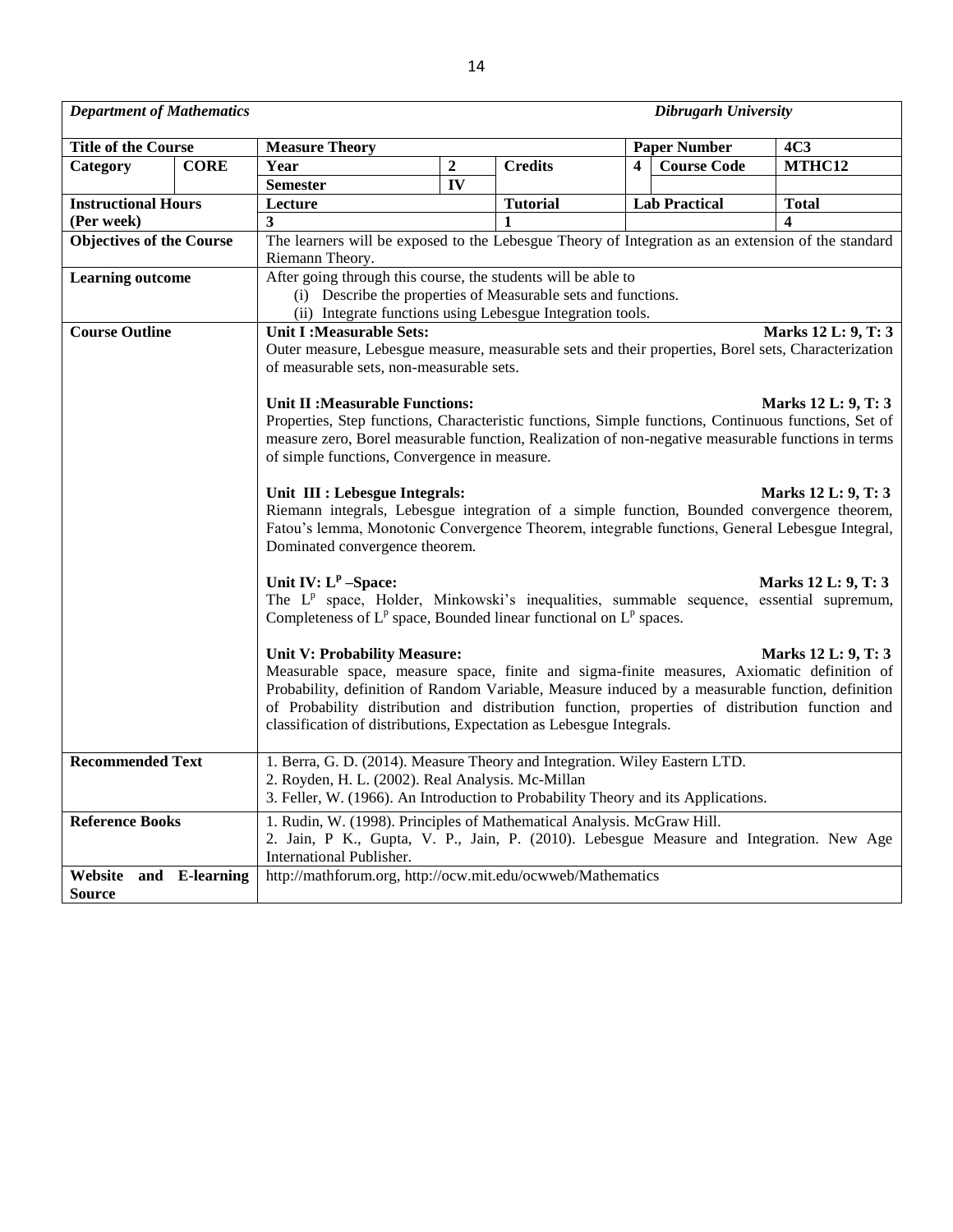| <b>Department of Mathematics</b><br>Dibrugarh University                                                                                |            |                                                                                                                                                                                       |                                                                                  |                                                                                                                                                              |                         |                      |                         |  |  |  |  |
|-----------------------------------------------------------------------------------------------------------------------------------------|------------|---------------------------------------------------------------------------------------------------------------------------------------------------------------------------------------|----------------------------------------------------------------------------------|--------------------------------------------------------------------------------------------------------------------------------------------------------------|-------------------------|----------------------|-------------------------|--|--|--|--|
| <b>Title of the Course</b>                                                                                                              |            | <b>Classical Mechanics</b><br><b>Paper Number</b><br>1D1                                                                                                                              |                                                                                  |                                                                                                                                                              |                         |                      |                         |  |  |  |  |
| Category                                                                                                                                | <b>DSE</b> | Year                                                                                                                                                                                  | $\mathbf{1}$                                                                     | <b>Credits</b>                                                                                                                                               | $\overline{\mathbf{4}}$ | <b>Course Code</b>   | MTHD1                   |  |  |  |  |
|                                                                                                                                         |            | <b>Semester</b>                                                                                                                                                                       | $\mathbf I$                                                                      |                                                                                                                                                              |                         |                      |                         |  |  |  |  |
| <b>Instructional Hours</b>                                                                                                              |            | Lecture                                                                                                                                                                               |                                                                                  | <b>Tutorial</b>                                                                                                                                              |                         | <b>Lab Practical</b> | <b>Total</b>            |  |  |  |  |
| (Per week)                                                                                                                              |            | $\overline{\mathbf{3}}$                                                                                                                                                               |                                                                                  | $\mathbf{1}$                                                                                                                                                 |                         |                      | $\overline{\mathbf{4}}$ |  |  |  |  |
| <b>Objectives of the Course</b>                                                                                                         |            | Development of Lagrangian approach to solve problems in mechanics will be discussed in                                                                                                |                                                                                  |                                                                                                                                                              |                         |                      |                         |  |  |  |  |
|                                                                                                                                         |            | this course. Based on Hamilton's principle, basic theorems and procedures for dealing with                                                                                            |                                                                                  |                                                                                                                                                              |                         |                      |                         |  |  |  |  |
|                                                                                                                                         |            |                                                                                                                                                                                       |                                                                                  | complex problems in phase space will be discussed. Advanced techniques and procedures for<br>problems in phase space will also be discussed in this coursed. |                         |                      |                         |  |  |  |  |
| <b>Learning Outcome</b>                                                                                                                 |            | After going through this course the students will be able to                                                                                                                          |                                                                                  |                                                                                                                                                              |                         |                      |                         |  |  |  |  |
|                                                                                                                                         |            | (i) Explain mechanical problems in phase space                                                                                                                                        |                                                                                  |                                                                                                                                                              |                         |                      |                         |  |  |  |  |
| (ii) Describe the approaches of mechanics due to Lagrangian, Hamilton etc.<br>Unit 1: Introduction to Lagrangian approach in Mechanics: |            |                                                                                                                                                                                       |                                                                                  |                                                                                                                                                              |                         |                      |                         |  |  |  |  |
| <b>Course outline</b>                                                                                                                   |            | Introduction to the ideas of constrained motion, holonomic, and nonholonomic, rhenomic                                                                                                |                                                                                  |                                                                                                                                                              |                         |                      | Mark 15 L:12, T:4       |  |  |  |  |
|                                                                                                                                         |            | and scleronomic constraints, Concept of degree of freedom.                                                                                                                            |                                                                                  |                                                                                                                                                              |                         |                      |                         |  |  |  |  |
|                                                                                                                                         |            | Introduction to generalized coordinates, generalized velocities. Total Kinetic energy of a                                                                                            |                                                                                  |                                                                                                                                                              |                         |                      |                         |  |  |  |  |
|                                                                                                                                         |            | system of particles in terms of generalized velocity. Introduction to generalized momenta and<br>generalized force. D'Alemberts principle and Lagrangian equation equation motion for |                                                                                  |                                                                                                                                                              |                         |                      |                         |  |  |  |  |
|                                                                                                                                         |            | dynamical system of N particles. Few examples to explain the Lagrange's of equation of                                                                                                |                                                                                  |                                                                                                                                                              |                         |                      |                         |  |  |  |  |
|                                                                                                                                         |            | motion: motion of simple pendulum, double pendulum, motion of projectile of a particle and                                                                                            |                                                                                  |                                                                                                                                                              |                         |                      |                         |  |  |  |  |
|                                                                                                                                         |            | similar few other simple problems.                                                                                                                                                    |                                                                                  |                                                                                                                                                              |                         |                      |                         |  |  |  |  |
|                                                                                                                                         |            | Unit II: The Hamilton's Principle:<br>Short introduction to Technique of Calculus of variation, Euler-Lagrange differential                                                           |                                                                                  |                                                                                                                                                              |                         |                      | Mark 15 L:11, T:4       |  |  |  |  |
|                                                                                                                                         |            | equation with few simple applications. Hamilton's Principle of least action. Derivation of                                                                                            |                                                                                  |                                                                                                                                                              |                         |                      |                         |  |  |  |  |
|                                                                                                                                         |            | Lagrange equation of motion and Hamilton's equations. Lagranges form of equation for                                                                                                  |                                                                                  |                                                                                                                                                              |                         |                      |                         |  |  |  |  |
|                                                                                                                                         |            | problems associated with nonholonomic constrains, conservation principles and symmetry<br>properties, Lagranges, equation of motion for small oscillations.                           |                                                                                  |                                                                                                                                                              |                         |                      |                         |  |  |  |  |
|                                                                                                                                         |            | Unit III: Canonical Transformation:                                                                                                                                                   |                                                                                  |                                                                                                                                                              |                         |                      | Mark 15 L:11, T:4       |  |  |  |  |
|                                                                                                                                         |            | Introduction to phase space, Hamilton's canonical equation of motion, canonical variables,                                                                                            |                                                                                  |                                                                                                                                                              |                         |                      |                         |  |  |  |  |
|                                                                                                                                         |            | cyclic co-ordinates, Canonical transformations and generating functions, Discussion on                                                                                                |                                                                                  |                                                                                                                                                              |                         |                      |                         |  |  |  |  |
|                                                                                                                                         |            | problem of motion of simple pendulum, double pendulum, motion of particle in a Use of<br>Hamilton' canonical equation to solve certain simple dynamical problems.                     |                                                                                  |                                                                                                                                                              |                         |                      |                         |  |  |  |  |
|                                                                                                                                         |            | Poison' brackets and Lagranges brackets, Hamiltons equations of motion and Poisson's                                                                                                  |                                                                                  |                                                                                                                                                              |                         |                      |                         |  |  |  |  |
|                                                                                                                                         |            | bracket.                                                                                                                                                                              |                                                                                  |                                                                                                                                                              |                         |                      |                         |  |  |  |  |
|                                                                                                                                         |            | Unit IV: Hamilton - Jacobi theory and Introduction action and angle variables:                                                                                                        |                                                                                  |                                                                                                                                                              |                         |                      | Mark 15 L:11, T:3       |  |  |  |  |
|                                                                                                                                         |            | Hamilton Jacobi Method: Hamilton - Jacobi equation, Time independent Hamilton - Jacobi                                                                                                |                                                                                  |                                                                                                                                                              |                         |                      |                         |  |  |  |  |
|                                                                                                                                         |            | equation, canonical transformation generated by Hamilton characteristic function, application                                                                                         |                                                                                  |                                                                                                                                                              |                         |                      |                         |  |  |  |  |
|                                                                                                                                         |            | of Hamilton - Jacobi equation in solving problems of mechanics. Action-angle variables in<br>system of one degree of freedom, action angle variable of completely separable system.   |                                                                                  |                                                                                                                                                              |                         |                      |                         |  |  |  |  |
|                                                                                                                                         |            |                                                                                                                                                                                       |                                                                                  |                                                                                                                                                              |                         |                      |                         |  |  |  |  |
| <b>Recommended Text</b>                                                                                                                 |            | 1. Goldstein, H., Poole, C., Safko, J. (2002). Classical mechanics. Addision Wesley                                                                                                   |                                                                                  |                                                                                                                                                              |                         |                      |                         |  |  |  |  |
|                                                                                                                                         |            | Publishing Company, INC. USA.<br>2. Iro, H. (2002). A Modern Approach to Classical Mechanics, World Scientific                                                                        |                                                                                  |                                                                                                                                                              |                         |                      |                         |  |  |  |  |
| <b>Reference Books</b>                                                                                                                  |            |                                                                                                                                                                                       | 1. Calkin, M. G. (1996). Lagrangian and Hamiltonian mechanics. World Scientific, |                                                                                                                                                              |                         |                      |                         |  |  |  |  |
|                                                                                                                                         |            | Singapore.                                                                                                                                                                            |                                                                                  |                                                                                                                                                              |                         |                      |                         |  |  |  |  |
| <b>Website and E-learning</b>                                                                                                           |            | http://mathforum.org, http://ocw.mit.edu/ocwweb/Mathematics, http://www.opensource.org                                                                                                |                                                                                  |                                                                                                                                                              |                         |                      |                         |  |  |  |  |
| <b>Source</b>                                                                                                                           |            |                                                                                                                                                                                       |                                                                                  |                                                                                                                                                              |                         |                      |                         |  |  |  |  |
|                                                                                                                                         |            |                                                                                                                                                                                       |                                                                                  |                                                                                                                                                              |                         |                      |                         |  |  |  |  |
|                                                                                                                                         |            |                                                                                                                                                                                       |                                                                                  |                                                                                                                                                              |                         |                      |                         |  |  |  |  |
|                                                                                                                                         |            |                                                                                                                                                                                       |                                                                                  |                                                                                                                                                              |                         |                      |                         |  |  |  |  |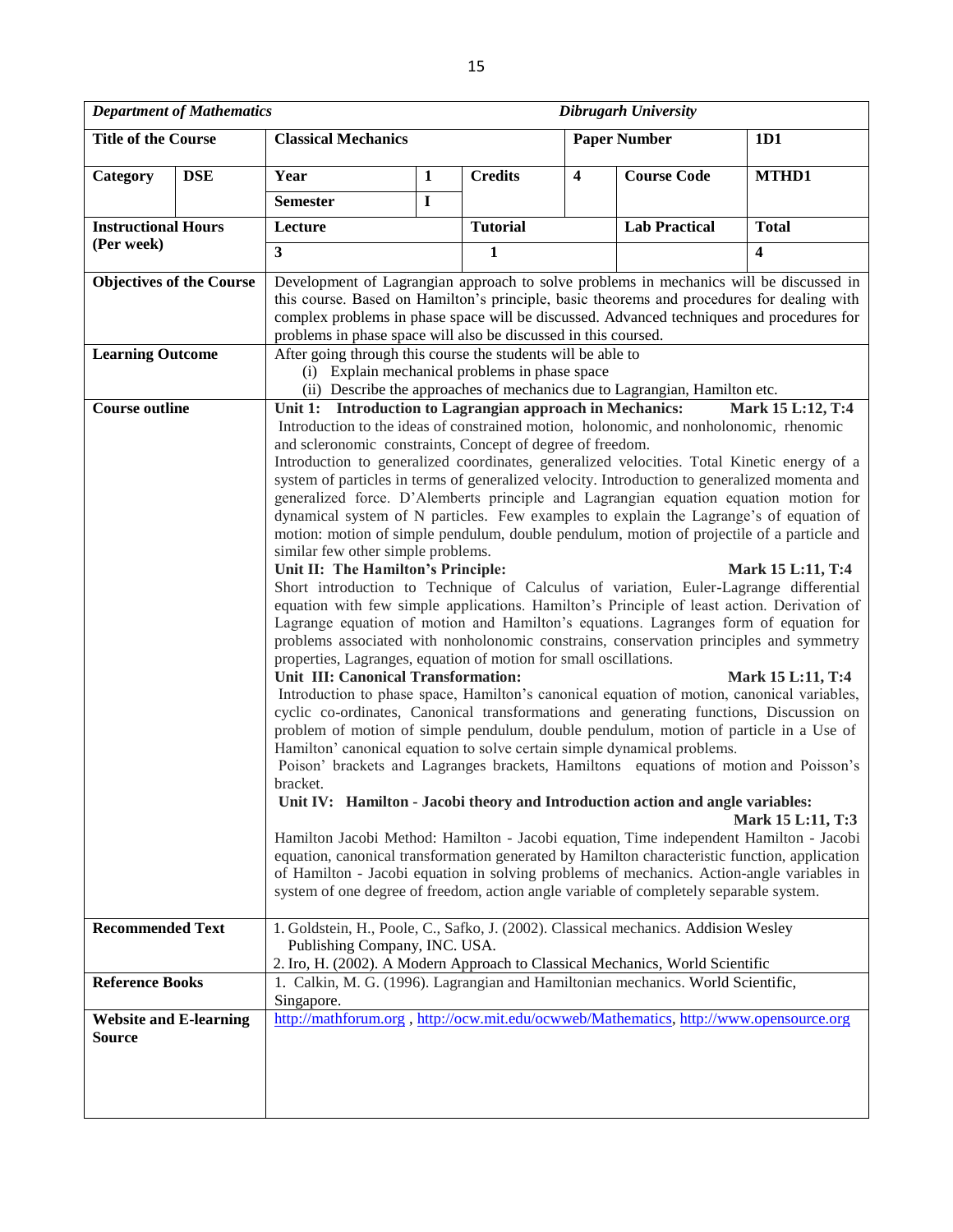| <b>Department of Mathematics</b>           |                                                                                                                                                                                                                                                                                                                                                                                                                                                                     |   |  |                 |   | Dibrugarh University- |                        |  |  |
|--------------------------------------------|---------------------------------------------------------------------------------------------------------------------------------------------------------------------------------------------------------------------------------------------------------------------------------------------------------------------------------------------------------------------------------------------------------------------------------------------------------------------|---|--|-----------------|---|-----------------------|------------------------|--|--|
| <b>Title of the Course</b>                 | <b>Combinatorics and Probability</b>                                                                                                                                                                                                                                                                                                                                                                                                                                |   |  |                 |   | <b>Paper Number</b>   | 1D2                    |  |  |
| <b>DSE</b><br>Category                     | Year                                                                                                                                                                                                                                                                                                                                                                                                                                                                | 1 |  | <b>Credits</b>  | 4 | <b>Course Code</b>    | MTHD <sub>2</sub>      |  |  |
|                                            | <b>Semester</b>                                                                                                                                                                                                                                                                                                                                                                                                                                                     | T |  |                 |   |                       |                        |  |  |
| <b>Instructional Hours</b>                 | Lecture                                                                                                                                                                                                                                                                                                                                                                                                                                                             |   |  | <b>Tutorial</b> |   | <b>Lab Practical</b>  | <b>Total</b>           |  |  |
| (Per week)                                 | 3<br>$\boldsymbol{4}$<br>1                                                                                                                                                                                                                                                                                                                                                                                                                                          |   |  |                 |   |                       |                        |  |  |
| <b>Objectives of the Course</b>            | This course will introduce the theory of enumeration and probability.                                                                                                                                                                                                                                                                                                                                                                                               |   |  |                 |   |                       |                        |  |  |
| <b>Learning Outcome</b>                    | After going through this course, learners will be able to<br>(i) Use techniques of enumeration in real life problems<br>(ii) Model the real life situations using probability theory.                                                                                                                                                                                                                                                                               |   |  |                 |   |                       |                        |  |  |
| <b>Course Outline</b>                      | <b>UNIT I: Combinatorics:</b>                                                                                                                                                                                                                                                                                                                                                                                                                                       |   |  |                 |   |                       | Marks: 25, L: 20, T: 5 |  |  |
|                                            | Counting principles, multinomial theorem, set partitions and Stirling numbers of the second<br>kind, permutations and Stirling numbers of the first kind, infinite matrices, inversion of<br>sequences, probability generating functions, generating functions, evaluating sums, the<br>exponential formula<br><b>UNIT II: Probability:</b><br>Marks: 20, L: 15, T: 5<br>Axiomatic definition of probability, probability spaces, probability measures on countable |   |  |                 |   |                       |                        |  |  |
|                                            | and uncountable spaces, conditional probability, independence; Random variables,<br>distribution functions, probability mass and density functions, functions of random<br>variables, standard univariate discrete and continuous distributions and their properties;                                                                                                                                                                                               |   |  |                 |   |                       |                        |  |  |
|                                            | Unit III: Moments and Joint Distribution                                                                                                                                                                                                                                                                                                                                                                                                                            |   |  |                 |   |                       | Marks 15, L: 10, T: 5  |  |  |
|                                            | Mathematical expectations, moments, moment generating functions, characteristic<br>functions, inequalities; Random vectors, joint, marginal and conditional distributions,<br>conditional expectations, independence, covariance, correlation, standard multivariate<br>distributions                                                                                                                                                                               |   |  |                 |   |                       |                        |  |  |
| <b>Recommended Text</b>                    | 1. Stanley, R.P. (2011). Enumerative Combinatorics. Cambridge Univ Press.<br>2. Ross, S. M. (2002). A first course in probability. Pearson Education India.<br>3. Rohatgi, V. K., Saleh, A. K. Md. E. (2001). An Introduction to Probability and Statistics.<br>Wiley.                                                                                                                                                                                              |   |  |                 |   |                       |                        |  |  |
| <b>Reference Books</b>                     | 1. Berge, C. (1971). Principles of combinatorics. New York, 176.<br>2. Aigner, M. (2007). A course in Enumeration . Springer Science & Business Media.<br>3. Ross, S. M. (2007). Introduction to Probability Models. Elsevier.                                                                                                                                                                                                                                      |   |  |                 |   |                       |                        |  |  |
| Website<br>and E-learning<br><b>Source</b> | http://mathforum.org, http://ocw.mit.edu/ocwweb/Mathematics,<br>http://www.opensource.org                                                                                                                                                                                                                                                                                                                                                                           |   |  |                 |   |                       |                        |  |  |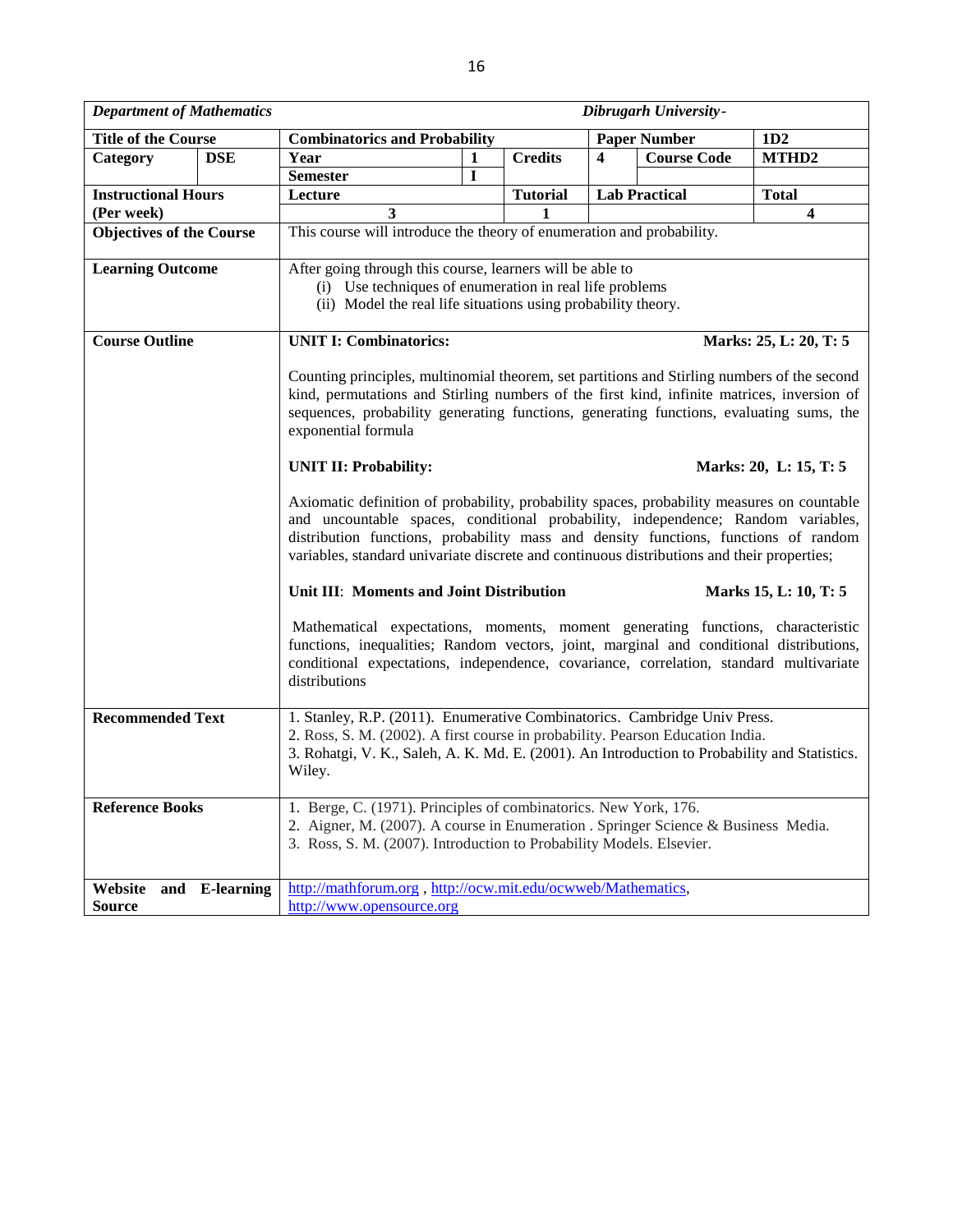| <b>Department of Mathematics</b>         |                                                                                                                                                        |                                                                                                                                                                                                            |              |                                                             |                         | <b>Dibrugarh University</b>                                                           |                                         |  |  |  |
|------------------------------------------|--------------------------------------------------------------------------------------------------------------------------------------------------------|------------------------------------------------------------------------------------------------------------------------------------------------------------------------------------------------------------|--------------|-------------------------------------------------------------|-------------------------|---------------------------------------------------------------------------------------|-----------------------------------------|--|--|--|
| <b>Title of the Course</b>               |                                                                                                                                                        | <b>Tensor Analysis</b><br><b>Paper Number</b><br>1D3                                                                                                                                                       |              |                                                             |                         |                                                                                       |                                         |  |  |  |
| Category                                 | <b>DSE</b>                                                                                                                                             | Year                                                                                                                                                                                                       | $\mathbf{1}$ | <b>Credits</b>                                              | $\overline{\mathbf{4}}$ | <b>Course Code</b>                                                                    | MTHD3                                   |  |  |  |
|                                          |                                                                                                                                                        | <b>Semester</b>                                                                                                                                                                                            | I            |                                                             |                         |                                                                                       |                                         |  |  |  |
| <b>Instructional Hours</b><br>(Per week) |                                                                                                                                                        | Lecture<br>$\overline{\mathbf{3}}$                                                                                                                                                                         |              | <b>Tutorial</b><br>1                                        |                         | <b>Lab Practical</b>                                                                  | <b>Total</b><br>$\overline{\mathbf{4}}$ |  |  |  |
| <b>Objectives</b>                        | of the                                                                                                                                                 | The objective of this course is to introduce                                                                                                                                                               |              |                                                             |                         |                                                                                       |                                         |  |  |  |
| <b>Course</b>                            |                                                                                                                                                        | (i) Cartesian tensors: their operations and properties                                                                                                                                                     |              |                                                             |                         |                                                                                       |                                         |  |  |  |
|                                          |                                                                                                                                                        | (ii) General tensors, the metric tensor and their properties                                                                                                                                               |              |                                                             |                         |                                                                                       |                                         |  |  |  |
|                                          |                                                                                                                                                        | (iii) Application of tensors in fluid dynamics.                                                                                                                                                            |              |                                                             |                         |                                                                                       |                                         |  |  |  |
| <b>Learning Outcome</b>                  | After going through this course, students will be able to<br>(i) Transform the components of a tensor from one coordinate system to another coordinate |                                                                                                                                                                                                            |              |                                                             |                         |                                                                                       |                                         |  |  |  |
|                                          |                                                                                                                                                        | system                                                                                                                                                                                                     |              |                                                             |                         |                                                                                       |                                         |  |  |  |
|                                          | (ii) Find covariant derivatives of tensors                                                                                                             |                                                                                                                                                                                                            |              |                                                             |                         |                                                                                       |                                         |  |  |  |
|                                          |                                                                                                                                                        | (iii) Derive the equations of fluid dynamics in tensor notations.                                                                                                                                          |              |                                                             |                         |                                                                                       |                                         |  |  |  |
| <b>Course Outline</b>                    |                                                                                                                                                        | <b>UNIT I: Cartesian Tensor:</b>                                                                                                                                                                           |              |                                                             |                         |                                                                                       | Marks: 18, L: 14, T: 4                  |  |  |  |
|                                          |                                                                                                                                                        | Scalars, Vectors and Tensors; Index notation and Cartesian summation convention, Kronecker                                                                                                                 |              |                                                             |                         |                                                                                       |                                         |  |  |  |
|                                          |                                                                                                                                                        | delta and permutation Symbols, Cartesian coordinate and rotation of axes, laws of transformation<br>of base vectors,                                                                                       |              |                                                             |                         | algebra of Cartesian tensors, principal axes and second order tensors, partial        |                                         |  |  |  |
|                                          |                                                                                                                                                        | derivatives of scalar and vector field; gradient, divergence, curl and Laplacian; Gauss, Stokes                                                                                                            |              |                                                             |                         |                                                                                       |                                         |  |  |  |
|                                          |                                                                                                                                                        | and Green's theorems in index notation.                                                                                                                                                                    |              |                                                             |                         |                                                                                       |                                         |  |  |  |
|                                          |                                                                                                                                                        |                                                                                                                                                                                                            |              |                                                             |                         |                                                                                       |                                         |  |  |  |
|                                          |                                                                                                                                                        | UNIT II: Rectilinear and Curvilinear coordinate systems:                                                                                                                                                   |              |                                                             |                         |                                                                                       | Marks: 06, L: 4, T: 2                   |  |  |  |
|                                          |                                                                                                                                                        | Rectilinear coordinate systems, reciprocal basis, derivation of formula for determining reciprocal<br>basis, curvilinear coordinate systems, proper transformations, basis and reciprocal basis in         |              |                                                             |                         |                                                                                       |                                         |  |  |  |
|                                          |                                                                                                                                                        | curvilinear coordinate system.                                                                                                                                                                             |              |                                                             |                         |                                                                                       |                                         |  |  |  |
|                                          |                                                                                                                                                        |                                                                                                                                                                                                            |              |                                                             |                         |                                                                                       |                                         |  |  |  |
|                                          |                                                                                                                                                        | UNIT III: General tensor and the metric tensor:                                                                                                                                                            |              |                                                             |                         |                                                                                       | Marks: 18, L: 13, T: 5                  |  |  |  |
|                                          |                                                                                                                                                        | General tensors, the metric tensor, the permutation tensors, tensor algebra in curvilear coordinate<br>system, the quotient rule, physical components of a vector in curvilinear coordinate system; scalar |              |                                                             |                         |                                                                                       |                                         |  |  |  |
|                                          |                                                                                                                                                        | product, vector product and scalar triple product in various forms.                                                                                                                                        |              |                                                             |                         |                                                                                       |                                         |  |  |  |
|                                          |                                                                                                                                                        |                                                                                                                                                                                                            |              |                                                             |                         |                                                                                       |                                         |  |  |  |
|                                          |                                                                                                                                                        | UNIT IV: Christoffel symbols and Covariant differentiation                                                                                                                                                 |              |                                                             |                         |                                                                                       | Marks: 18, L: 14, T: 4                  |  |  |  |
|                                          |                                                                                                                                                        | Partial derivative of a vector, Christoffel symbols in terms of derivative of metric tensor,                                                                                                               |              |                                                             |                         |                                                                                       |                                         |  |  |  |
|                                          |                                                                                                                                                        | Christoffel symbols in orthogonal curvilinear systems, transformation of Christoffel symbols,<br>covariant derivative of vectors and second order tensors, laws of covariant derivatives, Ricci's          |              |                                                             |                         |                                                                                       |                                         |  |  |  |
|                                          |                                                                                                                                                        | theorem, gradient, divergence, curl and Laplacian in curvilinear coordinate systems, intrinsic                                                                                                             |              |                                                             |                         |                                                                                       |                                         |  |  |  |
|                                          |                                                                                                                                                        | derivative, application of tensors in fluid dynamics.                                                                                                                                                      |              |                                                             |                         |                                                                                       |                                         |  |  |  |
| <b>Recommended Text</b>                  |                                                                                                                                                        | 1.                                                                                                                                                                                                         |              | Young, E. C. (2017). Vector and tensor analysis. CRC Press. |                         |                                                                                       |                                         |  |  |  |
| <b>Books</b>                             |                                                                                                                                                        |                                                                                                                                                                                                            |              |                                                             |                         |                                                                                       |                                         |  |  |  |
|                                          |                                                                                                                                                        | 2.                                                                                                                                                                                                         |              |                                                             |                         | Aris, R. (2012). Vectors, tensors and the basic equations of fluid mechanics. Courier |                                         |  |  |  |
|                                          |                                                                                                                                                        | Corporation.                                                                                                                                                                                               |              |                                                             |                         |                                                                                       |                                         |  |  |  |
| <b>Reference Books</b>                   |                                                                                                                                                        | 1.                                                                                                                                                                                                         |              |                                                             |                         | Sharma, B. R. (2017). Tensor Analysis: A Primer. Mahaveer publications                |                                         |  |  |  |
|                                          |                                                                                                                                                        |                                                                                                                                                                                                            |              |                                                             |                         |                                                                                       |                                         |  |  |  |
|                                          |                                                                                                                                                        | 2.<br>Jeffreys, B. (1969). Vector and Tensor Analysis with Applications. By AI Borisenko and                                                                                                               |              |                                                             |                         |                                                                                       |                                         |  |  |  |
|                                          |                                                                                                                                                        | IE Tarapov. Translated from the third Russian edition and edited by RA Silverman,                                                                                                                          |              |                                                             |                         |                                                                                       |                                         |  |  |  |
|                                          |                                                                                                                                                        | Prentice-Hall.                                                                                                                                                                                             |              |                                                             |                         |                                                                                       |                                         |  |  |  |
|                                          |                                                                                                                                                        | Kay, D. C. (2011). Tensor Analysis. Schaum Series, McGraw Hills.<br>3.                                                                                                                                     |              |                                                             |                         |                                                                                       |                                         |  |  |  |
| Website                                  | $E-$<br>and                                                                                                                                            | http://mathforum.org, http://ocw.mit.edu/ocwweb/Mathematics, http://www.opensource.org                                                                                                                     |              |                                                             |                         |                                                                                       |                                         |  |  |  |
| learning Source                          |                                                                                                                                                        |                                                                                                                                                                                                            |              |                                                             |                         |                                                                                       |                                         |  |  |  |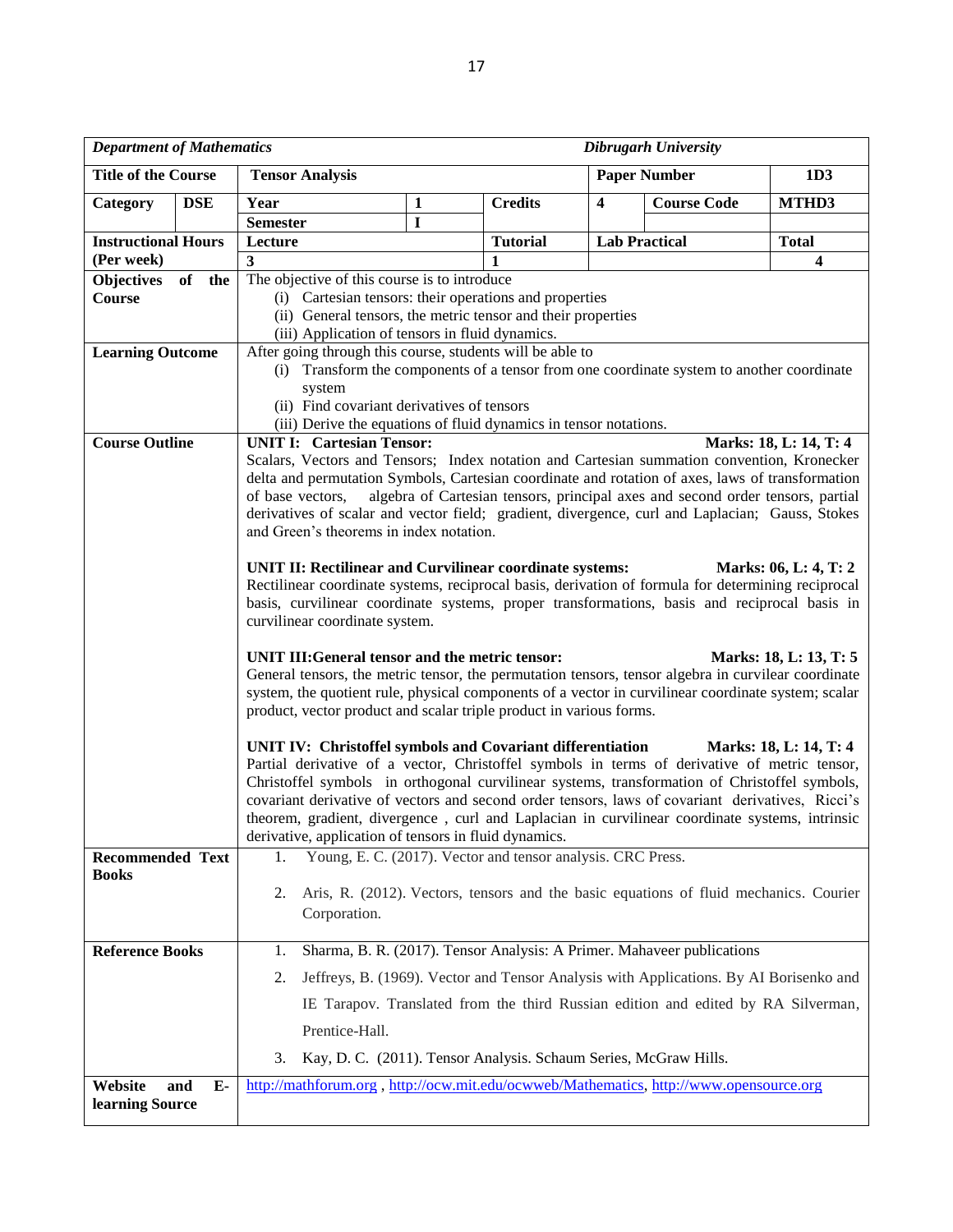| <b>Department of Mathematics</b><br><b>Dibrugarh University</b> |            |                                                                                                                                                                                            |              |                                                                         |                         |                                                                                                    |                         |  |  |
|-----------------------------------------------------------------|------------|--------------------------------------------------------------------------------------------------------------------------------------------------------------------------------------------|--------------|-------------------------------------------------------------------------|-------------------------|----------------------------------------------------------------------------------------------------|-------------------------|--|--|
| <b>Title of the Course</b>                                      |            | <b>Fluid Dynamics</b>                                                                                                                                                                      |              |                                                                         | <b>Paper Number</b>     |                                                                                                    | 2D1                     |  |  |
| Category                                                        | <b>DSE</b> | Year                                                                                                                                                                                       | 1            | <b>Credits</b>                                                          | $\overline{\mathbf{4}}$ | <b>Course Code</b>                                                                                 | MTHD4                   |  |  |
|                                                                 |            | <b>Semester</b>                                                                                                                                                                            | $\mathbf{I}$ |                                                                         |                         |                                                                                                    |                         |  |  |
| <b>Instructional Hours</b>                                      |            | Lecture                                                                                                                                                                                    |              | <b>Tutorial</b>                                                         | <b>Lab Practical</b>    |                                                                                                    | <b>Total</b>            |  |  |
| (Per week)<br><b>Objectives</b>                                 | of<br>the  | 3<br>The objective of this course is to introduce                                                                                                                                          |              |                                                                         |                         |                                                                                                    | $\overline{\mathbf{4}}$ |  |  |
| Course                                                          |            | (iv) Fundamental aspects of fluid flow behaviours.                                                                                                                                         |              |                                                                         |                         |                                                                                                    |                         |  |  |
|                                                                 |            | (v) Dynamics of viscous fluid flows and governing equations of motion.                                                                                                                     |              |                                                                         |                         |                                                                                                    |                         |  |  |
| <b>Learning Outcome</b>                                         |            | After going through this course, students will be able to                                                                                                                                  |              |                                                                         |                         |                                                                                                    |                         |  |  |
|                                                                 |            | (iv) Describe stress-strain relationship of Newtonian fluids.                                                                                                                              |              |                                                                         |                         |                                                                                                    |                         |  |  |
| <b>Course Outline</b>                                           |            | (v) Derive some exact solutions of Navier-Stokes equations under different geometries.<br>Unit I: Kinematics of Fluids in motion & Stress and Strain Analysis:                             |              |                                                                         |                         |                                                                                                    | Marks: 20, L: 15, T:5   |  |  |
|                                                                 |            | stream lines, vortex lines, strain and its types, small deformation theory, stress vector and stress tensor,                                                                               |              |                                                                         |                         | Methods of describing fluid motion, material, local and convective derivatives, path lines,        |                         |  |  |
|                                                                 |            | various stresses, constitutive equations, Reynolds transport formula, conservation laws and                                                                                                |              |                                                                         |                         |                                                                                                    |                         |  |  |
|                                                                 |            | mathematical forms in various fluid motions (steady and unsteady, compressible and incompressible,<br>rotational and irrotational etc.), Bernoulli's equation.                             |              |                                                                         |                         |                                                                                                    |                         |  |  |
|                                                                 |            | Unit II: Two and Three Dimensional Inviscid Fluid Flows:                                                                                                                                   |              |                                                                         |                         |                                                                                                    | Marks: 14, L: 10, T:4   |  |  |
|                                                                 |            |                                                                                                                                                                                            |              |                                                                         |                         | Complex potential, Sources, sinks, doublets, images with respect to plane and circle, Milne-       |                         |  |  |
|                                                                 |            | Thomson circle theorem, Blasius theorem, motion past a circular cylinder, axi-symmetric flows,                                                                                             |              |                                                                         |                         |                                                                                                    |                         |  |  |
|                                                                 |            | Stokes's stream function, motion past a sphere, D-Alembert's paradox.                                                                                                                      |              |                                                                         |                         |                                                                                                    |                         |  |  |
|                                                                 |            | Unit III: Navier-Stokes Equations and its Exact Solutions:                                                                                                                                 |              |                                                                         |                         | Navier-Stokes equations, rate of change of circulation, diffusion of vorticity, vorticity equation | Marks: 14, L: 11, T:3   |  |  |
|                                                                 |            | and energy dissipation due to viscosity, exact solutions of Navier-Stokes equations: Couette flow,                                                                                         |              |                                                                         |                         |                                                                                                    |                         |  |  |
|                                                                 |            | Poiseuille flow, Hagen-Poiesuille flow through a pipe, flow through annular region, Stokes first                                                                                           |              |                                                                         |                         |                                                                                                    |                         |  |  |
|                                                                 |            | problem.                                                                                                                                                                                   |              |                                                                         |                         |                                                                                                    |                         |  |  |
|                                                                 |            | Unit IV: Boundary Layer Theory:                                                                                                                                                            |              |                                                                         |                         |                                                                                                    | Marks: 12, L: 9, T: 3   |  |  |
|                                                                 |            |                                                                                                                                                                                            |              |                                                                         |                         | Laminar boundary layer, two-dimensional boundary layer equations, Blasius equation,                |                         |  |  |
| <b>Recommended Text</b>                                         |            | boundary layer parameters, separation of boundary layer, momentum and energy integral equation.<br>1. Chatterjee, R. (2015). Mathematical Theory of Continuum Mechanics. Narosa Publishing |              |                                                                         |                         |                                                                                                    |                         |  |  |
|                                                                 |            | House.                                                                                                                                                                                     |              |                                                                         |                         |                                                                                                    |                         |  |  |
|                                                                 |            |                                                                                                                                                                                            |              |                                                                         |                         |                                                                                                    |                         |  |  |
|                                                                 |            | 2.                                                                                                                                                                                         |              | Schlichting, H., Gersten, K. (2016). Boundary-layer theory. Springer.   |                         |                                                                                                    |                         |  |  |
|                                                                 |            | 3.                                                                                                                                                                                         |              | Chorlton, F. (2004). Textbook of fluid dynamics. CBS Publisher.         |                         |                                                                                                    |                         |  |  |
| <b>Reference Books</b>                                          |            | 1.                                                                                                                                                                                         |              | Spencer, A. J. M. (2004). Continuum Mechanics. Dover Publications.      |                         |                                                                                                    |                         |  |  |
|                                                                 |            | 2.                                                                                                                                                                                         |              | Raisinghania, M. D. (2003). Fluid Dynamics. S. Chand Publications.      |                         |                                                                                                    |                         |  |  |
|                                                                 |            | 3.<br>Lamb, S. R. (1945). Hydrodynamics. Dover Publications.                                                                                                                               |              |                                                                         |                         |                                                                                                    |                         |  |  |
|                                                                 |            | Ramsay, A. S. (1913). Hydrodynamics (A Treatise on Hydromechanics). G. Bell and Sons, ltd.<br>4.                                                                                           |              |                                                                         |                         |                                                                                                    |                         |  |  |
|                                                                 |            | Kundu, P.K. Cohen, I. M., Dowling, D. R. (2011). Fluid Mechanics. Academic Press.<br>5.                                                                                                    |              |                                                                         |                         |                                                                                                    |                         |  |  |
|                                                                 |            | 6.                                                                                                                                                                                         |              | Thomson, L. M. M. (2011). Theoretical Hydrodynamics. Dover Publications |                         |                                                                                                    |                         |  |  |
| Website                                                         | E-<br>and  | https://ocw.mit.edu/courses/aeronautics-and-astronautics/16-01-unified-engineering-i-ii-iii-iv-fall-                                                                                       |              |                                                                         |                         |                                                                                                    |                         |  |  |
| learning Source                                                 |            | 2005-spring-2006/fluid-mechanics/                                                                                                                                                          |              |                                                                         |                         |                                                                                                    |                         |  |  |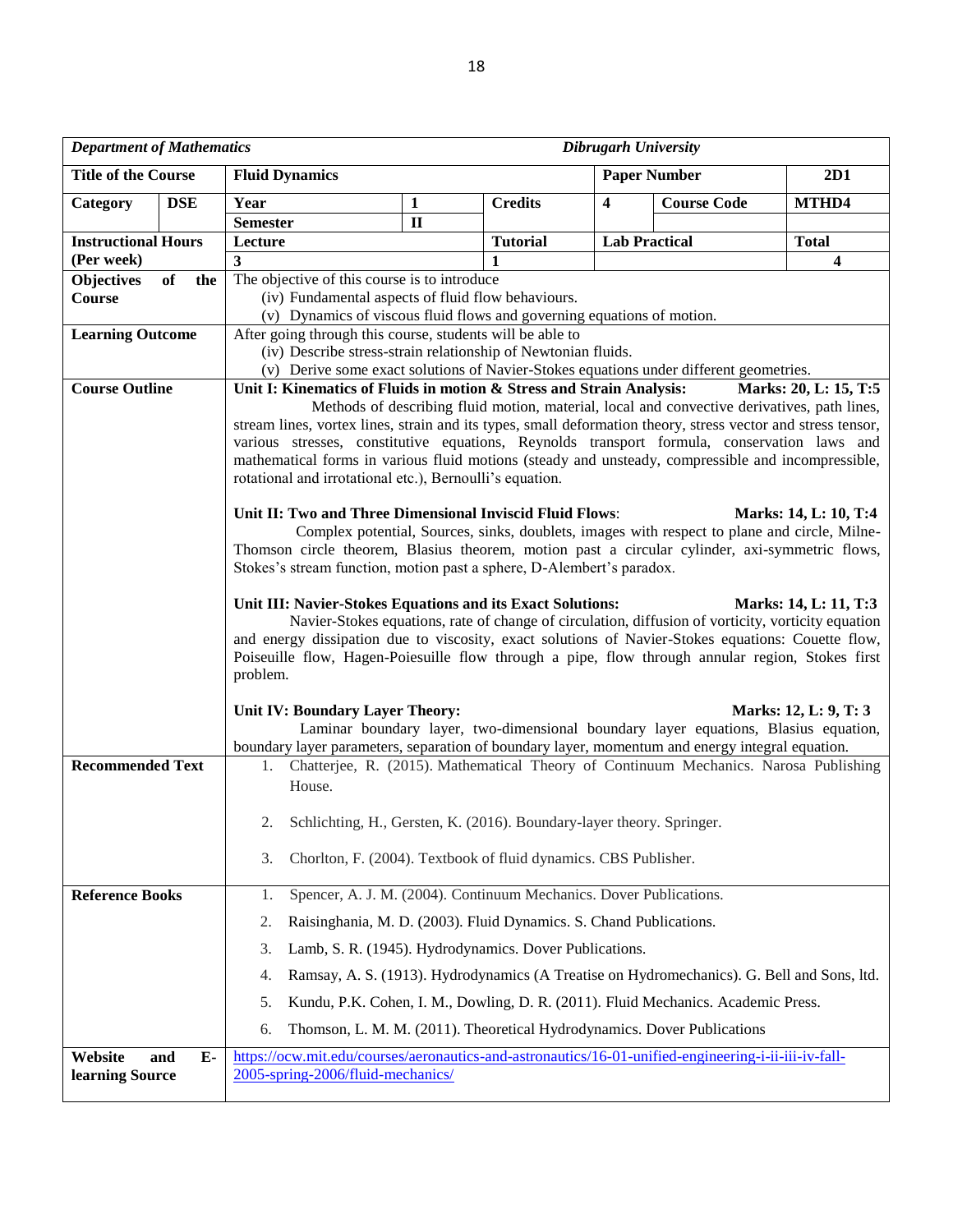| <b>Department of Mathematics</b> |            | <b>Dibrugarh University</b>                                                                               |                                                                                                      |                 |                         |                    |                       |  |  |  |  |
|----------------------------------|------------|-----------------------------------------------------------------------------------------------------------|------------------------------------------------------------------------------------------------------|-----------------|-------------------------|--------------------|-----------------------|--|--|--|--|
| <b>Title of the Course</b>       |            | <b>Paper Number</b><br>2D2<br><b>Fuzzy Set Theory</b>                                                     |                                                                                                      |                 |                         |                    |                       |  |  |  |  |
| Category                         | <b>DSE</b> | Year                                                                                                      | $\mathbf{1}$                                                                                         | <b>Credits</b>  | $\overline{\mathbf{4}}$ | <b>Course Code</b> | MTHD5                 |  |  |  |  |
|                                  |            | <b>Semester</b>                                                                                           | $\mathbf{I}$                                                                                         |                 |                         |                    |                       |  |  |  |  |
| <b>Instructional</b>             |            | Lecture                                                                                                   |                                                                                                      | <b>Tutorial</b> | <b>Lab Practical</b>    |                    | <b>Total</b>          |  |  |  |  |
| <b>Hours</b>                     |            | 3                                                                                                         |                                                                                                      | $\mathbf{1}$    |                         |                    | 4                     |  |  |  |  |
| (Per week)                       |            |                                                                                                           |                                                                                                      |                 |                         |                    |                       |  |  |  |  |
| Objectives of the                |            | The objective of the course is to introduce classifications and modelling of Uncertainty                  |                                                                                                      |                 |                         |                    |                       |  |  |  |  |
| <b>Course</b>                    |            |                                                                                                           |                                                                                                      |                 |                         |                    |                       |  |  |  |  |
| <b>Learning</b>                  |            | After going through this course the students will be able to                                              |                                                                                                      |                 |                         |                    |                       |  |  |  |  |
| <b>Outcomes</b>                  |            |                                                                                                           | (i) Explain uncertainty using fuzzy set theory                                                       |                 |                         |                    |                       |  |  |  |  |
|                                  |            | (ii) Gauge Uncertainty of fuzzy set                                                                       |                                                                                                      |                 |                         |                    |                       |  |  |  |  |
|                                  |            | (iii) Apply fuzzy set theory in different types real world problems under uncertainty                     |                                                                                                      |                 |                         |                    |                       |  |  |  |  |
| <b>Course Outline</b>            |            | Unit I: Basic of Fuzzy Sets:<br>Marks: 12, L: 9, T: 3                                                     |                                                                                                      |                 |                         |                    |                       |  |  |  |  |
|                                  |            |                                                                                                           | Uncertainty, Taxonomy of Uncertainty, Motivation, Concepts of crispness and fuzziness, Fuzzy set and |                 |                         |                    |                       |  |  |  |  |
|                                  |            | its representation, $\alpha$ -cut, convex fuzzy set, basic operations on fuzzy sets, types of fuzzy sets, |                                                                                                      |                 |                         |                    |                       |  |  |  |  |
|                                  |            | extension principle, t-norm, t-conorms and their properties.                                              |                                                                                                      |                 |                         |                    |                       |  |  |  |  |
|                                  |            | Unit II: Fuzzy Arithmetic and Method of Construction of Membership Function:                              |                                                                                                      |                 |                         |                    |                       |  |  |  |  |
|                                  |            |                                                                                                           |                                                                                                      |                 |                         |                    | Marks: 12, L: 9, T: 3 |  |  |  |  |
|                                  |            | Fuzzy Numbers Types of Fuzzy numbers, Interval Arithmetic, Arithmetic operations on fuzzy numbers,        |                                                                                                      |                 |                         |                    |                       |  |  |  |  |
|                                  |            | membership function formulation.<br><b>Unit III: Fuzzy Relations:</b>                                     |                                                                                                      |                 |                         |                    | Marks: 12, L: 9, T: 3 |  |  |  |  |
|                                  |            | Fuzzy relation, binary fuzzy relations, union and intersection of fuzzy relations, projection and         |                                                                                                      |                 |                         |                    |                       |  |  |  |  |
|                                  |            | cylindrical extensions, fuzzy equivalence relation, Fuzzy compatibility relations, Fuzzy ordering         |                                                                                                      |                 |                         |                    |                       |  |  |  |  |
|                                  |            | relations, compositions of fuzzy relations and their properties.                                          |                                                                                                      |                 |                         |                    |                       |  |  |  |  |
|                                  |            | Unit IV: Fuzzy logic and Fuzzy System:                                                                    |                                                                                                      |                 |                         |                    | Marks: 12, L: 9, T: 3 |  |  |  |  |
|                                  |            | Defuzzification, classic and fuzzy logic, approximate reasoning, linguistic hedges, fuzzy inference,      |                                                                                                      |                 |                         |                    |                       |  |  |  |  |
|                                  |            | fuzzy rule based system.                                                                                  |                                                                                                      |                 |                         |                    |                       |  |  |  |  |
|                                  |            | Unit-V: Uncertainty measure and Applications of Fuzzy sets:                                               |                                                                                                      |                 |                         |                    | Marks: 12, L: 9, T: 3 |  |  |  |  |
|                                  |            | Uncertainty based information, non-specificity of fuzzy set, fuzziness of fuzzy sets, Applications of     |                                                                                                      |                 |                         |                    |                       |  |  |  |  |
|                                  |            | fuzzy sets in decision making and other real world problems.                                              |                                                                                                      |                 |                         |                    |                       |  |  |  |  |
|                                  |            |                                                                                                           |                                                                                                      |                 |                         |                    |                       |  |  |  |  |
| Recommended                      |            | 1. Klir, G. J., Yuan, B. (1995). Fuzzy sets and Fuzzy logic: theory and applications. New Jersey:         |                                                                                                      |                 |                         |                    |                       |  |  |  |  |
| <b>Text</b>                      |            | Prentice Hall PTR.                                                                                        |                                                                                                      |                 |                         |                    |                       |  |  |  |  |
|                                  |            | 2. Zimmermann, H. J. (2011). Fuzzy set theory and its applications. Springer Science & Business<br>Media. |                                                                                                      |                 |                         |                    |                       |  |  |  |  |
| <b>Reference Books</b>           |            | 1. Ross, T. J. (2005). Fuzzy logic with engineering applications. John Wiley & Sons.                      |                                                                                                      |                 |                         |                    |                       |  |  |  |  |
|                                  |            | 2. Pedrycz, W., Gomide, F. (1998). An introduction to fuzzy sets: analysis and design. MIT                |                                                                                                      |                 |                         |                    |                       |  |  |  |  |
|                                  |            | Press.                                                                                                    |                                                                                                      |                 |                         |                    |                       |  |  |  |  |
| Website                          | and E-     | http://mathforum.org, http://ocw.mit.edu/ocwweb/Mathematics,                                              |                                                                                                      |                 |                         |                    |                       |  |  |  |  |
| learning Source                  |            | http://www.opensource.org, www.algebra.com                                                                |                                                                                                      |                 |                         |                    |                       |  |  |  |  |
|                                  |            |                                                                                                           |                                                                                                      |                 |                         |                    |                       |  |  |  |  |
|                                  |            |                                                                                                           |                                                                                                      |                 |                         |                    |                       |  |  |  |  |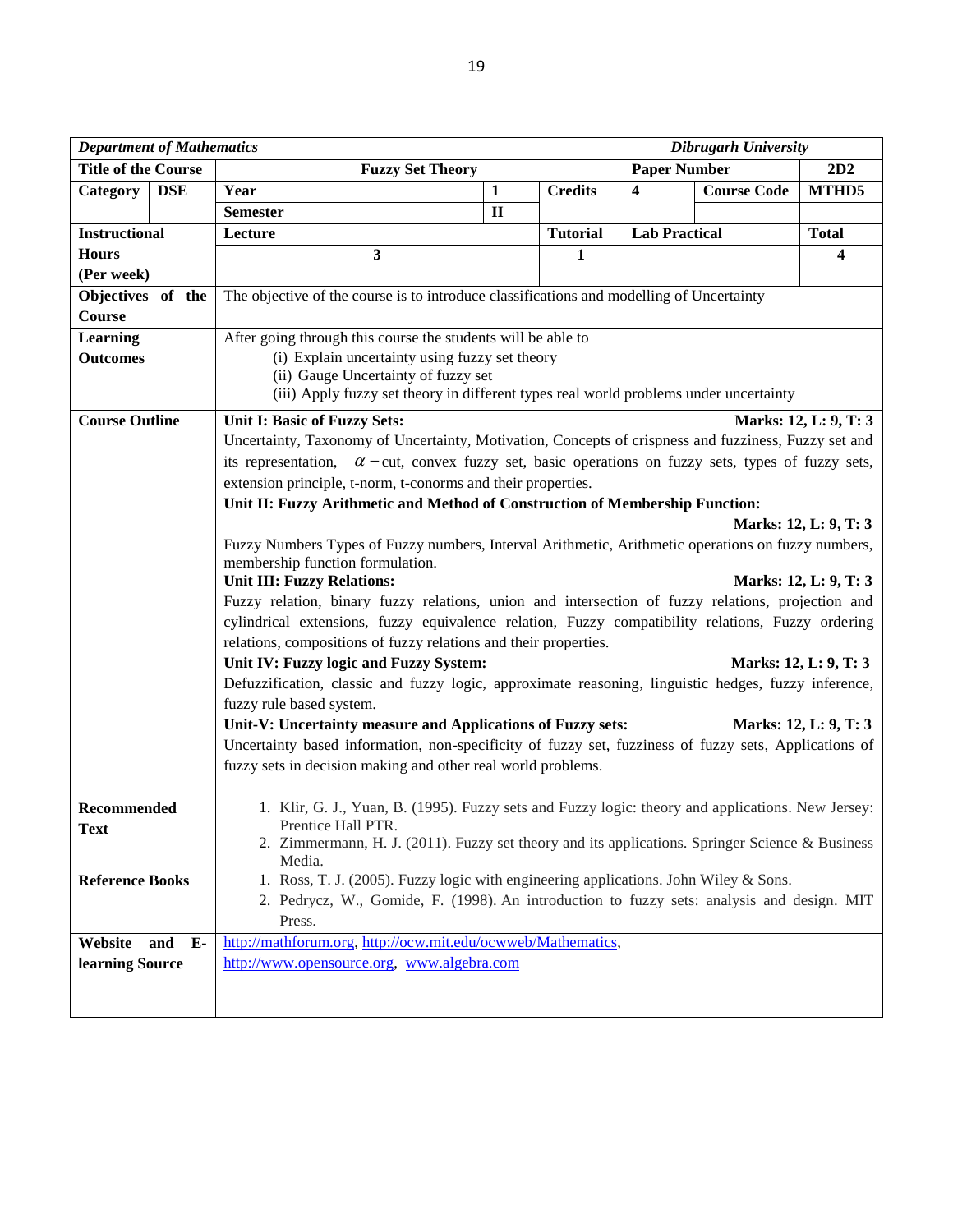| <b>Department of Mathematics</b>       |            | <b>Dibrugarh University</b>                                                                                        |                   |                                                                                                                                                                            |                         |                                                                                                 |                         |  |  |  |
|----------------------------------------|------------|--------------------------------------------------------------------------------------------------------------------|-------------------|----------------------------------------------------------------------------------------------------------------------------------------------------------------------------|-------------------------|-------------------------------------------------------------------------------------------------|-------------------------|--|--|--|
| <b>Title of the Course</b>             |            | <b>Nonlinear Dynamical Systems and Chaos</b>                                                                       |                   |                                                                                                                                                                            |                         | <b>Paper Number</b>                                                                             | 2D3                     |  |  |  |
| Category                               | <b>DSE</b> | Year                                                                                                               | 1                 |                                                                                                                                                                            |                         | Course Code                                                                                     | MTHD6                   |  |  |  |
|                                        |            | <b>Semester</b>                                                                                                    | $\mathbf{I}$      | <b>Credit</b>                                                                                                                                                              | $\overline{\mathbf{4}}$ |                                                                                                 |                         |  |  |  |
| <b>Instruction Hours</b><br>(Per week) |            | Lecture                                                                                                            |                   | <b>Tutorial</b>                                                                                                                                                            |                         | <b>Lab Practical</b>                                                                            | <b>Total</b>            |  |  |  |
|                                        |            | $\overline{\mathbf{3}}$                                                                                            |                   | $\mathbf{1}$                                                                                                                                                               |                         |                                                                                                 | $\overline{\mathbf{4}}$ |  |  |  |
| <b>Objectives of the Course</b>        |            | The objective of this course is to introduce                                                                       |                   |                                                                                                                                                                            |                         |                                                                                                 |                         |  |  |  |
|                                        |            | (i) Flow on a line and bifurcation in one dimensional flows                                                        |                   |                                                                                                                                                                            |                         |                                                                                                 |                         |  |  |  |
|                                        |            | (ii) Classification of linear and nonlinear system, limit cycles<br>(iii) One dimensional maps, fractals and chaos |                   |                                                                                                                                                                            |                         |                                                                                                 |                         |  |  |  |
| <b>Learning Outcome</b>                |            | After going through this course, students will be able to                                                          |                   |                                                                                                                                                                            |                         |                                                                                                 |                         |  |  |  |
|                                        |            |                                                                                                                    |                   |                                                                                                                                                                            |                         | (i) Find the fixed points and their stability in nonlinear dynamical systems                    |                         |  |  |  |
|                                        |            |                                                                                                                    |                   |                                                                                                                                                                            |                         | (ii) Apply the methods discussed in this topic to draw interpretations of a dynamical           |                         |  |  |  |
|                                        |            |                                                                                                                    |                   |                                                                                                                                                                            |                         | system modeled in terms of ordinary differential equations / difference equations               |                         |  |  |  |
| <b>Course Outline</b>                  |            | Unit I: One Dimensional Flows and Bifurcations:                                                                    |                   | without solving the problems exactly                                                                                                                                       |                         |                                                                                                 |                         |  |  |  |
|                                        |            |                                                                                                                    |                   |                                                                                                                                                                            |                         | Contact hrs: 12 (Theory: 9, Tutorial: 3), Marks: 12                                             | Marks: 12, L:9, T:3     |  |  |  |
|                                        |            |                                                                                                                    |                   |                                                                                                                                                                            |                         | Introduction, Fixed points and Stability, Population Growth, Linear Stability Analysis,         |                         |  |  |  |
|                                        |            |                                                                                                                    |                   |                                                                                                                                                                            |                         | Existence and Uniqueness, Impossibility of oscillations, Saddle-node bifurcation, Transcritical |                         |  |  |  |
|                                        |            |                                                                                                                    |                   |                                                                                                                                                                            |                         | bifurcation, Pitchfork bifurcation, Imperfect bifurcations, Flow on the circle.                 |                         |  |  |  |
|                                        |            | Unit II: Two Dimensional Flows and Bifurcations:                                                                   |                   |                                                                                                                                                                            |                         |                                                                                                 | Marks: 24, L:18, T:6    |  |  |  |
|                                        |            |                                                                                                                    |                   |                                                                                                                                                                            |                         | Linear Systems: Definition, examples and classification of linear systems,                      |                         |  |  |  |
|                                        |            |                                                                                                                    |                   |                                                                                                                                                                            |                         | Phase planes: Introduction, phase portraits, conservative systems, Reversible systems, Index    |                         |  |  |  |
|                                        |            | theory,                                                                                                            |                   |                                                                                                                                                                            |                         |                                                                                                 |                         |  |  |  |
|                                        |            |                                                                                                                    |                   |                                                                                                                                                                            |                         | Limit cycles: Introduction and examples, Ruling out closed orbits, Liapunov Functions,          |                         |  |  |  |
|                                        |            | oscillators,                                                                                                       |                   | Poincare-Bendixson, theorem, Lienard Systems, Relaxation Oscillators, Weakly non-linear<br>Saddle-node bifurcation, Transcritical bifurcation, Pitchfork bifurcation, Hopf |                         |                                                                                                 |                         |  |  |  |
|                                        |            | bifurcation,                                                                                                       |                   |                                                                                                                                                                            |                         |                                                                                                 |                         |  |  |  |
|                                        |            |                                                                                                                    |                   |                                                                                                                                                                            |                         |                                                                                                 |                         |  |  |  |
|                                        |            | Unit III: Chaos:                                                                                                   |                   |                                                                                                                                                                            |                         |                                                                                                 | Marks: 24, L:18, T:6    |  |  |  |
|                                        |            | attractors and strange attractors,                                                                                 |                   |                                                                                                                                                                            |                         | Lorenz Equations: Introduction, Simple properties of the Lorenz equation, Definitions of chaos, |                         |  |  |  |
|                                        |            |                                                                                                                    |                   |                                                                                                                                                                            |                         | One dimensional maps: Introduction, Fixed points and Cobwebs, Numeric and analysis of           |                         |  |  |  |
|                                        |            | Logistic map, Renormalization,                                                                                     |                   |                                                                                                                                                                            |                         |                                                                                                 |                         |  |  |  |
|                                        |            |                                                                                                                    |                   |                                                                                                                                                                            |                         | Fractals: Countable and uncountable sets, Cantor set and its fractal property,                  |                         |  |  |  |
|                                        |            |                                                                                                                    |                   |                                                                                                                                                                            |                         | Dimensions of self similar fractals, Box Dimension, The von Koch curve, Strange attractors,     |                         |  |  |  |
|                                        |            | The Baker's map B.                                                                                                 |                   |                                                                                                                                                                            |                         |                                                                                                 |                         |  |  |  |
| <b>Recommended Text</b>                |            | 1.                                                                                                                 |                   |                                                                                                                                                                            |                         | Strogatz, S. H. (2018). Nonlinear Dynamics and Chaos with Student Solutions                     |                         |  |  |  |
|                                        |            |                                                                                                                    |                   |                                                                                                                                                                            |                         | Manual: With Applications to Physics, Biology, Chemistry, and Engineering. CRC                  |                         |  |  |  |
|                                        |            | Press.                                                                                                             |                   |                                                                                                                                                                            |                         |                                                                                                 |                         |  |  |  |
|                                        |            | 2.                                                                                                                 | & Business Media. |                                                                                                                                                                            |                         | Kaplan, D., Glass, L. (2012). Understanding nonlinear dynamics. Springer Science                |                         |  |  |  |
| <b>Reference Books</b>                 |            | 1.                                                                                                                 |                   |                                                                                                                                                                            |                         | Thompson, J. M. T., Thompson, M., Stewart, H. B. (2002). Nonlinear dynamics and                 |                         |  |  |  |
|                                        |            |                                                                                                                    |                   | chaos. John Wiley & Sons.                                                                                                                                                  |                         |                                                                                                 |                         |  |  |  |
|                                        |            | 2.                                                                                                                 |                   |                                                                                                                                                                            |                         | Devaney, R., (2003) An Introduction to Chaotic dynamical systems., West-view Press.             |                         |  |  |  |
| <b>Website and E-learning</b>          |            | http://mathforum.org, http://ocw.mit.edu/ocwweb/Mathematics,                                                       |                   |                                                                                                                                                                            |                         |                                                                                                 |                         |  |  |  |
| <b>Source</b>                          |            | http://www.opensource.org, www.algebra.com                                                                         |                   |                                                                                                                                                                            |                         |                                                                                                 |                         |  |  |  |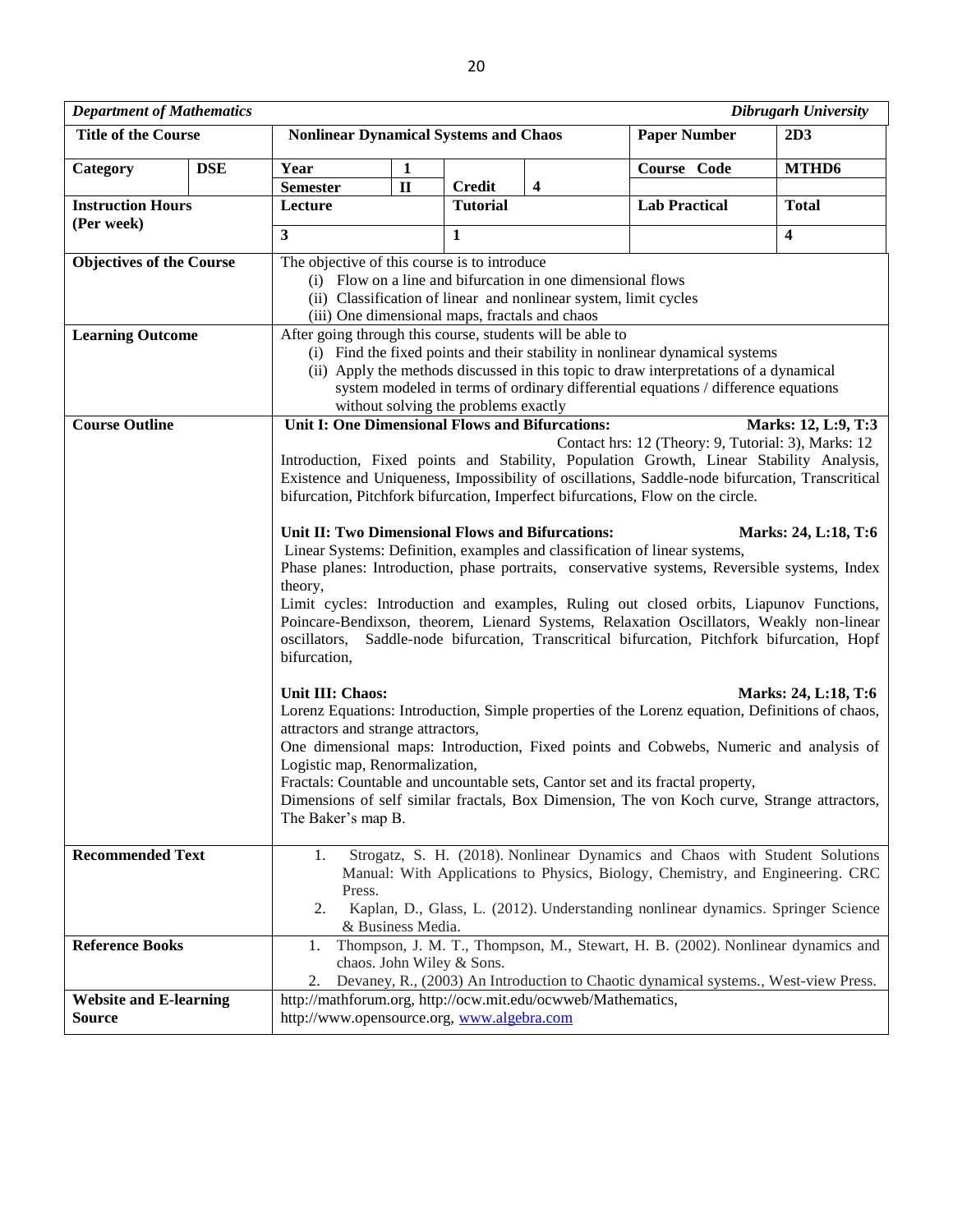| <b>Department of Mathematics</b> |             |                                                                                                                                                                                                    |                                                                                                                                                                                                                  |                 |   |                      | <b>Dibrugarh University</b> |  |  |  |  |
|----------------------------------|-------------|----------------------------------------------------------------------------------------------------------------------------------------------------------------------------------------------------|------------------------------------------------------------------------------------------------------------------------------------------------------------------------------------------------------------------|-----------------|---|----------------------|-----------------------------|--|--|--|--|
| <b>Title of the Course</b>       |             | <b>Operations Research</b>                                                                                                                                                                         |                                                                                                                                                                                                                  |                 |   | <b>Paper Number</b>  | 2D4                         |  |  |  |  |
| Category                         | <b>DSE</b>  | Year                                                                                                                                                                                               | 1                                                                                                                                                                                                                | <b>Credits</b>  | 4 | <b>Course Code</b>   | MTHD7                       |  |  |  |  |
|                                  |             | <b>Semester</b>                                                                                                                                                                                    | $\mathbf{I}$                                                                                                                                                                                                     |                 |   |                      |                             |  |  |  |  |
| <b>Instructional</b>             |             | Lecture                                                                                                                                                                                            |                                                                                                                                                                                                                  | <b>Tutorial</b> |   | <b>Lab Practical</b> | <b>Total</b>                |  |  |  |  |
| <b>Hours</b>                     |             | 3                                                                                                                                                                                                  |                                                                                                                                                                                                                  | 1               |   |                      | 4                           |  |  |  |  |
| (Per week)                       |             |                                                                                                                                                                                                    |                                                                                                                                                                                                                  |                 |   |                      |                             |  |  |  |  |
| Objectives of the                |             | To build up a strong analytical foundation of the Operations Research methods and Theory                                                                                                           |                                                                                                                                                                                                                  |                 |   |                      |                             |  |  |  |  |
| Course                           |             |                                                                                                                                                                                                    |                                                                                                                                                                                                                  |                 |   |                      |                             |  |  |  |  |
| <b>Learning Outcome</b>          |             | After going through this course the students will be able to                                                                                                                                       |                                                                                                                                                                                                                  |                 |   |                      |                             |  |  |  |  |
|                                  |             | 1. Model and solve non-linear programming problems.                                                                                                                                                |                                                                                                                                                                                                                  |                 |   |                      |                             |  |  |  |  |
|                                  |             | Solve the minimum and maximum tree problems.                                                                                                                                                       |                                                                                                                                                                                                                  |                 |   |                      |                             |  |  |  |  |
|                                  |             | 3. Apply the OR tools in real time Industry oriented problems.                                                                                                                                     |                                                                                                                                                                                                                  |                 |   |                      |                             |  |  |  |  |
| <b>Course Outline</b>            |             | <b>Unit I: OR Fundamentals:</b>                                                                                                                                                                    |                                                                                                                                                                                                                  |                 |   |                      | Marks: 12, T: 9, L:3        |  |  |  |  |
|                                  |             |                                                                                                                                                                                                    | Introduction to Operations Research: Basics definition, scope, objectives, phases, models and limitations<br>of Operations Research. Linear Programming Problem – Formulation of LPP, Graphical solution of LPP. |                 |   |                      |                             |  |  |  |  |
|                                  |             |                                                                                                                                                                                                    | Simplex Method, Artificial variables, big-M method, two-phase method, degeneracy and unbound                                                                                                                     |                 |   |                      |                             |  |  |  |  |
|                                  |             | solutions, sensitivity analysis-graphical approach.                                                                                                                                                |                                                                                                                                                                                                                  |                 |   |                      |                             |  |  |  |  |
|                                  |             |                                                                                                                                                                                                    |                                                                                                                                                                                                                  |                 |   |                      |                             |  |  |  |  |
|                                  |             | Unit II: Non-linear Programming:                                                                                                                                                                   |                                                                                                                                                                                                                  |                 |   |                      | Marks: 12, T: 9, L:3        |  |  |  |  |
|                                  |             | Non-linear Programming: single variable optimization, sequential search techniques, Fibonacci search,                                                                                              |                                                                                                                                                                                                                  |                 |   |                      |                             |  |  |  |  |
|                                  |             | convex functions, multi-variable optimizations without constraints: the method of steepest ascent,                                                                                                 |                                                                                                                                                                                                                  |                 |   |                      |                             |  |  |  |  |
|                                  |             | Newton-Raphson method, multi-variable optimizations with constraints: Lagrange multipliers, Newton-                                                                                                |                                                                                                                                                                                                                  |                 |   |                      |                             |  |  |  |  |
|                                  |             | Raphson's method, Penalty functions, Kuhn-Tucker conditions.                                                                                                                                       |                                                                                                                                                                                                                  |                 |   |                      |                             |  |  |  |  |
|                                  |             |                                                                                                                                                                                                    |                                                                                                                                                                                                                  |                 |   |                      |                             |  |  |  |  |
|                                  |             | Unit III: Network Analysis:                                                                                                                                                                        |                                                                                                                                                                                                                  |                 |   |                      | Marks: 12, T: 9, L:3        |  |  |  |  |
|                                  |             | Networks, Minimum-span problems, Shortest route problems, Maximal flow problems, PERT/CPM.                                                                                                         |                                                                                                                                                                                                                  |                 |   |                      |                             |  |  |  |  |
|                                  |             | Critical path computations for PERT, Construction of Time schedules. LPP formulations for PERT.                                                                                                    |                                                                                                                                                                                                                  |                 |   |                      |                             |  |  |  |  |
|                                  |             |                                                                                                                                                                                                    |                                                                                                                                                                                                                  |                 |   |                      |                             |  |  |  |  |
|                                  |             | Unit IV: Deterministic Inventory Modelling:                                                                                                                                                        |                                                                                                                                                                                                                  |                 |   |                      | Marks: 12, T: 9, L:3        |  |  |  |  |
|                                  |             | Inventory models, fixed order quantity models, fixed order period models, single period models, storage                                                                                            |                                                                                                                                                                                                                  |                 |   |                      |                             |  |  |  |  |
|                                  |             | limitations.                                                                                                                                                                                       |                                                                                                                                                                                                                  |                 |   |                      |                             |  |  |  |  |
|                                  |             | Unit V: Game Theory:                                                                                                                                                                               |                                                                                                                                                                                                                  |                 |   |                      | Marks: 12, T: 9, L:3        |  |  |  |  |
|                                  |             |                                                                                                                                                                                                    |                                                                                                                                                                                                                  |                 |   |                      |                             |  |  |  |  |
|                                  |             | Game Theory. Competitive games, rectangular games, saddle point, minimax (maximin) methods of<br>optimal strategies, value of the game. Solution of games with saddle points, dominance principle. |                                                                                                                                                                                                                  |                 |   |                      |                             |  |  |  |  |
|                                  |             | Rectangular games without saddle point – mixed strategy for $2 \times 2$ games.                                                                                                                    |                                                                                                                                                                                                                  |                 |   |                      |                             |  |  |  |  |
| Recommended                      |             | 1. Taha, H. A. (2007). Operations Research: an introduction. Pearson Education, 2007.                                                                                                              |                                                                                                                                                                                                                  |                 |   |                      |                             |  |  |  |  |
| <b>Text</b>                      |             | 2. Bronson, R., Naadimuthu, G. (1997). Operations Research, Schaum's outlines.                                                                                                                     |                                                                                                                                                                                                                  |                 |   |                      |                             |  |  |  |  |
| <b>Reference Books</b>           |             |                                                                                                                                                                                                    | 1. Sharma, J. K. (2007). Operations Research Theory & Applications. Macmillan India Ltd.                                                                                                                         |                 |   |                      |                             |  |  |  |  |
|                                  |             | 2. Raju, N.V.S. (2002). Operations Research. HI-TECH.                                                                                                                                              |                                                                                                                                                                                                                  |                 |   |                      |                             |  |  |  |  |
|                                  |             | 3. Swarup, K., Gupta, P. K., Mohan, M. (2014). Operation Research. Sharma, S. Chand & Sons.                                                                                                        |                                                                                                                                                                                                                  |                 |   |                      |                             |  |  |  |  |
|                                  |             |                                                                                                                                                                                                    |                                                                                                                                                                                                                  |                 |   |                      |                             |  |  |  |  |
| Website                          | $E-$<br>and |                                                                                                                                                                                                    |                                                                                                                                                                                                                  |                 |   |                      |                             |  |  |  |  |
| learning Source                  |             | http:/www.mathforum.org, http:/opensource.org                                                                                                                                                      |                                                                                                                                                                                                                  |                 |   |                      |                             |  |  |  |  |
|                                  |             |                                                                                                                                                                                                    |                                                                                                                                                                                                                  |                 |   |                      |                             |  |  |  |  |
|                                  |             |                                                                                                                                                                                                    |                                                                                                                                                                                                                  |                 |   |                      |                             |  |  |  |  |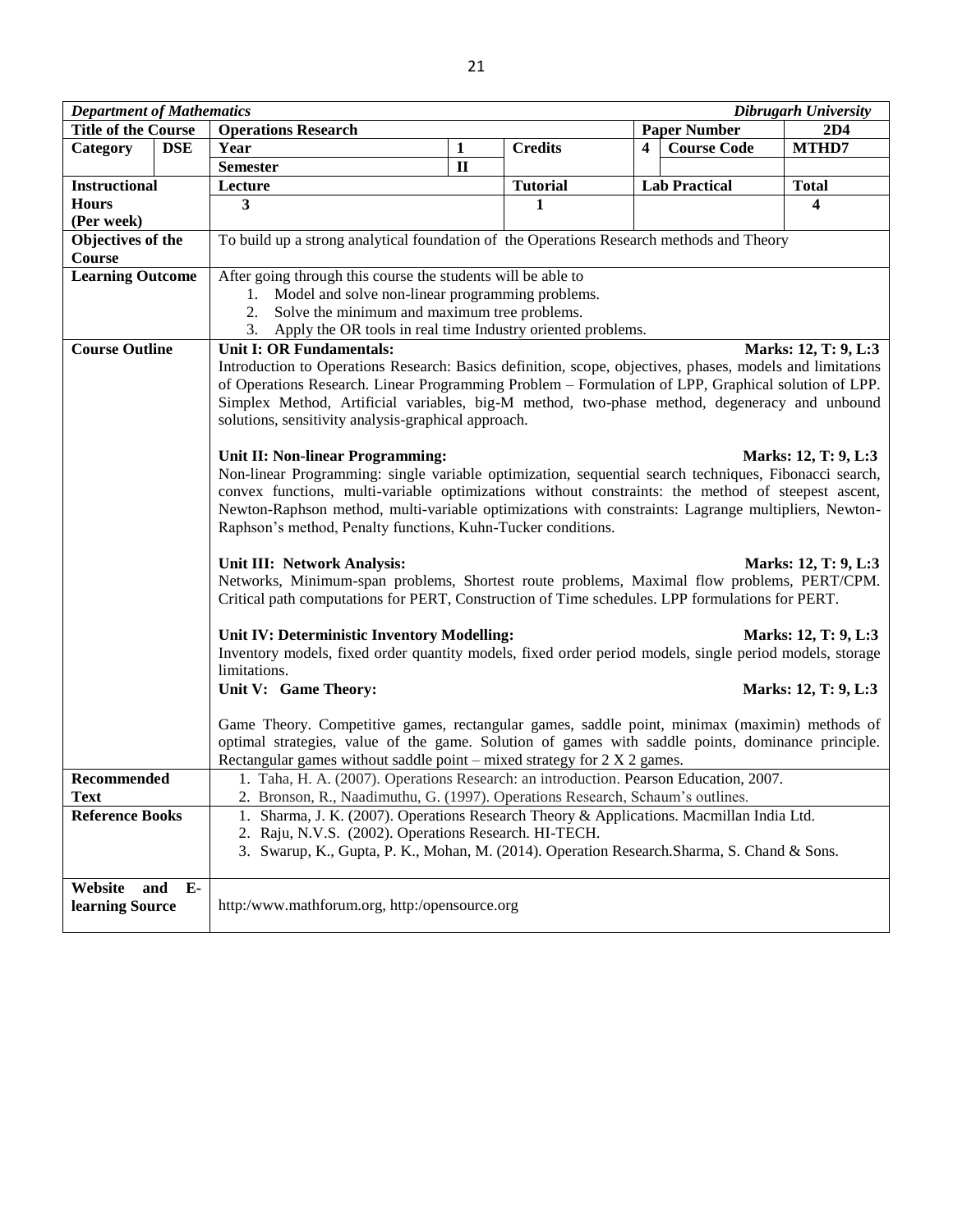| <b>Department of Mathematics</b><br><b>Dibrugarh University</b>                                 |            |                                                                                                                                                  |              |                                                         |                         |                                                                               |                       |  |  |  |
|-------------------------------------------------------------------------------------------------|------------|--------------------------------------------------------------------------------------------------------------------------------------------------|--------------|---------------------------------------------------------|-------------------------|-------------------------------------------------------------------------------|-----------------------|--|--|--|
| <b>Title of the Course</b>                                                                      |            | <b>Topology</b>                                                                                                                                  |              |                                                         |                         | <b>Paper Number</b>                                                           | 2D <sub>5</sub>       |  |  |  |
| Category                                                                                        | <b>DSE</b> | Year                                                                                                                                             | 1            | <b>Credits</b>                                          | $\overline{\mathbf{4}}$ | <b>Course Code</b>                                                            | MTHD8                 |  |  |  |
|                                                                                                 |            | <b>Semester</b>                                                                                                                                  | $\mathbf{I}$ |                                                         |                         |                                                                               |                       |  |  |  |
| <b>Instructional Hours</b>                                                                      |            | Lecture                                                                                                                                          |              | <b>Tutorial</b>                                         |                         | <b>Lab Practical</b>                                                          | <b>Total</b>          |  |  |  |
| (Per week)                                                                                      |            | 3                                                                                                                                                |              |                                                         |                         |                                                                               | 4                     |  |  |  |
| <b>Objectives of the Course</b>                                                                 |            | To introduce the most general mathematical structure for discussing notions of analysis like                                                     |              |                                                         |                         |                                                                               |                       |  |  |  |
|                                                                                                 |            | convergence, continuity, compactness and connectedness. Notions like separation axioms, nets                                                     |              |                                                         |                         |                                                                               |                       |  |  |  |
|                                                                                                 |            | and filters will be introduced to emphasize that topological structures are more general than                                                    |              |                                                         |                         |                                                                               |                       |  |  |  |
|                                                                                                 |            | metric structures.<br>After going through this course, students will be able to                                                                  |              |                                                         |                         |                                                                               |                       |  |  |  |
| <b>Learning Outcome</b>                                                                         |            |                                                                                                                                                  |              |                                                         |                         |                                                                               |                       |  |  |  |
|                                                                                                 |            | (i) Prove results of classical analysis in a more general setting                                                                                |              |                                                         |                         |                                                                               |                       |  |  |  |
| (ii) Obtain relationship of continuity with connectedness, compactness and separation<br>axioms |            |                                                                                                                                                  |              |                                                         |                         |                                                                               |                       |  |  |  |
| <b>Course Outline</b>                                                                           |            | <b>Unit I: Basics Topology:</b>                                                                                                                  |              |                                                         |                         |                                                                               | Marks: 20, L:15, T:5  |  |  |  |
|                                                                                                 |            |                                                                                                                                                  |              |                                                         |                         |                                                                               |                       |  |  |  |
|                                                                                                 |            | Open Sets, Closed Sets, Neighbourhood, Limit Point, Interior, Closure, Basis, Sub-basis, finer                                                   |              |                                                         |                         |                                                                               |                       |  |  |  |
|                                                                                                 |            | and coarser topology, Subspace.                                                                                                                  |              |                                                         |                         |                                                                               |                       |  |  |  |
|                                                                                                 |            | Continuous Functions, Open Functions, Closed Functions, Homoemorphism, Composition of                                                            |              |                                                         |                         |                                                                               |                       |  |  |  |
|                                                                                                 |            | Continuous Functions, Pasting Lemma, Product Topology, Quotient Topology.                                                                        |              |                                                         |                         |                                                                               |                       |  |  |  |
|                                                                                                 |            |                                                                                                                                                  |              |                                                         |                         |                                                                               |                       |  |  |  |
|                                                                                                 |            | Unit II: Compactness and Connectedness:                                                                                                          |              |                                                         |                         |                                                                               | Marks: 20, L:15, T: 5 |  |  |  |
|                                                                                                 |            | Compact Space, Countable Compact Spaces, Linderloff Space, Local Compactness, Idea of                                                            |              |                                                         |                         |                                                                               |                       |  |  |  |
|                                                                                                 |            | Comapacttification, One point compactification, Stone Cech compactification,                                                                     |              |                                                         |                         |                                                                               |                       |  |  |  |
|                                                                                                 |            | Connectedness, Path Connectedness, Local Connectedness.                                                                                          |              |                                                         |                         |                                                                               |                       |  |  |  |
|                                                                                                 |            |                                                                                                                                                  |              |                                                         |                         |                                                                               | Marks: 20, L:15, T: 5 |  |  |  |
|                                                                                                 |            | Unit III: Countability, Separation Axioms, Metrisation:<br>The countability axioms, the separation axioms, Normal spaces, The Urysohn Lemma, The |              |                                                         |                         |                                                                               |                       |  |  |  |
|                                                                                                 |            | Tietze Extension theorem. Uniformities and basic definitions, Metrisation,                                                                       |              |                                                         |                         |                                                                               | Urysohn               |  |  |  |
|                                                                                                 |            | Metrization Theorem                                                                                                                              |              |                                                         |                         |                                                                               |                       |  |  |  |
| <b>Recommended Texts</b>                                                                        |            | Munkres, J. (2015). Topology, Pearson.<br>1.                                                                                                     |              |                                                         |                         |                                                                               |                       |  |  |  |
|                                                                                                 |            | 2.                                                                                                                                               |              |                                                         |                         | Joshi, K. D. (1983). Introduction to general topology. New Age International. |                       |  |  |  |
|                                                                                                 |            | 3.                                                                                                                                               |              |                                                         |                         | Simmons, G. F., Hammitt, J. K. (2017). Introduction to topology and modern    |                       |  |  |  |
|                                                                                                 |            | analysis. New York: McGraw-Hill.                                                                                                                 |              |                                                         |                         |                                                                               |                       |  |  |  |
|                                                                                                 |            | 4.                                                                                                                                               |              | Murdeshwar, M.G. (1990). General topology. New Age.     |                         |                                                                               |                       |  |  |  |
| <b>Reference Books</b>                                                                          |            | 1.                                                                                                                                               |              | Lipschutz .S. Schaum's Outlines. New York: McGraw-Hill. |                         |                                                                               |                       |  |  |  |
|                                                                                                 |            | Kelley, J. L. (1975). General Topology. Springer.<br>2.                                                                                          |              |                                                         |                         |                                                                               |                       |  |  |  |
|                                                                                                 |            |                                                                                                                                                  |              |                                                         |                         |                                                                               |                       |  |  |  |
| <b>Website and E-learning</b>                                                                   |            | http://mathforum.org, http://ocw.mit.edu/ocwweb/Mathematics, httip://www.opensource.org                                                          |              |                                                         |                         |                                                                               |                       |  |  |  |
| <b>Source</b>                                                                                   |            |                                                                                                                                                  |              |                                                         |                         |                                                                               |                       |  |  |  |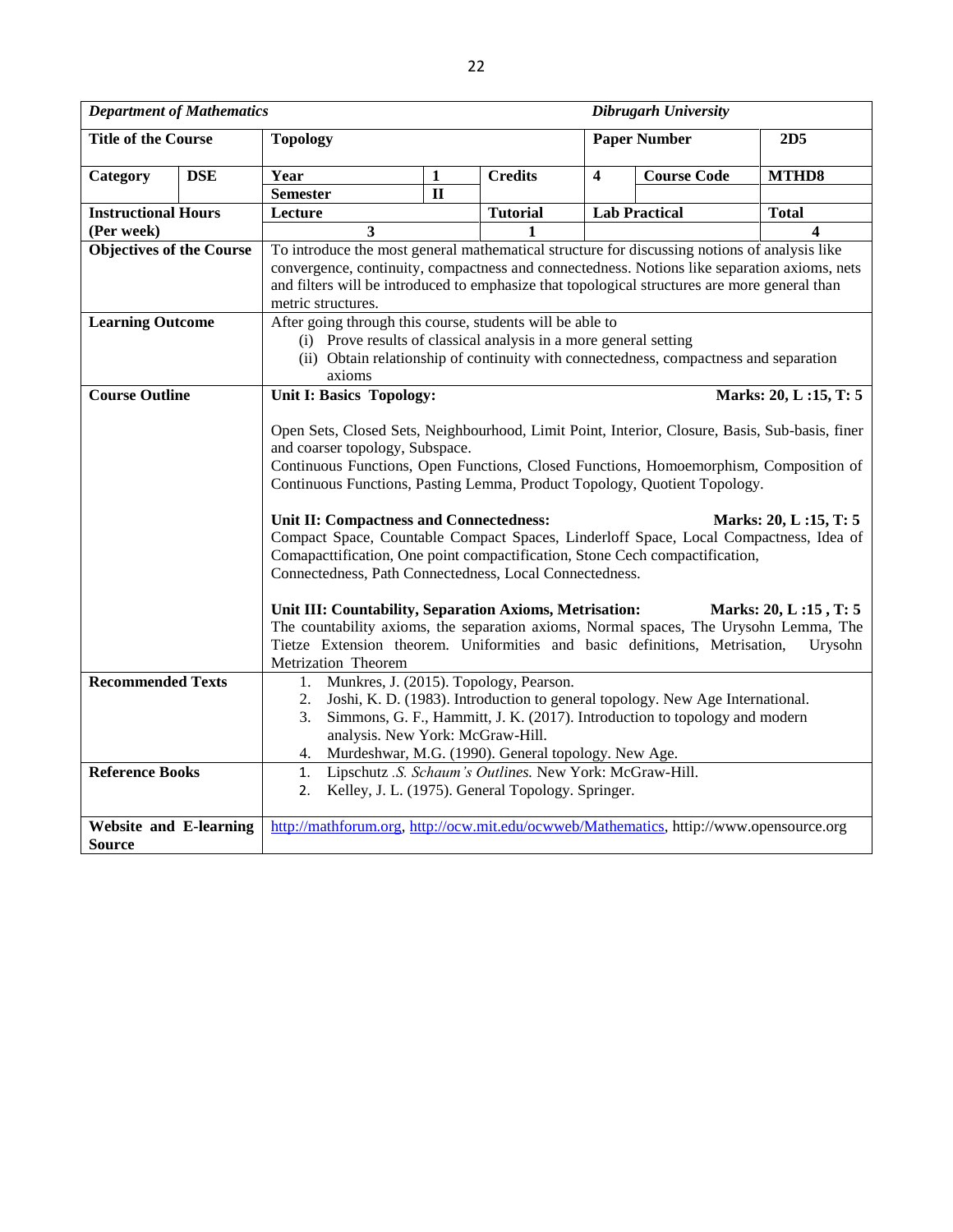| <b>Department of Mathematics</b> |                                                |                                                                                                                                                                                                                                                                           |                        |                 |                         | Dibrugarh University |                        |  |  |  |
|----------------------------------|------------------------------------------------|---------------------------------------------------------------------------------------------------------------------------------------------------------------------------------------------------------------------------------------------------------------------------|------------------------|-----------------|-------------------------|----------------------|------------------------|--|--|--|
| <b>Title of the Course</b>       | <b>Paper Number</b><br><b>Advanced Algebra</b> |                                                                                                                                                                                                                                                                           |                        |                 |                         |                      | 3D1                    |  |  |  |
| Category                         | <b>DSE</b>                                     | Year                                                                                                                                                                                                                                                                      | $\overline{2}$         | <b>Credits</b>  | $\overline{\mathbf{4}}$ | <b>Course Code</b>   | MTHD9                  |  |  |  |
|                                  |                                                | <b>Semester</b>                                                                                                                                                                                                                                                           | III                    |                 |                         |                      |                        |  |  |  |
| <b>Instructional Hours</b>       |                                                | Lecture                                                                                                                                                                                                                                                                   |                        | <b>Tutorial</b> |                         | <b>Lab Practical</b> | <b>Total</b>           |  |  |  |
| (Per week)                       |                                                | 3                                                                                                                                                                                                                                                                         |                        |                 |                         |                      | 4                      |  |  |  |
| <b>Objectives</b><br>Course      | $\overline{of}$<br>the                         | To introduce to the students some advanced aspects of Abstract Algebra                                                                                                                                                                                                    |                        |                 |                         |                      |                        |  |  |  |
| <b>Learner Outcome</b>           |                                                | Students will be able to relate algebraic properties with geometric properties                                                                                                                                                                                            |                        |                 |                         |                      |                        |  |  |  |
| <b>Course Outline</b>            |                                                | Unit -1                                                                                                                                                                                                                                                                   | Marks: 15, L: 10, T: 3 |                 |                         |                      |                        |  |  |  |
|                                  |                                                | Solvable and Nilpotent Groups. Normal and Subnormal series                                                                                                                                                                                                                |                        |                 |                         |                      |                        |  |  |  |
|                                  |                                                | Unit-2                                                                                                                                                                                                                                                                    |                        |                 |                         |                      | Marks: 15, L: 11, T: 4 |  |  |  |
|                                  |                                                | Commutative Rings and Modules ; Chain conditions, Prime and Primary Ideals, Noetherian<br>rings and Modules                                                                                                                                                               |                        |                 |                         |                      |                        |  |  |  |
|                                  |                                                | Unit-3                                                                                                                                                                                                                                                                    |                        |                 |                         |                      | Marks: 15, L: 12, T: 4 |  |  |  |
|                                  |                                                | Field, Polynomial ring over field, Field Extension, Algebraic and Transcendental elements,<br>Characterization of Extensions, Finite Extensions, Properties of Algebraic Extensions.                                                                                      |                        |                 |                         |                      |                        |  |  |  |
|                                  |                                                | Unit 4                                                                                                                                                                                                                                                                    |                        |                 |                         |                      | Marks: 15, L: 12, T: 4 |  |  |  |
|                                  |                                                | Galois Theory; Automorphism groups and fixed fields, Fundamental theorem of Galois Theory,<br>Fundamental theorem of Algebra, Polynomial solvable by radicals, Ruler and Compass<br>Construction.                                                                         |                        |                 |                         |                      |                        |  |  |  |
| <b>Recommended Text</b>          |                                                | 1. Gallian, J. A. (2013). Contemporary Abstract Algebra, New Age International.<br>2. Hungerford, T. W. (1974). Algebra. Springer-Verlag. New York.<br>3. Bhattacharya, P. B., Jain, S. K., Nagpaul, S. R. (1994). Basic Abstract Algebra. Cambridge<br>University Press. |                        |                 |                         |                      |                        |  |  |  |
| <b>Reference Books</b>           |                                                | 1. Herstein, I. N. (1975). Topics in Algebra Wiley. Eastern Limited.<br>2. Dummit, D. S., Foote, R. M. (2004). Abstract Algebra. Hoboken: Wiley.                                                                                                                          |                        |                 |                         |                      |                        |  |  |  |
| Website<br>learning Source       | and<br>Е-                                      | www.algebra.org                                                                                                                                                                                                                                                           |                        |                 |                         |                      |                        |  |  |  |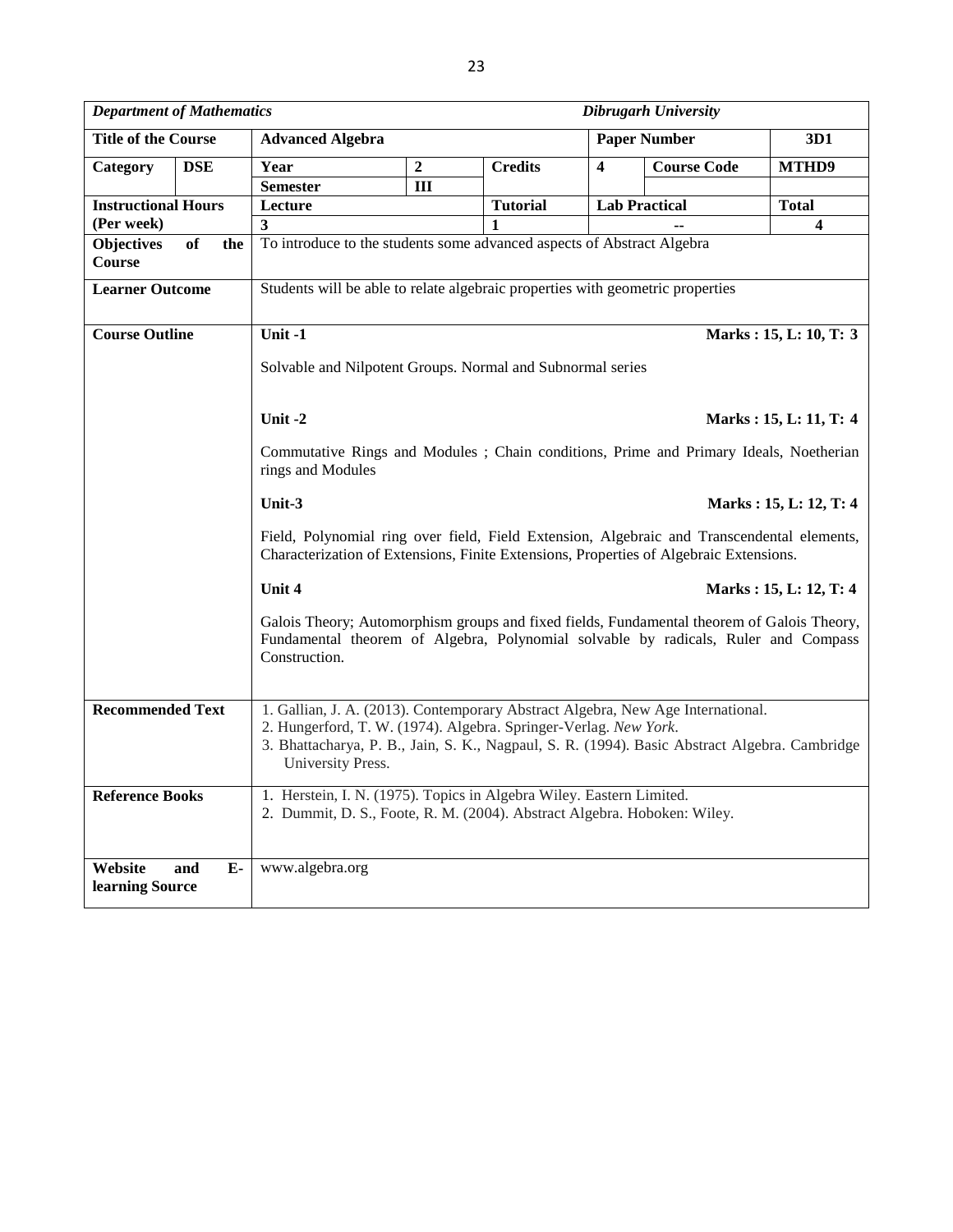ヿ

| <b>Title of the Course</b>  |             |                                                                                                                                                                                                                                                                                                                                                                                                                                                                                                                                                                                                                                                                                                                                                                                                                                                                                                                                                                                                         | <b>Dempster-Shafer Theory of Evidence</b>                                                                                                                                |                 |                                                                                |  | 3D2                   |  |  |  |  |
|-----------------------------|-------------|---------------------------------------------------------------------------------------------------------------------------------------------------------------------------------------------------------------------------------------------------------------------------------------------------------------------------------------------------------------------------------------------------------------------------------------------------------------------------------------------------------------------------------------------------------------------------------------------------------------------------------------------------------------------------------------------------------------------------------------------------------------------------------------------------------------------------------------------------------------------------------------------------------------------------------------------------------------------------------------------------------|--------------------------------------------------------------------------------------------------------------------------------------------------------------------------|-----------------|--------------------------------------------------------------------------------|--|-----------------------|--|--|--|--|
| Category                    | <b>DSE</b>  | Year                                                                                                                                                                                                                                                                                                                                                                                                                                                                                                                                                                                                                                                                                                                                                                                                                                                                                                                                                                                                    | 2                                                                                                                                                                        | <b>Credits</b>  | <b>Paper Number</b><br><b>Course Code</b><br>$\overline{\mathbf{4}}$<br>MTHD10 |  |                       |  |  |  |  |
|                             |             | <b>Semester</b>                                                                                                                                                                                                                                                                                                                                                                                                                                                                                                                                                                                                                                                                                                                                                                                                                                                                                                                                                                                         | Ш                                                                                                                                                                        |                 |                                                                                |  |                       |  |  |  |  |
| <b>Instructional</b>        |             | Lecture                                                                                                                                                                                                                                                                                                                                                                                                                                                                                                                                                                                                                                                                                                                                                                                                                                                                                                                                                                                                 |                                                                                                                                                                          | <b>Tutorial</b> | <b>Lab Practical</b>                                                           |  | <b>Total</b>          |  |  |  |  |
| <b>Hours</b>                |             |                                                                                                                                                                                                                                                                                                                                                                                                                                                                                                                                                                                                                                                                                                                                                                                                                                                                                                                                                                                                         | $\mathbf{3}$                                                                                                                                                             | 1               |                                                                                |  | 4                     |  |  |  |  |
| (Per week)                  |             |                                                                                                                                                                                                                                                                                                                                                                                                                                                                                                                                                                                                                                                                                                                                                                                                                                                                                                                                                                                                         |                                                                                                                                                                          |                 |                                                                                |  |                       |  |  |  |  |
| Objectives of the<br>Course |             | The objective of the course is to introduce taxonomy, representation and modeling of Uncertainty                                                                                                                                                                                                                                                                                                                                                                                                                                                                                                                                                                                                                                                                                                                                                                                                                                                                                                        |                                                                                                                                                                          |                 |                                                                                |  |                       |  |  |  |  |
| <b>Learning</b>             |             |                                                                                                                                                                                                                                                                                                                                                                                                                                                                                                                                                                                                                                                                                                                                                                                                                                                                                                                                                                                                         | After going through this course the students will be able to                                                                                                             |                 |                                                                                |  |                       |  |  |  |  |
| Outcome                     |             |                                                                                                                                                                                                                                                                                                                                                                                                                                                                                                                                                                                                                                                                                                                                                                                                                                                                                                                                                                                                         | (i) Design and measure uncertainty using Dampster-Shafer theory<br>(ii) Solve different types of real world problems under uncertainty                                   |                 |                                                                                |  |                       |  |  |  |  |
| <b>Course Outline</b>       |             | Unit I: Dempster Shafer Theory:<br>Marks: 15 L: 12, T: 4<br>Uncertainty, Types of Uncertainties, Sources and Nature of Uncertainty, Concept of Dempster-Shafer<br>theory (DST), Basic Probability Assignment (BPA) and Its properties, Belief and Plausibility measure,<br>Properties of Belief and Plausibility measures, Relation between Belief and Plausibility measures,<br>Cumulative Belief and Plausibility measures, Focal Elements, Dempster-Shafer Structure (DSS),<br>Necessity, Possibility measures and their Properties.<br>Unit II: Combination of Evidence in DST and Arithmetic of DSSs:<br>Marks: 15 L: 11, T: 4<br>Dempster's Rule of Combination of BPA, Yager's rule of combination, Inagaki's Rule of combination,<br>Zhang's Rule of combination, Combination of Evidence with Different Weighting Factors, Other<br>Modified rule of combinations, Arithmetic of DSSs.<br>Unit III: Methods of Construction of BPA and Uncertainty Based Information:<br>Marks: 15 L: 11, T: 4 |                                                                                                                                                                          |                 |                                                                                |  |                       |  |  |  |  |
|                             |             | Unit IV: Applications of DST:                                                                                                                                                                                                                                                                                                                                                                                                                                                                                                                                                                                                                                                                                                                                                                                                                                                                                                                                                                           | Approaches to construct BPA, Uncertainty based information, Non-specificity, Entropy like measure,<br>Strife, Fuzziness in DST, Probability-Possibility transformations. |                 |                                                                                |  | Marks: 15 L: 11, T: 3 |  |  |  |  |
|                             |             |                                                                                                                                                                                                                                                                                                                                                                                                                                                                                                                                                                                                                                                                                                                                                                                                                                                                                                                                                                                                         | Applications of DST in decision making and other real world problems.                                                                                                    |                 |                                                                                |  |                       |  |  |  |  |
| Recommended<br><b>Text</b>  |             | Shafer, G. (1976). A Mathematical Theory of Evidence, Priceton University Press.<br>1.<br>Ayyub, B. M., Klir, G. J. (2006). Uncertainty modeling and analysis in engineering and the<br>2.<br>sciences. Chapman and Hall/CRC.                                                                                                                                                                                                                                                                                                                                                                                                                                                                                                                                                                                                                                                                                                                                                                           |                                                                                                                                                                          |                 |                                                                                |  |                       |  |  |  |  |
| <b>Reference Books</b>      |             | 1. Yager R. R., Liu, L. (2008). Classical works of the Dempster-Shafer theory of belief<br>functions, Springer.<br>2. Yager, R., Kacprzyk J., Fedrizzi, M. (1994). Advances in the Dempster-Shafer theory of<br>evidence. Wiley and Sons.                                                                                                                                                                                                                                                                                                                                                                                                                                                                                                                                                                                                                                                                                                                                                               |                                                                                                                                                                          |                 |                                                                                |  |                       |  |  |  |  |
| Website                     | and<br>$E-$ |                                                                                                                                                                                                                                                                                                                                                                                                                                                                                                                                                                                                                                                                                                                                                                                                                                                                                                                                                                                                         | http://mathforum.org. http://ocw.mit.edu/ocwweb/Mathematics.                                                                                                             |                 |                                                                                |  |                       |  |  |  |  |
| learning Source             |             |                                                                                                                                                                                                                                                                                                                                                                                                                                                                                                                                                                                                                                                                                                                                                                                                                                                                                                                                                                                                         | http://www.opensource.org, www.algebra.com                                                                                                                               |                 |                                                                                |  |                       |  |  |  |  |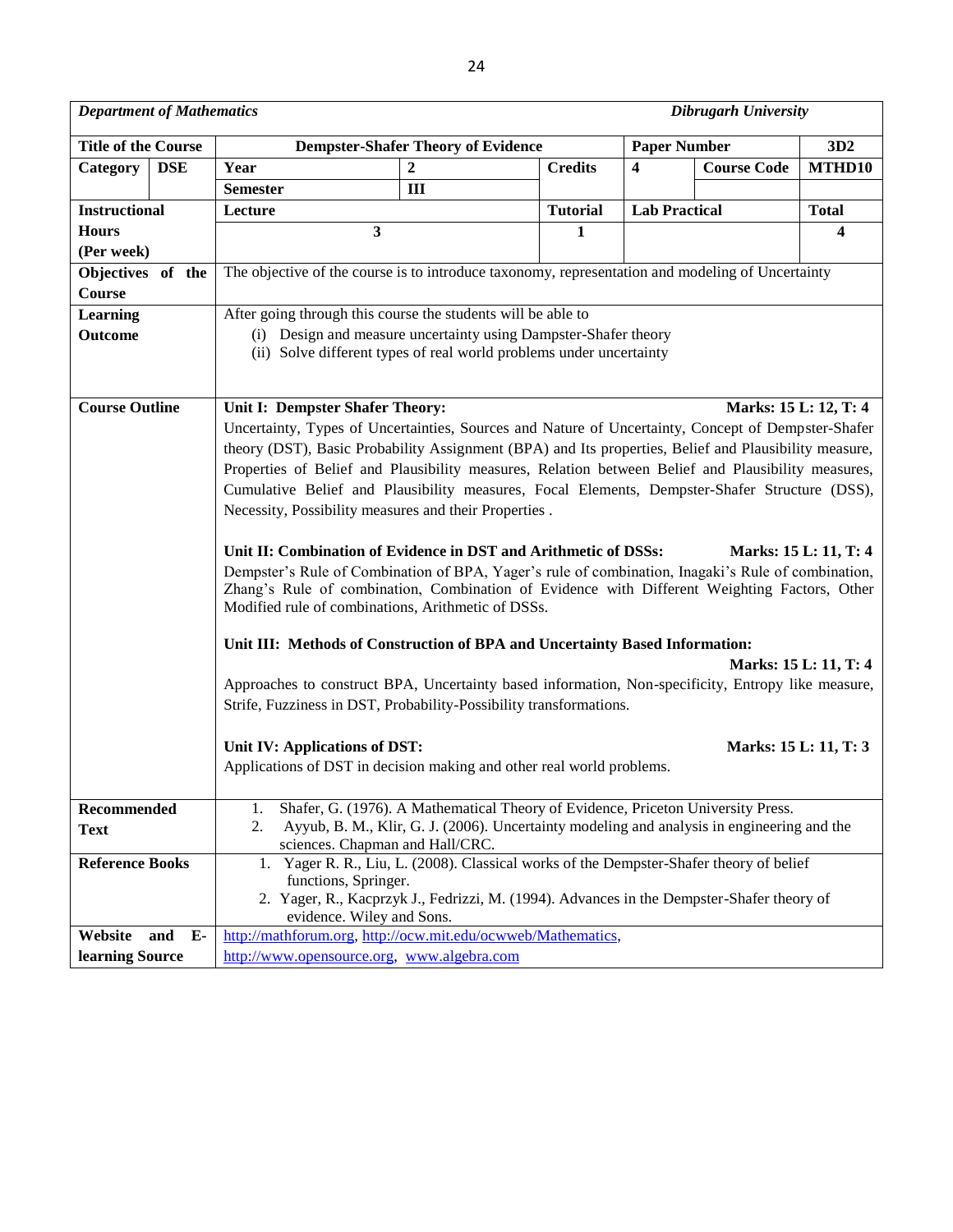|                                                | <b>Department of Mathematics</b><br><b>Dibrugarh University</b> |                                                                                                                                                                                                                                                                                                                                                                                                                                 |                                                                                                                                                                                                                      |                |                 |                            |                                                                                                                                                          |                                                                                                                                                                                                                                                                                                                                                                                                                                                                                                                                                                                                                                                                                                                                                                                                                                                                                                                                                                                                                                                                                                                                                                                                                                                                                                                                                                      |  |  |  |
|------------------------------------------------|-----------------------------------------------------------------|---------------------------------------------------------------------------------------------------------------------------------------------------------------------------------------------------------------------------------------------------------------------------------------------------------------------------------------------------------------------------------------------------------------------------------|----------------------------------------------------------------------------------------------------------------------------------------------------------------------------------------------------------------------|----------------|-----------------|----------------------------|----------------------------------------------------------------------------------------------------------------------------------------------------------|----------------------------------------------------------------------------------------------------------------------------------------------------------------------------------------------------------------------------------------------------------------------------------------------------------------------------------------------------------------------------------------------------------------------------------------------------------------------------------------------------------------------------------------------------------------------------------------------------------------------------------------------------------------------------------------------------------------------------------------------------------------------------------------------------------------------------------------------------------------------------------------------------------------------------------------------------------------------------------------------------------------------------------------------------------------------------------------------------------------------------------------------------------------------------------------------------------------------------------------------------------------------------------------------------------------------------------------------------------------------|--|--|--|
| <b>Title of the Course</b>                     |                                                                 | Magnetohydrodynamics                                                                                                                                                                                                                                                                                                                                                                                                            |                                                                                                                                                                                                                      |                |                 | <b>Paper Number</b><br>3D3 |                                                                                                                                                          |                                                                                                                                                                                                                                                                                                                                                                                                                                                                                                                                                                                                                                                                                                                                                                                                                                                                                                                                                                                                                                                                                                                                                                                                                                                                                                                                                                      |  |  |  |
| Category                                       | <b>DSE</b>                                                      | Year                                                                                                                                                                                                                                                                                                                                                                                                                            | $\overline{2}$                                                                                                                                                                                                       | <b>Credits</b> |                 | 4                          | <b>Course Code</b>                                                                                                                                       | MTHD11                                                                                                                                                                                                                                                                                                                                                                                                                                                                                                                                                                                                                                                                                                                                                                                                                                                                                                                                                                                                                                                                                                                                                                                                                                                                                                                                                               |  |  |  |
|                                                |                                                                 | <b>Semester</b>                                                                                                                                                                                                                                                                                                                                                                                                                 | Ш                                                                                                                                                                                                                    |                |                 |                            |                                                                                                                                                          |                                                                                                                                                                                                                                                                                                                                                                                                                                                                                                                                                                                                                                                                                                                                                                                                                                                                                                                                                                                                                                                                                                                                                                                                                                                                                                                                                                      |  |  |  |
| <b>Instructional Hours</b>                     |                                                                 | Lecture                                                                                                                                                                                                                                                                                                                                                                                                                         |                                                                                                                                                                                                                      |                | <b>Tutorial</b> |                            | <b>Lab Practical</b>                                                                                                                                     | <b>Total</b>                                                                                                                                                                                                                                                                                                                                                                                                                                                                                                                                                                                                                                                                                                                                                                                                                                                                                                                                                                                                                                                                                                                                                                                                                                                                                                                                                         |  |  |  |
| (Per week)                                     |                                                                 | $\overline{\mathbf{3}}$<br>4<br>1                                                                                                                                                                                                                                                                                                                                                                                               |                                                                                                                                                                                                                      |                |                 |                            |                                                                                                                                                          |                                                                                                                                                                                                                                                                                                                                                                                                                                                                                                                                                                                                                                                                                                                                                                                                                                                                                                                                                                                                                                                                                                                                                                                                                                                                                                                                                                      |  |  |  |
| Objectives of the<br>Course                    |                                                                 | Starting with electric and Magnetic properties of conducting fluid, learners will get idea how<br>magnetic field may play dominant role in governing flow of conducting liquid. Discussion of<br>fundamental aspects of conducting flow in presence of Magnetic field. The 1 D cases of steady<br>and unsteady flow in linear regime are considered in this course.<br>After going through this course students will be able to |                                                                                                                                                                                                                      |                |                 |                            |                                                                                                                                                          |                                                                                                                                                                                                                                                                                                                                                                                                                                                                                                                                                                                                                                                                                                                                                                                                                                                                                                                                                                                                                                                                                                                                                                                                                                                                                                                                                                      |  |  |  |
| <b>Learning Outcome</b>                        |                                                                 | (i) Describe electro-magnetic equations<br>(ii) Solve linear flow problems in MHD                                                                                                                                                                                                                                                                                                                                               |                                                                                                                                                                                                                      |                |                 |                            |                                                                                                                                                          |                                                                                                                                                                                                                                                                                                                                                                                                                                                                                                                                                                                                                                                                                                                                                                                                                                                                                                                                                                                                                                                                                                                                                                                                                                                                                                                                                                      |  |  |  |
| <b>Course outline</b>                          |                                                                 | theorem.<br>Unit II: The Kinematics in MHD:<br>in the direction of no variation.<br>Unit III: The magnetic force and its effects:<br>per unit mass.<br>MHD:                                                                                                                                                                                                                                                                     |                                                                                                                                                                                                                      |                |                 |                            | Unit IV: Boundary Conditions on Magnetic field and 1-D linear flow problems in<br>flow, Couette type of Flow, linear Alfven waves, MHD Rayleigh problem. | Unit I: Fundamental of Electrodynamics and MHD approximations: Marks: 16, L: 12, T:4<br>The electrical properties of Fluid, electric and magnetic field, Lorentz force, action at a<br>distance, the low frequency approximations, relative and absolute quantities, energetic aspects<br>of MHD, equation of continuity of charge, equation of motion of conducting fluid, Pointing<br>Marks: 16, L: 12, T:4<br>The Maxwell electromagnetic equations, the magnetic induction equation, the analogy with<br>vorticity, diffusion and convection of magnetic field, Magnetic Reynold number, the dynamo<br>problem, Alfven's theorems, the Ferraro's law of isorotations, the two dimensional kinematic<br>problem with flow in the direction of no variation, the two dimensional kinematic problem<br>with field in the direction of no variation, the two dimensional kinematic problem with current<br>Marks: 12, L: 9, T: 4<br>The magnetic force and the inertia force, magnetic stress, principal directions and stress,<br>Magnetohydrostatic, The linear pinch confinement scheme, the force free fields, the magnetic<br>field in moving fluid, invalidation of kelvin's theorem on vorticty, the case of irrotational force<br><b>Marks 16, L: 12, T: 4</b><br>Boundary conditions for magnetic field, the steady Hartmaan Flow problems, Poiseuille type |  |  |  |
| <b>Recommended Text</b>                        |                                                                 | Shercliff, J. A. (1965). Textbook of Magnetohydrodynamics. Pergamon Press, New<br>1.<br>York.<br>Davidson, P. A. (2002). An introduction to Magnetohydrodynamics.<br>2.                                                                                                                                                                                                                                                         |                                                                                                                                                                                                                      |                |                 |                            |                                                                                                                                                          |                                                                                                                                                                                                                                                                                                                                                                                                                                                                                                                                                                                                                                                                                                                                                                                                                                                                                                                                                                                                                                                                                                                                                                                                                                                                                                                                                                      |  |  |  |
| <b>Reference Books</b>                         |                                                                 | David, J. G. (2015). Introduction to Electrodynamics. Introduction to<br>1.<br>Magnetohydrodynamics. Pearson.                                                                                                                                                                                                                                                                                                                   |                                                                                                                                                                                                                      |                |                 |                            |                                                                                                                                                          |                                                                                                                                                                                                                                                                                                                                                                                                                                                                                                                                                                                                                                                                                                                                                                                                                                                                                                                                                                                                                                                                                                                                                                                                                                                                                                                                                                      |  |  |  |
|                                                |                                                                 | 2.<br>3.<br>Sons.<br>4.                                                                                                                                                                                                                                                                                                                                                                                                         | Chorlton, F. (1967). Textbook of fluid dynamics, Van Nostrand.<br>Hughes, W., Young, F. J. (1966). Electro-magneti-hydrodynamics, John Willey and<br>Cowling, T. J. (1976). Magnetohydrodynamics. Crane Russak & Co. |                |                 |                            |                                                                                                                                                          |                                                                                                                                                                                                                                                                                                                                                                                                                                                                                                                                                                                                                                                                                                                                                                                                                                                                                                                                                                                                                                                                                                                                                                                                                                                                                                                                                                      |  |  |  |
| <b>Website and E-learning</b><br><b>Source</b> |                                                                 | http://mathforum.org,                                                                                                                                                                                                                                                                                                                                                                                                           |                                                                                                                                                                                                                      |                |                 |                            |                                                                                                                                                          | http://ocw.mit.edu/ocwweb/Mathematics, http://www.opensource.org                                                                                                                                                                                                                                                                                                                                                                                                                                                                                                                                                                                                                                                                                                                                                                                                                                                                                                                                                                                                                                                                                                                                                                                                                                                                                                     |  |  |  |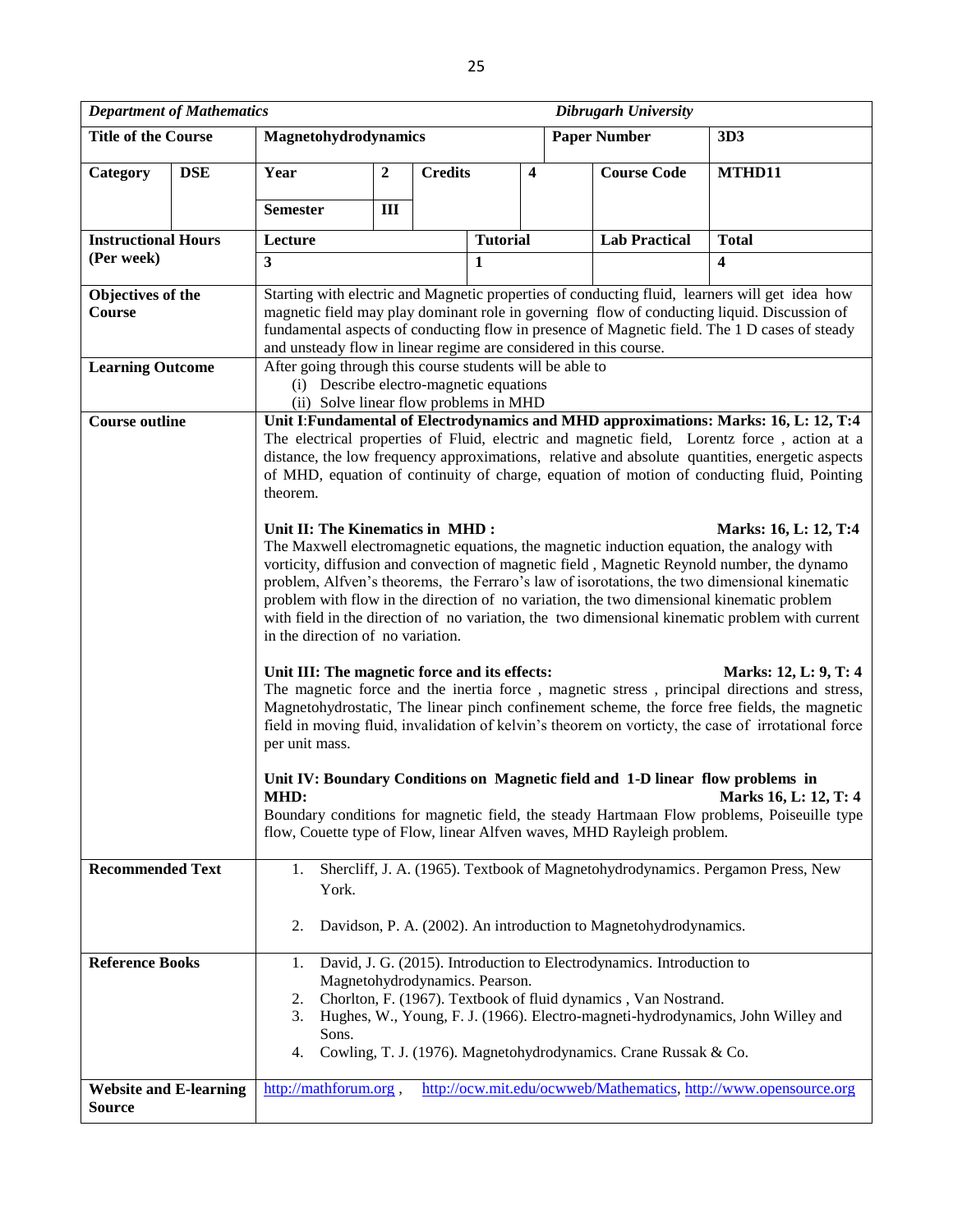|                                 | <b>Department of Mathematics</b>                                 | Dibrugarh University                                                                                          |                |                 |                                                                                      |                      |                       |  |  |
|---------------------------------|------------------------------------------------------------------|---------------------------------------------------------------------------------------------------------------|----------------|-----------------|--------------------------------------------------------------------------------------|----------------------|-----------------------|--|--|
| <b>Title of the Course</b>      |                                                                  | <b>Network Science</b>                                                                                        |                |                 |                                                                                      | <b>Paper Number</b>  | 3D4                   |  |  |
| Category                        | <b>DSE</b>                                                       | Year                                                                                                          | $\overline{2}$ | <b>Credits</b>  | $\overline{\mathbf{4}}$                                                              | <b>Course Code</b>   | MTHD12                |  |  |
|                                 |                                                                  | <b>Semester</b>                                                                                               | III            |                 |                                                                                      |                      |                       |  |  |
| <b>Instructional Hours</b>      |                                                                  | Lecture                                                                                                       |                | <b>Tutorial</b> |                                                                                      | <b>Lab Practical</b> | <b>Total</b>          |  |  |
| (Per week)                      |                                                                  | 3                                                                                                             |                | 1               |                                                                                      |                      | 4                     |  |  |
| <b>Prerequisites</b>            | for<br>the                                                       | Basic of Graph Theory is required.                                                                            |                |                 |                                                                                      |                      |                       |  |  |
| <b>Course</b>                   |                                                                  |                                                                                                               |                |                 |                                                                                      |                      |                       |  |  |
| <b>Objectives of the Course</b> |                                                                  | Students will learn the application of graph Theory and games on networks                                     |                |                 |                                                                                      |                      |                       |  |  |
|                                 |                                                                  |                                                                                                               |                |                 |                                                                                      |                      |                       |  |  |
|                                 |                                                                  | After going through this course, learners will be able to                                                     |                |                 |                                                                                      |                      |                       |  |  |
| <b>Learning Outcome</b>         |                                                                  |                                                                                                               |                |                 |                                                                                      |                      |                       |  |  |
|                                 |                                                                  | (i) Use graph and game theoretic tools in networks<br>(ii) Analyse and differentiate the networks critically. |                |                 |                                                                                      |                      |                       |  |  |
| <b>Course Outline</b>           |                                                                  |                                                                                                               |                |                 |                                                                                      |                      |                       |  |  |
|                                 |                                                                  | <b>Unit I: Mathematics of Networks:</b>                                                                       |                |                 |                                                                                      |                      | Marks: 15 L: 12, T: 4 |  |  |
|                                 |                                                                  | Networks and their representation, weighted network, directed network, bipartite network,                     |                |                 |                                                                                      |                      |                       |  |  |
|                                 |                                                                  | hypergraphs.                                                                                                  |                |                 |                                                                                      |                      |                       |  |  |
|                                 |                                                                  |                                                                                                               |                |                 |                                                                                      |                      |                       |  |  |
|                                 |                                                                  | Unit II: Measures and Metrics:                                                                                |                |                 |                                                                                      |                      | Marks: 15 L: 11, T: 3 |  |  |
|                                 |                                                                  |                                                                                                               |                |                 | Shortest path, degree distribution, Power laws, Centrality, Reciprocity, Similarity, |                      |                       |  |  |
|                                 |                                                                  | Homophily and Assortative mixing.                                                                             |                |                 |                                                                                      |                      |                       |  |  |
|                                 |                                                                  |                                                                                                               |                |                 |                                                                                      |                      |                       |  |  |
|                                 |                                                                  | <b>Unit III: Network Models:</b><br>Marks: 15 L: 11, T: 4                                                     |                |                 |                                                                                      |                      |                       |  |  |
|                                 |                                                                  | Random graphs, Giant component, Small-world, Scale-free. Four Broad Classes of                                |                |                 |                                                                                      |                      |                       |  |  |
|                                 |                                                                  | networks: technological, information, social and biological.                                                  |                |                 |                                                                                      |                      |                       |  |  |
|                                 |                                                                  |                                                                                                               |                |                 |                                                                                      |                      |                       |  |  |
|                                 |                                                                  | <b>Unit IV: Games on Networks:</b><br>Marks: 15 L: 11, T: 4                                                   |                |                 |                                                                                      |                      |                       |  |  |
|                                 |                                                                  | General Model, Discussion of two assumptions, Strategic network formation, pairwise                           |                |                 |                                                                                      |                      |                       |  |  |
|                                 |                                                                  | stability, efficient networks                                                                                 |                |                 |                                                                                      |                      |                       |  |  |
| <b>Recommended Text</b>         |                                                                  |                                                                                                               |                |                 |                                                                                      |                      |                       |  |  |
|                                 |                                                                  | 1. Newman, M. E. J. (2018). Networks: An Introduction. Oxford University Press.                               |                |                 |                                                                                      |                      |                       |  |  |
|                                 | 2. Barabasi, A. L. (2016). Network Science, Cambridge University |                                                                                                               |                |                 |                                                                                      |                      |                       |  |  |
|                                 |                                                                  | Press.(www.networksciencebook.com)<br>3. Goel, S. (2009). Connections, Princeton University Press.            |                |                 |                                                                                      |                      |                       |  |  |
| <b>Reference Books</b>          |                                                                  | 1. Newman, M. (2010). The structure and dynamics of networks. New Age International Pvt                       |                |                 |                                                                                      |                      |                       |  |  |
|                                 |                                                                  | Ltd; First edition.                                                                                           |                |                 |                                                                                      |                      |                       |  |  |
|                                 |                                                                  | 2. Jacksin, M. O. (2008). Social and Economic Networks, Princeton University Press.                           |                |                 |                                                                                      |                      |                       |  |  |
|                                 |                                                                  | 3. Wasserman, S., Faus, K. (1999). Social Network Analysis. Cambridge University Press.                       |                |                 |                                                                                      |                      |                       |  |  |
|                                 | <b>Website and E-learning</b>                                    | http://www.networksciencebook.com                                                                             |                |                 |                                                                                      |                      |                       |  |  |
| <b>Source</b>                   |                                                                  |                                                                                                               |                |                 |                                                                                      |                      |                       |  |  |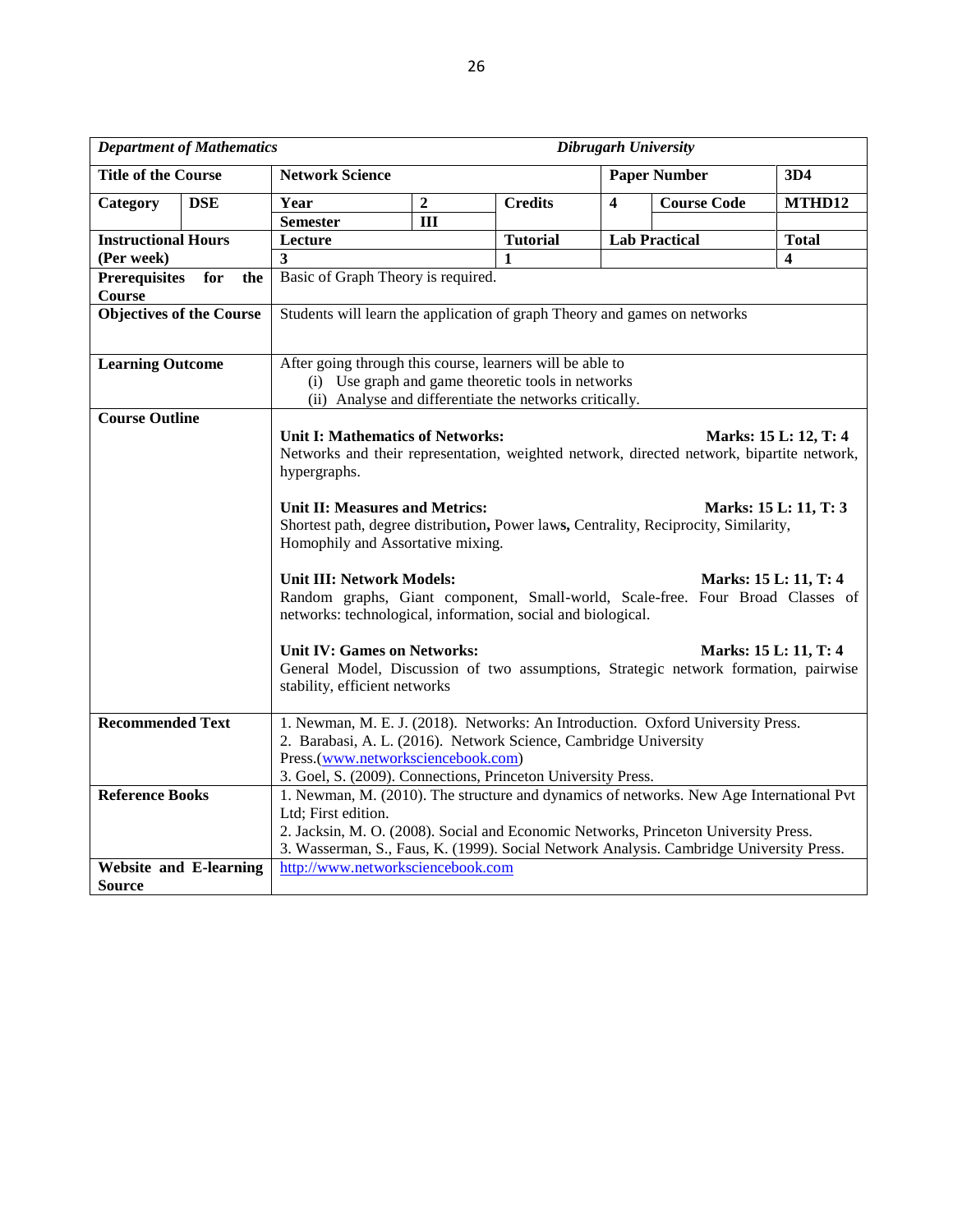| <b>Department of Mathematics</b> |            |                                                                                                                                                           |                | <b>Dibrugarh University</b>                                  |                         |                                                                                      |                         |  |  |  |
|----------------------------------|------------|-----------------------------------------------------------------------------------------------------------------------------------------------------------|----------------|--------------------------------------------------------------|-------------------------|--------------------------------------------------------------------------------------|-------------------------|--|--|--|
| <b>Title of the Course</b>       |            | <b>Algebraic Graph Theory</b>                                                                                                                             |                |                                                              |                         | <b>Paper Number</b>                                                                  | 4D1                     |  |  |  |
| Category                         | <b>DSE</b> | Year                                                                                                                                                      | $\overline{2}$ | <b>Credits</b>                                               | $\overline{\mathbf{4}}$ | <b>Course Code</b>                                                                   | MTHD13                  |  |  |  |
|                                  |            | <b>Semester</b>                                                                                                                                           | IV             |                                                              |                         |                                                                                      |                         |  |  |  |
| <b>Instructional Hours</b>       |            | Lecture                                                                                                                                                   |                | <b>Tutorial</b>                                              |                         | <b>Lab Practical</b>                                                                 | <b>Total</b>            |  |  |  |
| (Per week)                       |            | 3                                                                                                                                                         |                | $\mathbf{1}$                                                 |                         |                                                                                      | $\overline{\mathbf{4}}$ |  |  |  |
| <b>Prerequisites</b>             | for<br>the |                                                                                                                                                           |                | Basics of Graph Theory and Linear Algebra are required.      |                         |                                                                                      |                         |  |  |  |
| <b>Course</b>                    |            |                                                                                                                                                           |                |                                                              |                         |                                                                                      |                         |  |  |  |
| <b>Objectives of the Course</b>  |            |                                                                                                                                                           |                |                                                              |                         | This course helps to understand and evaluate the algebraic aspects related to graphs |                         |  |  |  |
|                                  |            |                                                                                                                                                           |                |                                                              |                         |                                                                                      |                         |  |  |  |
| <b>Learning Outcome</b>          |            |                                                                                                                                                           |                | After going through this course, students will be able to    |                         |                                                                                      |                         |  |  |  |
|                                  |            | (i) Represent graphs using Matrics                                                                                                                        |                |                                                              |                         |                                                                                      |                         |  |  |  |
|                                  |            |                                                                                                                                                           |                | (ii) Evaluate and discuss various spectra related to graphs. |                         |                                                                                      |                         |  |  |  |
| <b>Course Outline</b>            |            | <b>Unit I: Reviews:</b>                                                                                                                                   |                |                                                              |                         |                                                                                      | Marks: 10, L: 7, T: 3   |  |  |  |
|                                  |            | Basics of Graph theory and Linear Algebra, Matrix Representations of a graph: Adjacency                                                                   |                |                                                              |                         |                                                                                      |                         |  |  |  |
|                                  |            | matrix and Incidence matrix.                                                                                                                              |                |                                                              |                         |                                                                                      |                         |  |  |  |
|                                  |            |                                                                                                                                                           |                |                                                              |                         |                                                                                      |                         |  |  |  |
|                                  |            | Unit II: Spectrum of a graph:<br>Marks: 20, L: 16, T: 4                                                                                                   |                |                                                              |                         |                                                                                      |                         |  |  |  |
|                                  |            | Eigenvalues and Walks, Eigenvalues and Labeling of graphs, Lower and Upper Bounds for                                                                     |                |                                                              |                         |                                                                                      |                         |  |  |  |
|                                  |            | the Eigenvalues, Regular and Line graphs.                                                                                                                 |                |                                                              |                         |                                                                                      |                         |  |  |  |
|                                  |            |                                                                                                                                                           |                |                                                              |                         |                                                                                      |                         |  |  |  |
|                                  |            | <b>Unit III: Laplacian Spectrum:</b><br>Marks: 20, L: 16, T: 4                                                                                            |                |                                                              |                         |                                                                                      |                         |  |  |  |
|                                  |            | Laplacian of a graph, Laplacian Eigenvalues, Tree number, The Max-Cut Problem. Seidel<br>matrix and Signless Laplacian matrix.                            |                |                                                              |                         |                                                                                      |                         |  |  |  |
|                                  |            |                                                                                                                                                           |                |                                                              |                         |                                                                                      |                         |  |  |  |
|                                  |            | <b>Unit IV: Determinant Expansion:</b><br>Marks: 10, L: 6, T: 4                                                                                           |                |                                                              |                         |                                                                                      |                         |  |  |  |
|                                  |            | Determinant of adjacency matrix, coefficients of characteristic polynomial, Vertex partition                                                              |                |                                                              |                         |                                                                                      |                         |  |  |  |
|                                  |            | and spectrum.                                                                                                                                             |                |                                                              |                         |                                                                                      |                         |  |  |  |
|                                  |            |                                                                                                                                                           |                |                                                              |                         |                                                                                      |                         |  |  |  |
|                                  |            |                                                                                                                                                           |                |                                                              |                         |                                                                                      |                         |  |  |  |
| <b>Recommended Text</b>          |            |                                                                                                                                                           |                |                                                              |                         | 1. Biggs, N. (1974). Algebraic Graph Theory. Cambridge University Press.             |                         |  |  |  |
|                                  |            | 2. Wilson, R. J., Beineke, I. W. (2004). Topics in Algebraic Graph Theory. Cambridge                                                                      |                |                                                              |                         |                                                                                      |                         |  |  |  |
|                                  |            | University Press.                                                                                                                                         |                |                                                              |                         |                                                                                      |                         |  |  |  |
| <b>Reference Books</b>           |            |                                                                                                                                                           |                |                                                              |                         |                                                                                      |                         |  |  |  |
|                                  |            | 1. Knauer, U. (2011). Algebraic Graph Theory. Hubert & Co., Germany.<br>2. Godsil, C., Royle, G. (2001). Algebraic Graph Theory. Springer Verlag Newyork. |                |                                                              |                         |                                                                                      |                         |  |  |  |
|                                  |            |                                                                                                                                                           |                |                                                              |                         |                                                                                      |                         |  |  |  |
| <b>Website and E-learning</b>    |            | http://www.graphtheory.com/                                                                                                                               |                |                                                              |                         |                                                                                      |                         |  |  |  |
| <b>Source</b>                    |            |                                                                                                                                                           |                |                                                              |                         |                                                                                      |                         |  |  |  |
|                                  |            |                                                                                                                                                           |                |                                                              |                         |                                                                                      |                         |  |  |  |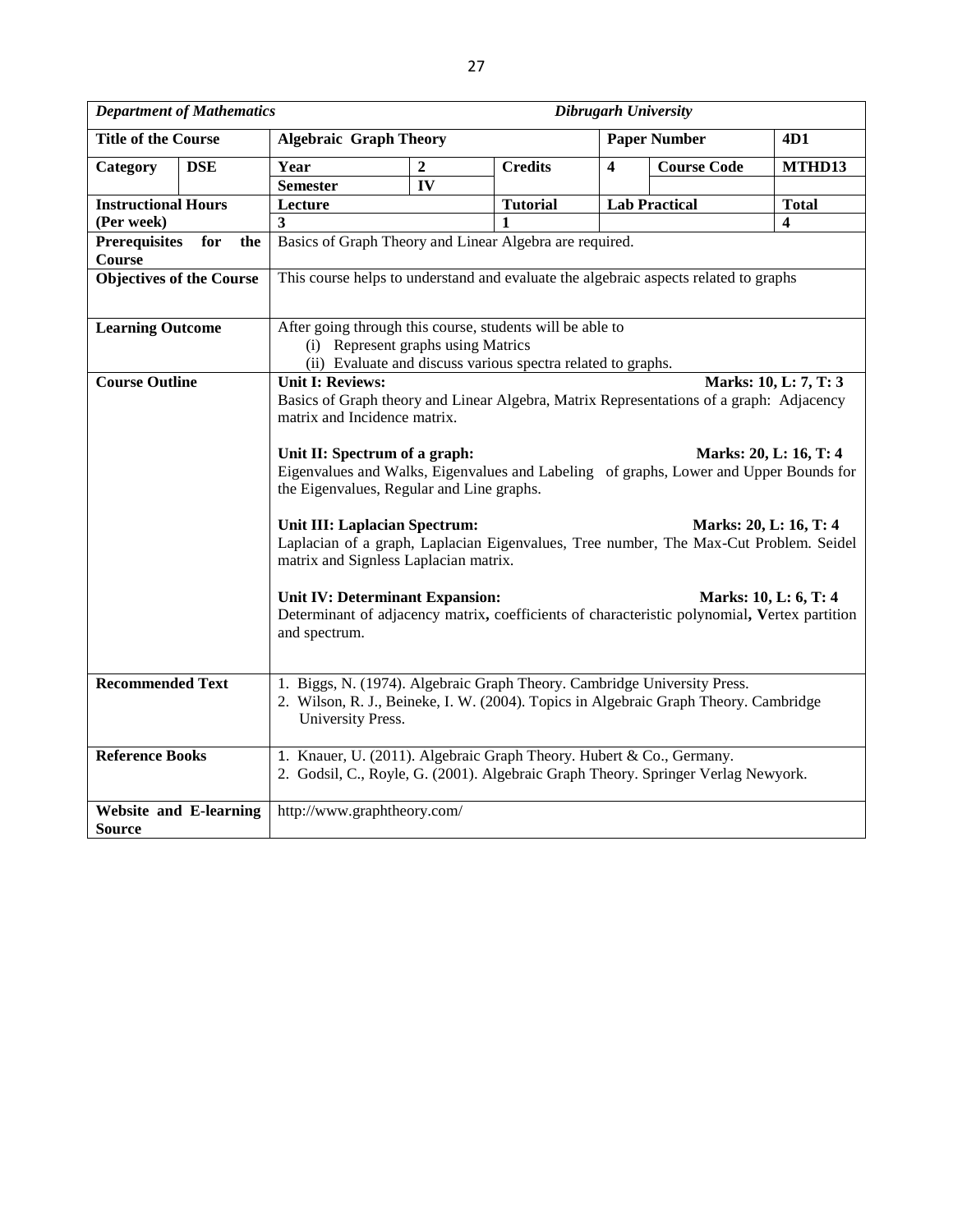|                                                                                                                                                                                                                                                                                                                                                                                                                           | <b>Department of Mathematics</b><br>Dibrugarh University                                                         |                                                                                                                                                                                                                           |                |                                      |                         |                                                                                |                        |  |  |  |
|---------------------------------------------------------------------------------------------------------------------------------------------------------------------------------------------------------------------------------------------------------------------------------------------------------------------------------------------------------------------------------------------------------------------------|------------------------------------------------------------------------------------------------------------------|---------------------------------------------------------------------------------------------------------------------------------------------------------------------------------------------------------------------------|----------------|--------------------------------------|-------------------------|--------------------------------------------------------------------------------|------------------------|--|--|--|
| <b>Title of the Course</b>                                                                                                                                                                                                                                                                                                                                                                                                |                                                                                                                  | <b>Computational Fluid Dynamics</b>                                                                                                                                                                                       |                |                                      | <b>Paper Number</b>     |                                                                                | 4D <sub>2</sub>        |  |  |  |
| Category                                                                                                                                                                                                                                                                                                                                                                                                                  | <b>DSE</b>                                                                                                       | Year                                                                                                                                                                                                                      | $\overline{2}$ | <b>Credits</b>                       | $\overline{\mathbf{4}}$ | <b>Course Code</b>                                                             | MTHD14                 |  |  |  |
|                                                                                                                                                                                                                                                                                                                                                                                                                           |                                                                                                                  | <b>Semester</b>                                                                                                                                                                                                           | IV             |                                      |                         |                                                                                |                        |  |  |  |
| <b>Instructional Hours</b>                                                                                                                                                                                                                                                                                                                                                                                                |                                                                                                                  | Lecture                                                                                                                                                                                                                   |                | <b>Tutorial</b>                      |                         | <b>Lab Practical</b>                                                           | <b>Total</b>           |  |  |  |
| (Per week)                                                                                                                                                                                                                                                                                                                                                                                                                |                                                                                                                  | $\boldsymbol{2}$                                                                                                                                                                                                          |                |                                      |                         |                                                                                | 4                      |  |  |  |
| <b>Objectives</b><br>Course                                                                                                                                                                                                                                                                                                                                                                                               | of<br>the                                                                                                        | Introduction of various numerical techniques and tools to solve fluid flow problems and some<br>practicals on it                                                                                                          |                |                                      |                         |                                                                                |                        |  |  |  |
| <b>Learner Outcome</b>                                                                                                                                                                                                                                                                                                                                                                                                    |                                                                                                                  | After going through this course students will be able to<br>(i) Describe various numerical methods used in CFD<br>(ii) Solve fluid flow problems using CFD techniques and tools                                           |                |                                      |                         |                                                                                |                        |  |  |  |
| <b>Course Outline</b>                                                                                                                                                                                                                                                                                                                                                                                                     |                                                                                                                  | <b>Section A:</b>                                                                                                                                                                                                         |                |                                      |                         |                                                                                |                        |  |  |  |
|                                                                                                                                                                                                                                                                                                                                                                                                                           |                                                                                                                  | Unit I: Basics of CFD and Discretization:                                                                                                                                                                                 |                |                                      |                         |                                                                                | Marks: 15, L: 10, T: 4 |  |  |  |
| CFD, governing equations of fluid dynamics, finite control volume, infinitesimal fluid element,<br>substantial derivative, governing equations of fluid dynamics, boundary conditions, forms<br>suitable for CFD, classifications of PDE, Discretization techniques, explicit and implicit<br>approaches, errors and stability, general transformation equations, stretched grid, boundary<br>fitted co-ordinate systems. |                                                                                                                  |                                                                                                                                                                                                                           |                |                                      |                         |                                                                                |                        |  |  |  |
|                                                                                                                                                                                                                                                                                                                                                                                                                           |                                                                                                                  | Unit II: CFD Techniques:                                                                                                                                                                                                  |                |                                      |                         |                                                                                | Marks: 15, L: 10, T: 3 |  |  |  |
|                                                                                                                                                                                                                                                                                                                                                                                                                           |                                                                                                                  | Lax-Wendroff and MacCormack's techniques, Relaxation technique, ADI technique, pressure<br>correction technique.                                                                                                          |                |                                      |                         |                                                                                |                        |  |  |  |
|                                                                                                                                                                                                                                                                                                                                                                                                                           |                                                                                                                  | Unit III: Solutions using Numerical techniques:                                                                                                                                                                           |                |                                      |                         |                                                                                | Marks: 15, L: 10, T: 3 |  |  |  |
|                                                                                                                                                                                                                                                                                                                                                                                                                           |                                                                                                                  | Numerical solution of Quasi-One Dimensional Nozzle Flows, Incompressible Couette flow:<br>Numerical Solutions using Implicit Crank-Nicholson technique, Numerical Solution by solving<br>Complete-Navier-Stokes equation. |                |                                      |                         |                                                                                |                        |  |  |  |
|                                                                                                                                                                                                                                                                                                                                                                                                                           |                                                                                                                  | <b>Section B: Practical:</b>                                                                                                                                                                                              |                |                                      |                         |                                                                                | Marks: 15, L: 15, P:10 |  |  |  |
|                                                                                                                                                                                                                                                                                                                                                                                                                           | Development of code and execution in FORTRAN/C/C++ for various flow problems using<br>Crank-Nicholson technique. |                                                                                                                                                                                                                           |                |                                      |                         |                                                                                |                        |  |  |  |
| <b>Recommended Text</b>                                                                                                                                                                                                                                                                                                                                                                                                   |                                                                                                                  | Anderson. J. D. (1995). Computational Fluid Dynamics the Basics with<br>Applications. Mc-Graw Hill.                                                                                                                       |                |                                      |                         |                                                                                |                        |  |  |  |
|                                                                                                                                                                                                                                                                                                                                                                                                                           |                                                                                                                  | 2.                                                                                                                                                                                                                        |                |                                      |                         | Chung, T. J. (2010). Computational fluid dynamics. Cambridge university press. |                        |  |  |  |
| <b>Reference Books</b>                                                                                                                                                                                                                                                                                                                                                                                                    |                                                                                                                  | 1.                                                                                                                                                                                                                        |                | Hyderabad (India): University Press. |                         | Sengupta, T. K. (2004). Fundamentals of computational fluid dynamics.          |                        |  |  |  |
| Website<br>learning Source                                                                                                                                                                                                                                                                                                                                                                                                | E-<br>and                                                                                                        | http://web.engr.uky.edu/~acfd/me691-lctr-nts.pdf                                                                                                                                                                          |                |                                      |                         |                                                                                |                        |  |  |  |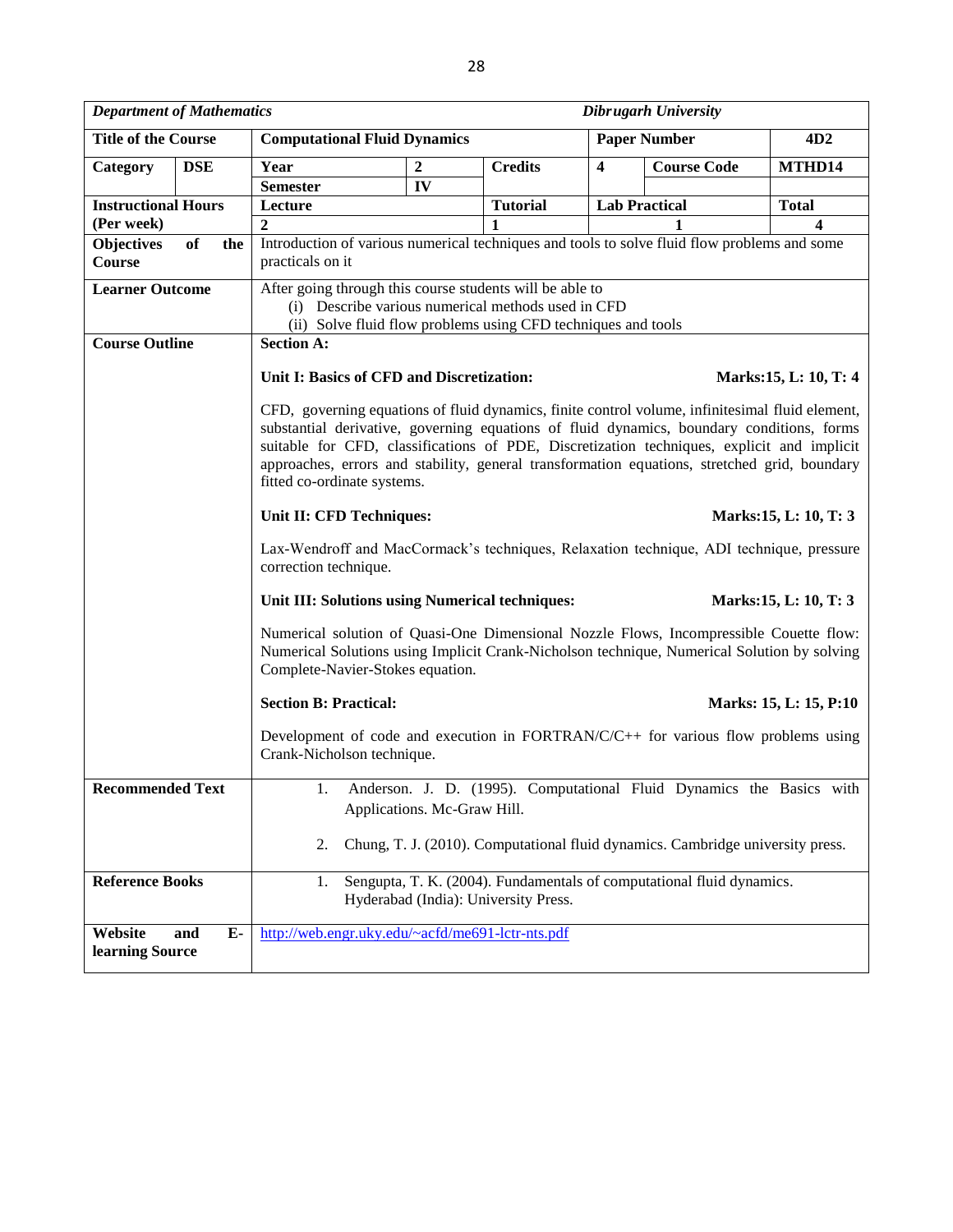| <b>Department of Mathematics</b><br>Dibrugarh University                                                                                                                                                                                                                                                                                                                                                                                                                                                                                                                                                                                                                                                                                                                                                                                                                                                                                                                                            |                               |                                                                                                                                                                                                             |    |                 |                      |        |              |  |  |  |
|-----------------------------------------------------------------------------------------------------------------------------------------------------------------------------------------------------------------------------------------------------------------------------------------------------------------------------------------------------------------------------------------------------------------------------------------------------------------------------------------------------------------------------------------------------------------------------------------------------------------------------------------------------------------------------------------------------------------------------------------------------------------------------------------------------------------------------------------------------------------------------------------------------------------------------------------------------------------------------------------------------|-------------------------------|-------------------------------------------------------------------------------------------------------------------------------------------------------------------------------------------------------------|----|-----------------|----------------------|--------|--------------|--|--|--|
| <b>Title of the Course</b>                                                                                                                                                                                                                                                                                                                                                                                                                                                                                                                                                                                                                                                                                                                                                                                                                                                                                                                                                                          |                               | <b>Game Theory</b>                                                                                                                                                                                          |    |                 | <b>Paper Number</b>  |        | 4D3          |  |  |  |
| Category                                                                                                                                                                                                                                                                                                                                                                                                                                                                                                                                                                                                                                                                                                                                                                                                                                                                                                                                                                                            | <b>DSE</b>                    | $\overline{2}$<br><b>Credits</b><br>Year                                                                                                                                                                    |    | 4               | <b>Course</b>        | MTHD15 |              |  |  |  |
|                                                                                                                                                                                                                                                                                                                                                                                                                                                                                                                                                                                                                                                                                                                                                                                                                                                                                                                                                                                                     |                               |                                                                                                                                                                                                             |    |                 |                      | Code   |              |  |  |  |
|                                                                                                                                                                                                                                                                                                                                                                                                                                                                                                                                                                                                                                                                                                                                                                                                                                                                                                                                                                                                     |                               | <b>Semester</b>                                                                                                                                                                                             | IV |                 |                      |        |              |  |  |  |
| <b>Instructional Hours</b>                                                                                                                                                                                                                                                                                                                                                                                                                                                                                                                                                                                                                                                                                                                                                                                                                                                                                                                                                                          |                               | Lecture                                                                                                                                                                                                     |    | <b>Tutorial</b> | <b>Lab Practical</b> |        | <b>Total</b> |  |  |  |
| (Per week)                                                                                                                                                                                                                                                                                                                                                                                                                                                                                                                                                                                                                                                                                                                                                                                                                                                                                                                                                                                          |                               | 3                                                                                                                                                                                                           |    |                 |                      |        | 4            |  |  |  |
| Objectives of the<br>Course                                                                                                                                                                                                                                                                                                                                                                                                                                                                                                                                                                                                                                                                                                                                                                                                                                                                                                                                                                         |                               | To build up a strong analytical foundation of Game Theory                                                                                                                                                   |    |                 |                      |        |              |  |  |  |
| <b>Learning Outcome</b><br>After going through this course the students will be able to<br>(i) Model the rational behavior of agents engaged in conflicts.<br>(ii) Distinguish between the cooperative and non-cooperative approaches of Games.<br>(iii) Apply the models of Game Theory in socio-economic problems.                                                                                                                                                                                                                                                                                                                                                                                                                                                                                                                                                                                                                                                                                |                               |                                                                                                                                                                                                             |    |                 |                      |        |              |  |  |  |
| <b>Course Outline</b><br><b>Unit I: Game Theory Fundamentals:</b><br>Marks: 12, L: 9, T:3<br>Historical background; Zero sum games; non-zero sum games; extensive form games;<br>Cooperative games; Bargaining games; Cooperative versus non-cooperative games;<br>Unit II: Two-person Zero-sum Games:<br>Marks: 12, L: 9, T:3<br>Saddle point; Minimax and maximin strategies; Solving 2xn and mx2 games; Dominance;<br>Mixed strategy; Linear Programing Methods to solve a two person zero sum game.<br>Unit III: Two-person Non-Zero-sum Games:<br>Marks: 12, L: 9, T:3<br>Basic Definitions; Nash equilibrium; Pure and mixed strategies in Nash equilibrium.<br><b>Unit IV: Extensive Form Games:</b><br>Marks: 12, L: 9, T:3<br>The Extensive Form; The Strategic Form; Backward induction and subgame perfection;<br>Perfect Bayesian equilibrium.<br>Unit V: Cooperative Game Theory:<br>Marks: 12, L: 9, T:3<br>Cooperative Games with Transferable Utility; The Core; The Shapley value; |                               |                                                                                                                                                                                                             |    |                 |                      |        |              |  |  |  |
| <b>Recommended Text</b>                                                                                                                                                                                                                                                                                                                                                                                                                                                                                                                                                                                                                                                                                                                                                                                                                                                                                                                                                                             |                               | Narahari, Y. (2014). Game Theory and Mechanism Design. World Scientific.<br>1.<br>Chakravarty, S.R., Mitra, M., Sarkar, P. (2015). A Course on Cooperative Game<br>2.<br>Theory. Cambrige University Press. |    |                 |                      |        |              |  |  |  |
| <b>Reference Books</b>                                                                                                                                                                                                                                                                                                                                                                                                                                                                                                                                                                                                                                                                                                                                                                                                                                                                                                                                                                              | <b>Website and E-learning</b> | Peter, H. (2008). Game Theory - A Multi-leveled Approach. Springer.<br>1.                                                                                                                                   |    |                 |                      |        |              |  |  |  |
| <b>Source</b>                                                                                                                                                                                                                                                                                                                                                                                                                                                                                                                                                                                                                                                                                                                                                                                                                                                                                                                                                                                       |                               | http:/www.mathforum.org, http:/opensource.org                                                                                                                                                               |    |                 |                      |        |              |  |  |  |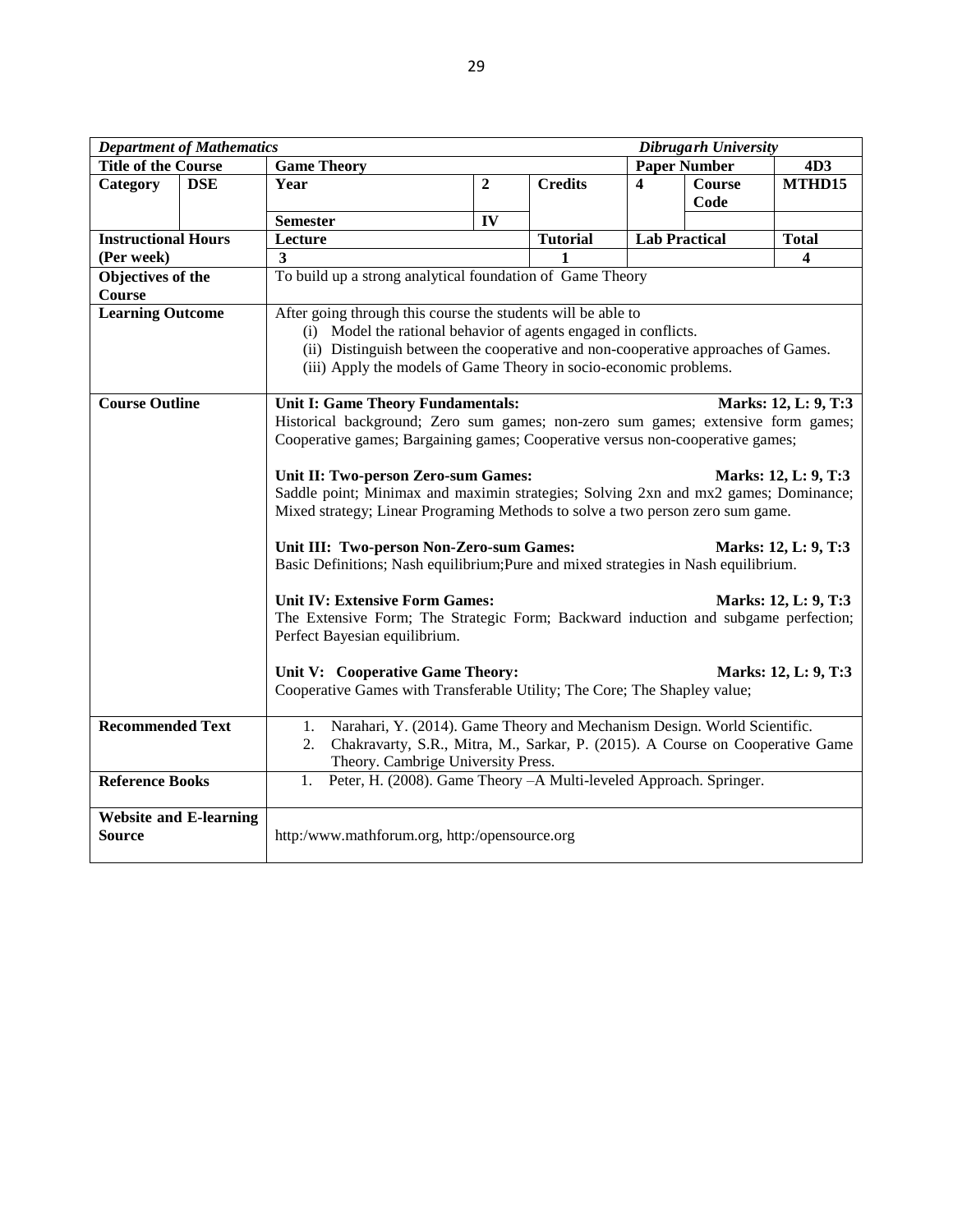|                                                   | <b>Department of Mathematics</b> | <b>Dibrugarh University</b>                                                                                                                                                                                                                                                                                                                                                                                                                                                                                                                                                                                                                                                                                                                                                                                                                                                                                                                                                                                                                                                                                                                                                                                                                                                                                                                                                                                                                                                                                                                                                                                                                                                                                                                                                                    |                  |                 |                         |                                                                                                                                                                  |                         |  |
|---------------------------------------------------|----------------------------------|------------------------------------------------------------------------------------------------------------------------------------------------------------------------------------------------------------------------------------------------------------------------------------------------------------------------------------------------------------------------------------------------------------------------------------------------------------------------------------------------------------------------------------------------------------------------------------------------------------------------------------------------------------------------------------------------------------------------------------------------------------------------------------------------------------------------------------------------------------------------------------------------------------------------------------------------------------------------------------------------------------------------------------------------------------------------------------------------------------------------------------------------------------------------------------------------------------------------------------------------------------------------------------------------------------------------------------------------------------------------------------------------------------------------------------------------------------------------------------------------------------------------------------------------------------------------------------------------------------------------------------------------------------------------------------------------------------------------------------------------------------------------------------------------|------------------|-----------------|-------------------------|------------------------------------------------------------------------------------------------------------------------------------------------------------------|-------------------------|--|
| <b>Title of the Course</b>                        |                                  | <b>Mathematical Biology</b>                                                                                                                                                                                                                                                                                                                                                                                                                                                                                                                                                                                                                                                                                                                                                                                                                                                                                                                                                                                                                                                                                                                                                                                                                                                                                                                                                                                                                                                                                                                                                                                                                                                                                                                                                                    |                  |                 |                         | <b>Paper Number</b>                                                                                                                                              | 4D4                     |  |
| Category                                          | <b>DSE</b>                       | Year                                                                                                                                                                                                                                                                                                                                                                                                                                                                                                                                                                                                                                                                                                                                                                                                                                                                                                                                                                                                                                                                                                                                                                                                                                                                                                                                                                                                                                                                                                                                                                                                                                                                                                                                                                                           | $\boldsymbol{2}$ | <b>Credits</b>  | $\overline{\mathbf{4}}$ | <b>Course Code</b>                                                                                                                                               | MTHD16                  |  |
|                                                   |                                  | <b>Semester</b>                                                                                                                                                                                                                                                                                                                                                                                                                                                                                                                                                                                                                                                                                                                                                                                                                                                                                                                                                                                                                                                                                                                                                                                                                                                                                                                                                                                                                                                                                                                                                                                                                                                                                                                                                                                | IV               |                 |                         |                                                                                                                                                                  |                         |  |
| <b>Instructional Hours</b>                        |                                  | Lecture                                                                                                                                                                                                                                                                                                                                                                                                                                                                                                                                                                                                                                                                                                                                                                                                                                                                                                                                                                                                                                                                                                                                                                                                                                                                                                                                                                                                                                                                                                                                                                                                                                                                                                                                                                                        |                  | <b>Tutorial</b> |                         | <b>Lab Practical</b>                                                                                                                                             | <b>Total</b>            |  |
| (Per week)                                        |                                  | 3                                                                                                                                                                                                                                                                                                                                                                                                                                                                                                                                                                                                                                                                                                                                                                                                                                                                                                                                                                                                                                                                                                                                                                                                                                                                                                                                                                                                                                                                                                                                                                                                                                                                                                                                                                                              |                  |                 |                         |                                                                                                                                                                  | $\overline{\mathbf{4}}$ |  |
|                                                   | <b>Objectives of the Course</b>  | To introduce certain mathematical tools like linear algebra, probability, Difference equations                                                                                                                                                                                                                                                                                                                                                                                                                                                                                                                                                                                                                                                                                                                                                                                                                                                                                                                                                                                                                                                                                                                                                                                                                                                                                                                                                                                                                                                                                                                                                                                                                                                                                                 |                  |                 |                         |                                                                                                                                                                  |                         |  |
|                                                   |                                  | and Differential equations in modeling some aspects of Biological Systems.                                                                                                                                                                                                                                                                                                                                                                                                                                                                                                                                                                                                                                                                                                                                                                                                                                                                                                                                                                                                                                                                                                                                                                                                                                                                                                                                                                                                                                                                                                                                                                                                                                                                                                                     |                  |                 |                         |                                                                                                                                                                  |                         |  |
| <b>Learner Outcome</b>                            |                                  | After going through this course, students will be able to<br>(i) Relate mathematical notions with biological phenomena<br>(ii) Solve simple biological problems using discussed models.                                                                                                                                                                                                                                                                                                                                                                                                                                                                                                                                                                                                                                                                                                                                                                                                                                                                                                                                                                                                                                                                                                                                                                                                                                                                                                                                                                                                                                                                                                                                                                                                        |                  |                 |                         |                                                                                                                                                                  |                         |  |
| <b>Course Outline</b><br><b>Recommended Texts</b> |                                  | Unit I: Modeling Population Dynamics:<br>Marks: 15, L: 12, T:3<br>Dynamic modeling with difference equations; The Malthusian Model, Nonlinear Models,<br>Analyzing Nonlnear Models, Variations on the Logistic Model, Comments on Discrete and<br>Continuous Models.<br>Linear Models of Structured Populations; Linear models and Matrix Algebra, Projection<br>Matrices for Structured Models.<br>Reproduction and the drive for survival ; The Darwinian Model of Evolution, Cells,<br>replication of Living Systems, Population Growth and its Limitations, The Exponential<br>Model for Growth and Decay.<br>Age-Dependent Population Structures; Aging and Death, The Age -Structure of<br>Populations, Predicting the Age -Structure of a Population.<br>Unit II : Modeling Molecular Evolution:<br>Marks: 15, L: 11 T:4<br>Background on DNA, An Introduction to Probability, Conditional Probabilities, Matrix<br>Models for base substitution, Phylogenetic Distances, Phylogenetic Trees.<br><b>Unit III Genetics:</b><br>Marks: 15, L: 11, T:4<br>Asexual Cell Reproduction, Sexual Reproduction, Classical Genetics, A Final Look at<br>Darwinian Evolution, The Hardy-Weinberg Principle, The Fixation of a Beneficial<br>Mutation. Mendelian genetics, Probability distribution in Genetics, Linkage, Gene<br>Frequency in populations.<br><b>Unit IV Modeling Disease Spread:</b><br>Marks: 15, L: 11, T:4<br>Infectious Disease Modeling; Elementary Epidemic Models, Threshold Values and Critical<br>Parameters, Variations on a Theme, Multiple Population and Differentiated Infectivity.<br>A Mathematical Approach to HIV and AIDS ; Viruses, The Immune System, HIV and<br>AIDS, An HIV Infection Model, A Model for a Mutating AIDS, Predicting the Onset of<br>AIDS, |                  |                 |                         |                                                                                                                                                                  |                         |  |
|                                                   |                                  | 2.                                                                                                                                                                                                                                                                                                                                                                                                                                                                                                                                                                                                                                                                                                                                                                                                                                                                                                                                                                                                                                                                                                                                                                                                                                                                                                                                                                                                                                                                                                                                                                                                                                                                                                                                                                                             |                  |                 |                         | Edward K. Y., Ronald W. S., James, V. H., (2011). An Introduction to the<br>Mathematics of Biology: With Computer Algrbra Models. Springer.                      |                         |  |
| <b>Reference Books</b>                            |                                  | 1.                                                                                                                                                                                                                                                                                                                                                                                                                                                                                                                                                                                                                                                                                                                                                                                                                                                                                                                                                                                                                                                                                                                                                                                                                                                                                                                                                                                                                                                                                                                                                                                                                                                                                                                                                                                             |                  |                 |                         | Barnes, B., Fulford, G. R. (2008). Mathematical Modelling with Case Studies,                                                                                     |                         |  |
|                                                   |                                  | CRC Press.                                                                                                                                                                                                                                                                                                                                                                                                                                                                                                                                                                                                                                                                                                                                                                                                                                                                                                                                                                                                                                                                                                                                                                                                                                                                                                                                                                                                                                                                                                                                                                                                                                                                                                                                                                                     |                  |                 |                         |                                                                                                                                                                  |                         |  |
|                                                   |                                  | 2.<br>3.                                                                                                                                                                                                                                                                                                                                                                                                                                                                                                                                                                                                                                                                                                                                                                                                                                                                                                                                                                                                                                                                                                                                                                                                                                                                                                                                                                                                                                                                                                                                                                                                                                                                                                                                                                                       |                  |                 |                         | Chou. C. S., Friedman, A. (2016). Introduction to Mathematical Biology. Springer.<br>Keshet, L.E. (1988). Mathematical Models in Biology, Random House New York. |                         |  |
|                                                   | <b>Website and E-learning</b>    |                                                                                                                                                                                                                                                                                                                                                                                                                                                                                                                                                                                                                                                                                                                                                                                                                                                                                                                                                                                                                                                                                                                                                                                                                                                                                                                                                                                                                                                                                                                                                                                                                                                                                                                                                                                                |                  |                 |                         |                                                                                                                                                                  |                         |  |
| <b>Source</b>                                     |                                  |                                                                                                                                                                                                                                                                                                                                                                                                                                                                                                                                                                                                                                                                                                                                                                                                                                                                                                                                                                                                                                                                                                                                                                                                                                                                                                                                                                                                                                                                                                                                                                                                                                                                                                                                                                                                |                  |                 |                         |                                                                                                                                                                  |                         |  |
|                                                   |                                  |                                                                                                                                                                                                                                                                                                                                                                                                                                                                                                                                                                                                                                                                                                                                                                                                                                                                                                                                                                                                                                                                                                                                                                                                                                                                                                                                                                                                                                                                                                                                                                                                                                                                                                                                                                                                |                  |                 |                         |                                                                                                                                                                  |                         |  |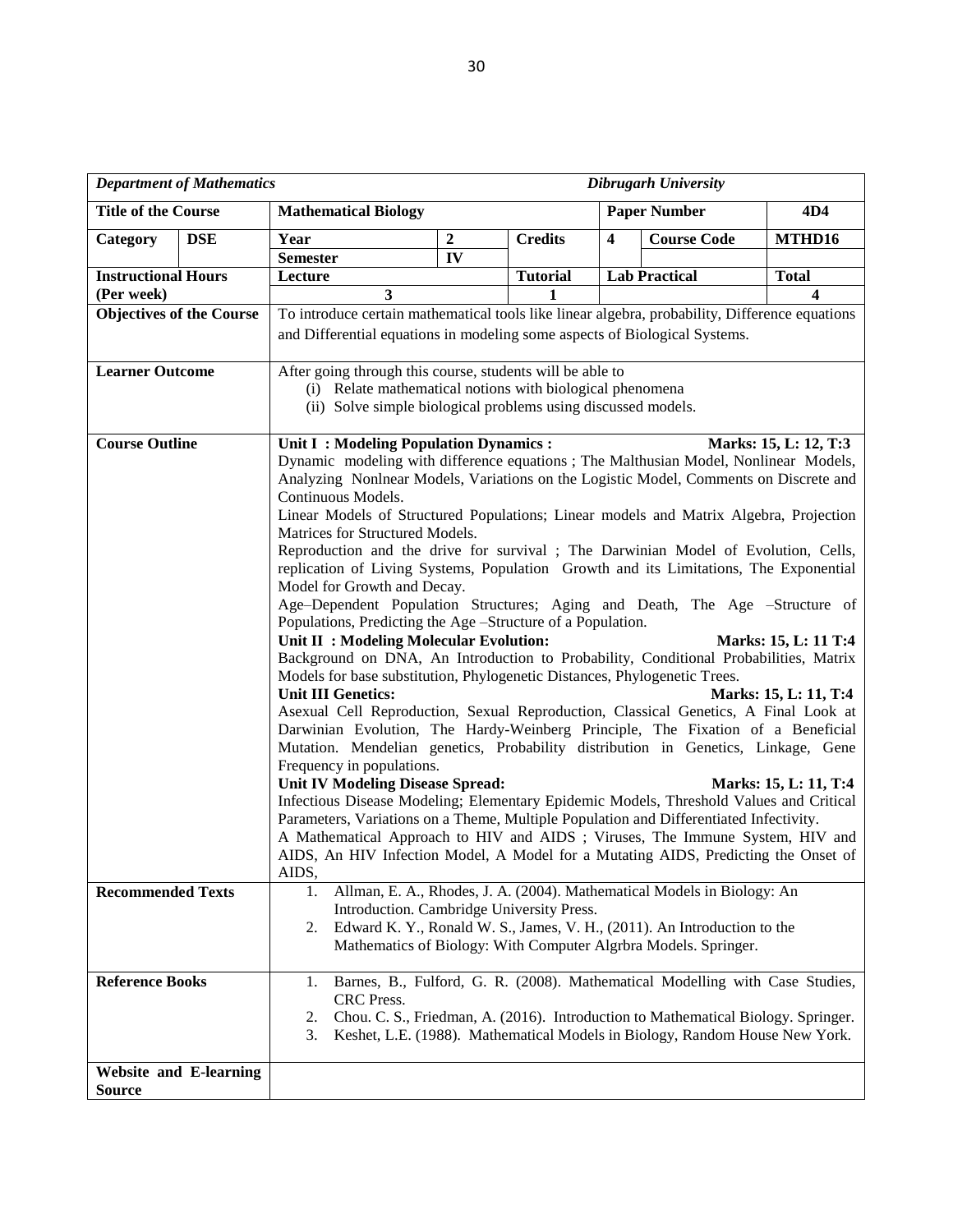| <b>Department of Mathematics</b><br><b>Dibrugarh University</b> |             |                                                                                                                                                                                                                                                                                       |                  |                 |                         |                      |                         |  |  |
|-----------------------------------------------------------------|-------------|---------------------------------------------------------------------------------------------------------------------------------------------------------------------------------------------------------------------------------------------------------------------------------------|------------------|-----------------|-------------------------|----------------------|-------------------------|--|--|
| <b>Title of the Course</b>                                      |             | <b>Wavelet Analysis</b>                                                                                                                                                                                                                                                               |                  |                 |                         | <b>Paper Number</b>  | 4D <sub>5</sub>         |  |  |
| Category                                                        | <b>DSE</b>  | Year                                                                                                                                                                                                                                                                                  | $\boldsymbol{2}$ | <b>Credits</b>  | $\overline{\mathbf{4}}$ | <b>Course Code</b>   | MTHD17                  |  |  |
|                                                                 |             | <b>Semester</b>                                                                                                                                                                                                                                                                       | IV               |                 |                         |                      |                         |  |  |
| <b>Instructional Hours</b>                                      |             | Lecture                                                                                                                                                                                                                                                                               |                  | <b>Tutorial</b> |                         | <b>Lab Practical</b> | <b>Total</b>            |  |  |
| (Per week)                                                      |             | $\overline{\mathbf{3}}$                                                                                                                                                                                                                                                               |                  |                 |                         |                      | $\overline{\mathbf{4}}$ |  |  |
| <b>Objectives</b>                                               | of the      | The objective of this course is to introduce                                                                                                                                                                                                                                          |                  |                 |                         |                      |                         |  |  |
| Course                                                          |             | (i) Advanced Fourier Analysis                                                                                                                                                                                                                                                         |                  |                 |                         |                      |                         |  |  |
|                                                                 |             | (ii) The Time-Frequency Analysis                                                                                                                                                                                                                                                      |                  |                 |                         |                      |                         |  |  |
|                                                                 |             | (iii) The Wavelet Transform                                                                                                                                                                                                                                                           |                  |                 |                         |                      |                         |  |  |
|                                                                 |             | (iv) Multiresolution Analysis.                                                                                                                                                                                                                                                        |                  |                 |                         |                      |                         |  |  |
| <b>Learning Outcomes</b>                                        |             | After going through this course, students will be able to                                                                                                                                                                                                                             |                  |                 |                         |                      |                         |  |  |
|                                                                 |             | (i) Describe Audio Noising,                                                                                                                                                                                                                                                           |                  |                 |                         |                      |                         |  |  |
|                                                                 |             | (ii) Analyse Single Compression                                                                                                                                                                                                                                                       |                  |                 |                         |                      |                         |  |  |
|                                                                 |             | (iii) Develop models for Image Enhancement.                                                                                                                                                                                                                                           |                  |                 |                         |                      |                         |  |  |
| <b>Course Outline</b>                                           |             | Unit I: Advanced Fourier Analysis:                                                                                                                                                                                                                                                    |                  |                 |                         |                      | Marks: 15, L: 12, T: 4  |  |  |
|                                                                 |             | Introduction, The Fourier Transform in $L^{1}(R)$ , Examples, Basic Properties of Fourier Transform,<br>Convolution Theorem, The Fourier Transform in $L^2(R)$ , Examples, Parseval's Identity, Inversion                                                                             |                  |                 |                         |                      |                         |  |  |
|                                                                 |             | Formula, Plancheral's Theorem, The Uncertainty Principle, Heisenberg's Inequality                                                                                                                                                                                                     |                  |                 |                         |                      |                         |  |  |
|                                                                 |             |                                                                                                                                                                                                                                                                                       |                  |                 |                         |                      |                         |  |  |
|                                                                 |             | Unit II: The Time-Frequency Analysis:<br>Introduction, The Time-Frequency Localization, The Continuous Gabor Transforms, Examples,<br>Properties of Gabor Transform, Parseval's Formula, Inversion Formula, Conservation of Energy,<br>Frames, Discrete Gabor Transform.              |                  |                 |                         |                      | Marks: 15, L: 11, T: 4  |  |  |
|                                                                 |             |                                                                                                                                                                                                                                                                                       |                  |                 |                         |                      |                         |  |  |
|                                                                 |             | Unit III: The Wavelet Transform:<br>Marks: 15, L: 11, T: 3<br>Introduction, The Continuous Wavelet Transform and Examples, Basic Properties, Parseval's<br>Formula, Inversion Formula, The Discrete Wavelet Transform, Conservation of Energy, Frames,<br>Orthogonal Wavelets         |                  |                 |                         |                      |                         |  |  |
|                                                                 |             | Unit IV: Multiresolution Analysis:<br>Marks: 15, L: 11, T: 4<br>Introduction, Definition and its Consequences, Examples, Construction of Mother Wavelets with<br>Examples, Basic Properties of Scaling Functions and Orthonormal Wavelet Bases, The Haar<br>Multiresolution Analysis. |                  |                 |                         |                      |                         |  |  |
| <b>Recommended Text</b>                                         |             | Debnath, L., Shah, F. A. (2015). Wavelet Transforms and their Applications, Birkhauser,<br>1.                                                                                                                                                                                         |                  |                 |                         |                      |                         |  |  |
| <b>Books</b>                                                    |             | Boston.                                                                                                                                                                                                                                                                               |                  |                 |                         |                      |                         |  |  |
|                                                                 |             | Chui, C. K. (1992). An Introduction to Wavelets. Academic Press, New York.<br>2.                                                                                                                                                                                                      |                  |                 |                         |                      |                         |  |  |
| <b>Reference Books</b>                                          |             | Mallat, S. (1999). A wavelet tour of signal processing. Elsevier.<br>1.                                                                                                                                                                                                               |                  |                 |                         |                      |                         |  |  |
| Website                                                         | $E-$<br>and | https://cseweb.ucsd.edu/-badeu/Doc/wavelets/polikar_wavelets.pdf                                                                                                                                                                                                                      |                  |                 |                         |                      |                         |  |  |
| learning Source                                                 |             |                                                                                                                                                                                                                                                                                       |                  |                 |                         |                      |                         |  |  |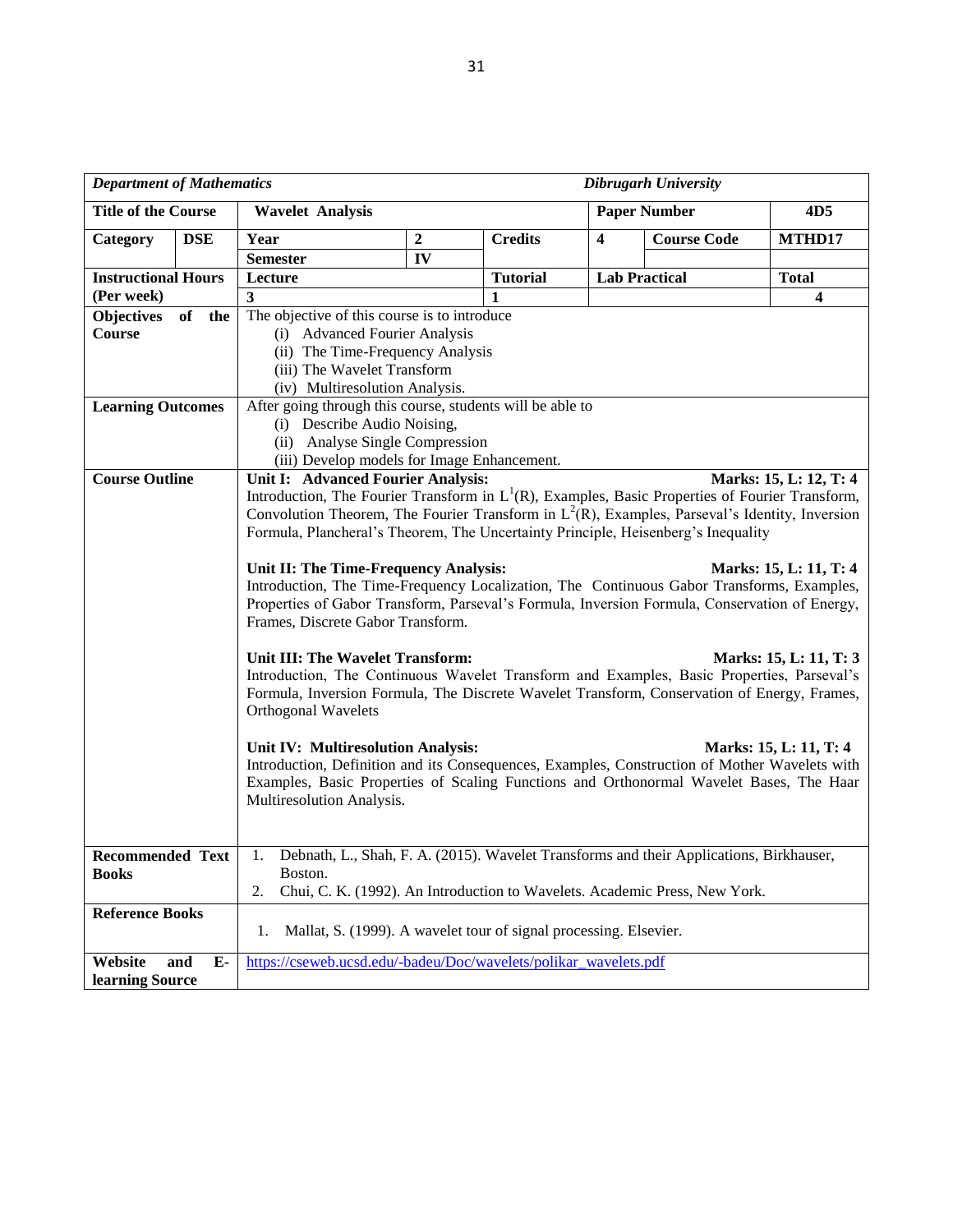|                            | <b>Department of Mathematics</b> |                                                                                                                | <b>Dibrugarh University</b> |                 |                     |                      |                         |  |  |  |  |
|----------------------------|----------------------------------|----------------------------------------------------------------------------------------------------------------|-----------------------------|-----------------|---------------------|----------------------|-------------------------|--|--|--|--|
| <b>Title of the Course</b> |                                  | <b>Foundation in Mathematics</b>                                                                               |                             |                 | <b>Paper Number</b> |                      | 2G1                     |  |  |  |  |
| Category                   | <b>GE</b>                        | Year                                                                                                           | 1                           | <b>Credits</b>  |                     | 4 Course Code        | MTHG1                   |  |  |  |  |
|                            |                                  | <b>Semester</b>                                                                                                | $\mathbf{I}$                |                 |                     |                      |                         |  |  |  |  |
| <b>Instructional Hours</b> |                                  | Lecture                                                                                                        |                             | <b>Tutorial</b> |                     | <b>Lab Practical</b> | <b>Total</b>            |  |  |  |  |
| (Per week)                 |                                  | 3                                                                                                              |                             | 1               |                     |                      | $\overline{\mathbf{4}}$ |  |  |  |  |
| Objectives of the          |                                  | To build up a strong foundation of the basic Mathematical tools                                                |                             |                 |                     |                      |                         |  |  |  |  |
| <b>Course</b>              |                                  |                                                                                                                |                             |                 |                     |                      |                         |  |  |  |  |
| <b>Learning Objectives</b> |                                  | After going through this course the students will be able to                                                   |                             |                 |                     |                      |                         |  |  |  |  |
|                            |                                  | (i) Identify the Mathematical objects to describe social and physical systems.                                 |                             |                 |                     |                      |                         |  |  |  |  |
|                            |                                  | (ii) Use the Mathematical tools to address context based problems                                              |                             |                 |                     |                      |                         |  |  |  |  |
| <b>Course Outline</b>      |                                  | Unit I: Sets and Logic:                                                                                        |                             |                 |                     |                      | Marks 15 L: 12, T: 3    |  |  |  |  |
|                            |                                  | Statements, Statements with quantifiers, compound statements, implications; Sets, Power sets, Cartesian        |                             |                 |                     |                      |                         |  |  |  |  |
|                            |                                  | product, countability of sets, functions and relations, graphs of functions.                                   |                             |                 |                     |                      |                         |  |  |  |  |
|                            |                                  |                                                                                                                |                             |                 |                     |                      |                         |  |  |  |  |
|                            |                                  | Unit II: Counting Principles:<br>Marks 15 L: 11, T: 4                                                          |                             |                 |                     |                      |                         |  |  |  |  |
|                            |                                  | Sum and Product rule of counting, permutation and combination, multinomial theorem, Pigeon hole principle,     |                             |                 |                     |                      |                         |  |  |  |  |
|                            |                                  | inclusion-exclusion principle, set partitions, Catalan numbers.                                                |                             |                 |                     |                      |                         |  |  |  |  |
|                            |                                  | Unit III: Linear Algebra:                                                                                      | Marks 15 L: 11, T: 4        |                 |                     |                      |                         |  |  |  |  |
|                            |                                  | Systems of Linear equations, Vector space, Linear Transformations, matrix and determinants.                    |                             |                 |                     |                      |                         |  |  |  |  |
|                            |                                  |                                                                                                                |                             |                 |                     |                      |                         |  |  |  |  |
|                            |                                  | Unit IV: Finite Differences and Interpolation:                                                                 |                             |                 |                     |                      | Marks 15 L: 11, T: 4    |  |  |  |  |
|                            |                                  | Introduction, forward difference operator, Operators E & D, backward differences, central differences, Newton' |                             |                 |                     |                      |                         |  |  |  |  |
|                            |                                  | forward and backward interpolation formulae, Lagrange's interpolation formula.                                 |                             |                 |                     |                      |                         |  |  |  |  |
| <b>Recommended Text</b>    |                                  | 1. Kumar, A., Kumaresan, S., Sarma, B.K. (2018). A Foundation Course in Mathematics, Narosa.                   |                             |                 |                     |                      |                         |  |  |  |  |
|                            |                                  | 2. Kumaresan, S. (2006). Linear Algebra- A Geometric Approach, Prentice Hall India.                            |                             |                 |                     |                      |                         |  |  |  |  |
|                            |                                  | 3. Rao, G. S. (2003). Numerical Analysis. New Age International Publishers.                                    |                             |                 |                     |                      |                         |  |  |  |  |
|                            |                                  | 4. Berge, C. (1971). Principles of combinatorics. New York, 176.                                               |                             |                 |                     |                      |                         |  |  |  |  |
|                            |                                  |                                                                                                                |                             |                 |                     |                      |                         |  |  |  |  |
| <b>Reference Books</b>     |                                  | 1. Stewart, I., Tall, D. (2015). The Foundations of Mathematics. Oxford University Press.                      |                             |                 |                     |                      |                         |  |  |  |  |
|                            |                                  | 2. Shastry, S. S. (2012). Introductory Methods of Numerical Analysis, Prentice Hall India Learning Private     |                             |                 |                     |                      |                         |  |  |  |  |
|                            |                                  | Limited.                                                                                                       |                             |                 |                     |                      |                         |  |  |  |  |
|                            |                                  |                                                                                                                |                             |                 |                     |                      |                         |  |  |  |  |
| Website                    | $E-$<br>and                      | http:/www.mathforum.org, http:/opensource.org                                                                  |                             |                 |                     |                      |                         |  |  |  |  |
| learning Source            |                                  |                                                                                                                |                             |                 |                     |                      |                         |  |  |  |  |